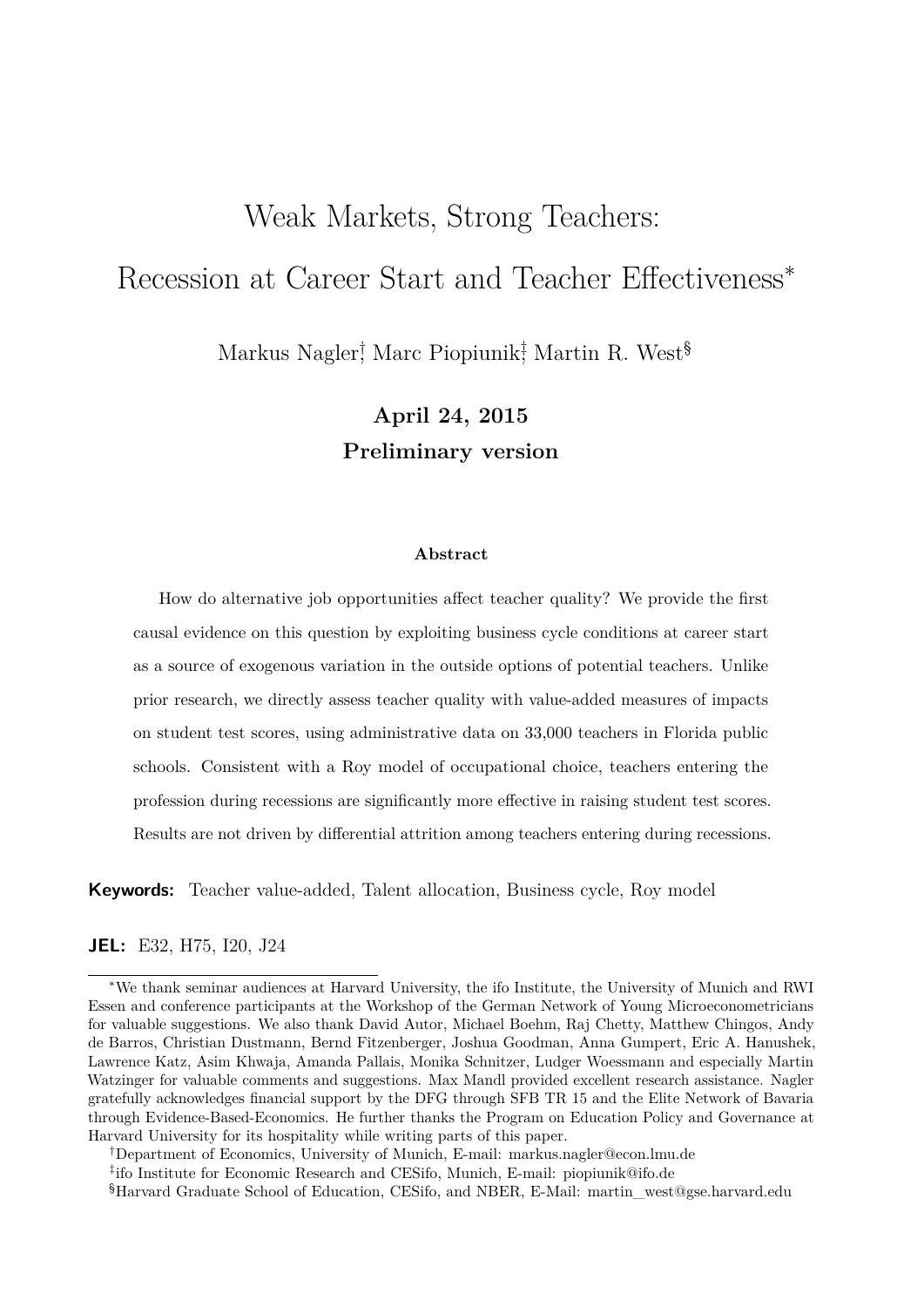# **1 Introduction**

How do alternative job opportunities affect teacher quality? This is a crucial policy question as teachers are a key input in the education production function (Hanushek and Rivkin, 2012) who affect their students' outcomes even in adulthood (Chetty et al., 2014b). Despite their importance, individuals entering the teaching profession in the United States tend to come from the lower part of the cognitive ability distribution of college graduates (Hanushek and Pace, 1995). One frequently cited reason for not being able to recruit higher-skilled individuals as teachers is low salaries compared to other professions (e.g., Dolton and Marcenaro-Gutierrez, 2011; Hanushek et al., 2014). Existing research provides evidence consistent with this argument. A first strand of the literature has used regional variation in relative teacher salaries to assess how pay is related to teachers' academic quality (e.g., Figlio, 1997). However, salaries may be endogenous to teacher quality. A second strand has used changes in the labor market over time – in particular, the expansion of job opportunities for women – to estimate how the academic quality of new teachers varies with job market alternatives (e.g., Bacolod, 2007). A key limitation of both strands of research is that the available measures of academic quality are poor predictors of teacher effectiveness (cf. Jackson et al., 2014). This important policy question therefore remains unresolved.

To answer this question, we exploit business cycle conditions at career start as a source of exogenous variation in the outside labor-market options of potential teachers. Because the business cycle conditions at career start are exogenous to teacher quality, our reduced-form estimates reflect causal effects. In contrast to prior research, we directly measure teacher quality with value-added measures (VAMs) of impacts on student test scores, a common and well-validated measure of teacher effectiveness (Chetty et al., 2014a). Combining our novel identification strategy with VAMs of individual elementary school teachers from one large US state, we provide the first causal evidence on the importance of alternative job opportunities for teacher quality.

Our value-added measures are based on individual-level administrative data from the Florida Department of Education on almost 33,000 fourth- and fifth-grade teachers in Florida's public schools and their students. The data include Florida Comprehensive Assessment Test (FCAT) math and reading scores for every 3rd-, 4th, and 5th-grade student tested in Florida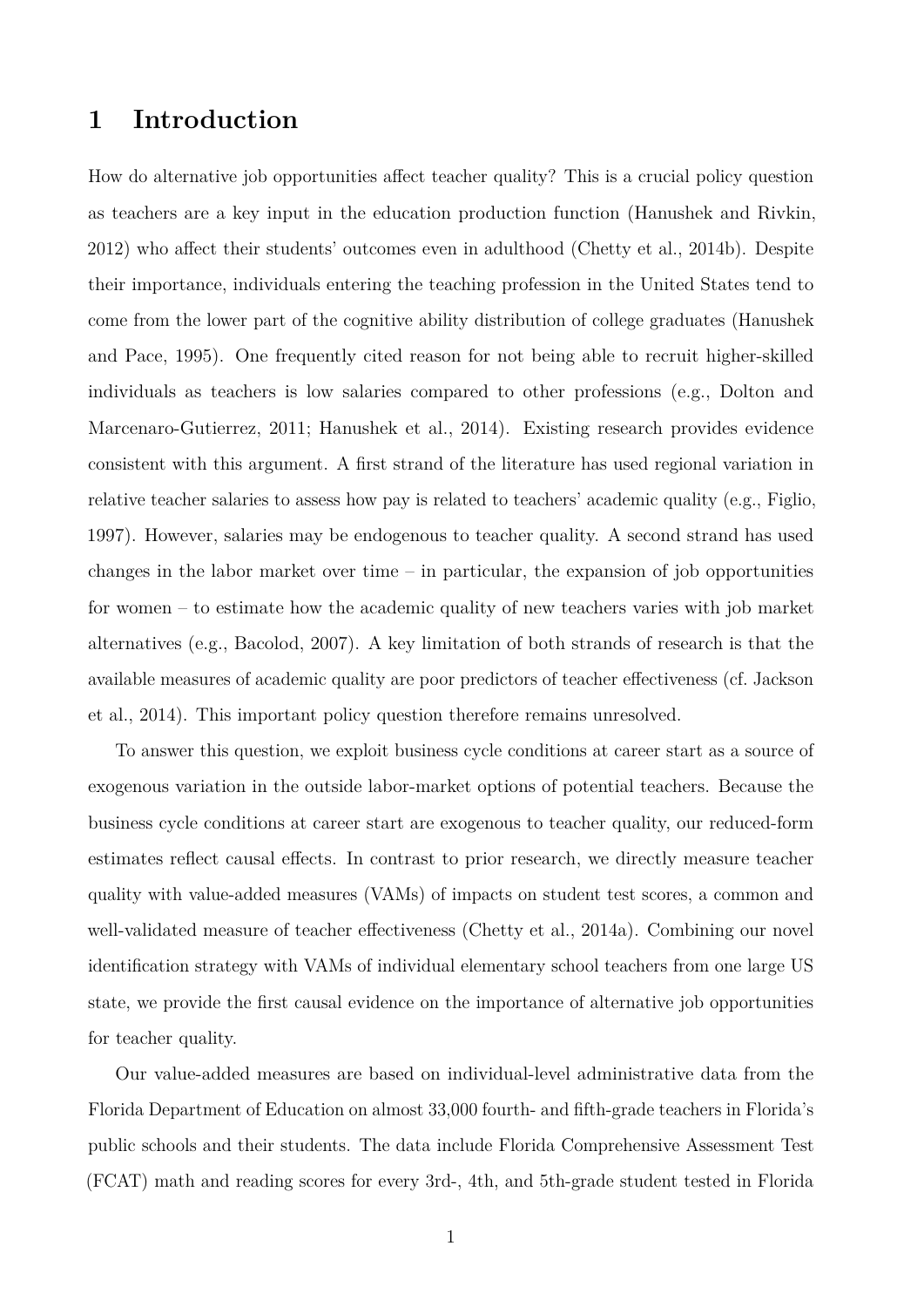in the 2000-1 through 2008-9 school years. The data also contain information on teachers' total experience in teaching (including experience in other states), which is used to compute the year of entering the profession (which is not directly observed). Following Jackson and Bruegmann (2009), we regress students' math and reading test scores separately on their prior-year test scores, student, classroom, and school characteristics, and grade-by-year fixed effects. Dummy variables for each teacher provide estimates of each teacher's value-added to student test scores. We then relate the VAMs in math and reading to several business cycle indicators from the National Bureau of Economic Research (NBER) and the Bureau of Labor Statistics (BLS).

We find that teachers who entered the profession during recessions are roughly 10% SD more effective in raising math test scores than teachers who entered the profession during non-recessionary periods. The effect is one third as large for reading value-added. Quantile regressions indicate that the difference between recession and non-recession entrants in math VAMs is most pronounced at the upper end of the effectiveness distribution. Based on figures from Chetty et al. (2014b), the difference in average math effectiveness between recession and non-recession entrants implies a difference in students' discounted life-time earnings of around \$14,000 per classroom taught each year.<sup>1</sup> Under the more realistic assumption that only 10% of recession-cohort teachers are pushed into teaching because of the recession, these teachers are roughly one SD more effective than the teachers they push out.

Our results are not driven by differential attrition of recession and non-recession cohorts. Although teachers entering during recessions are more likely to exit the profession, the attrition pattern we find works against our finding and suggests that our main results understate the differences in effectiveness between recession and non-recession cohorts at career start. Placebo regressions show that what is driving the result is the business cycle condition at career start, not at some specific age or at any other point before or after teachers' career starts. The results are also not driven by any single recession cohort, but appear for most recessions covered by our sample period. Using alternative business cycle measures such as unemployment levels and changes yields very similar results. The recession effect is not

<sup>1</sup>Chetty et al. (2014b) estimate that students who are taught by a teacher with a 1 SD higher value-added measure at age 12 earn on average 1.3% more at age 28. Assuming a permanent change in earnings and discounting life-time earnings at 5%, this translates into increases in discounted life-time earnings of \$7,000 per student.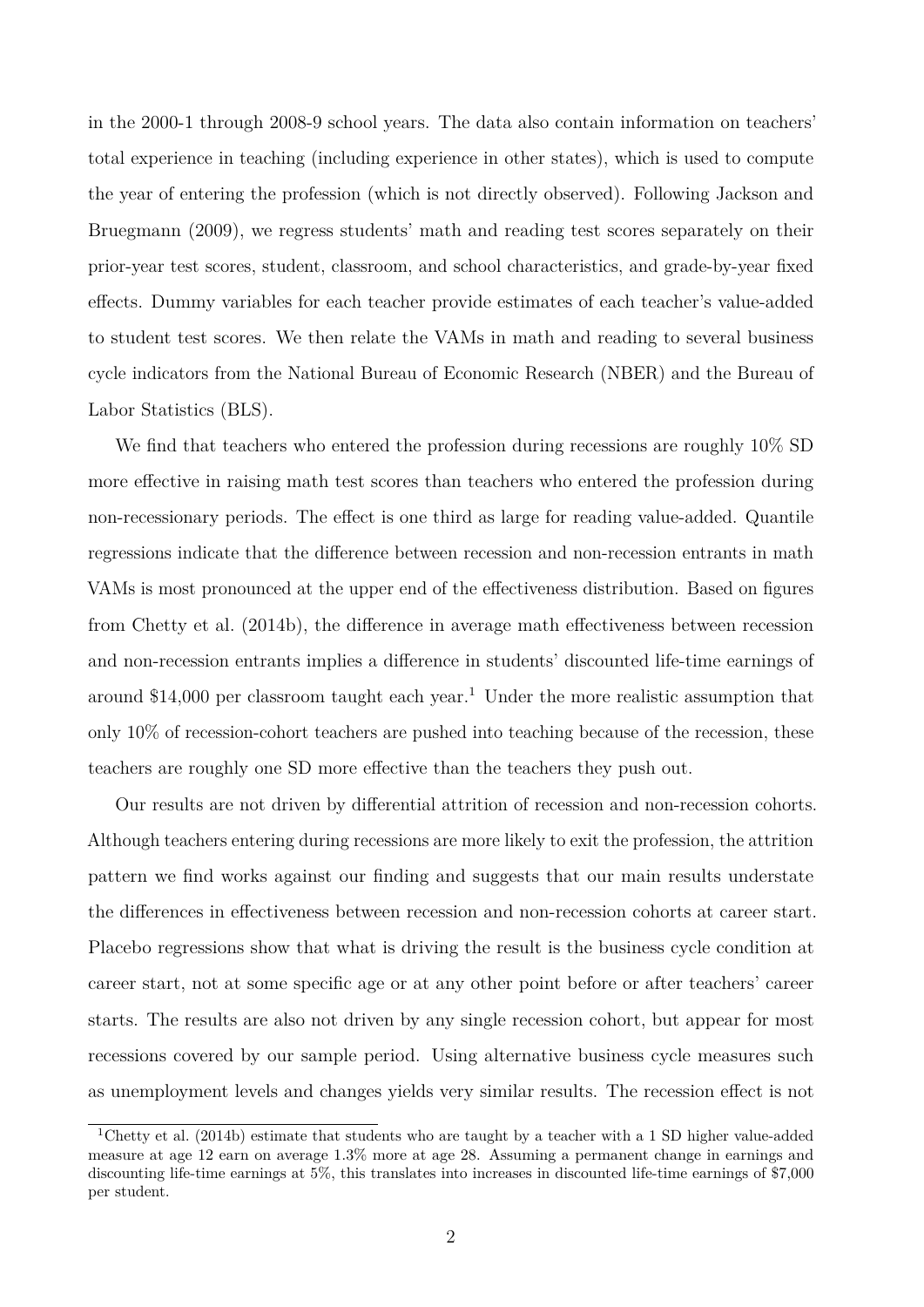driven by differences in teacher race, gender, age at career start, cohort sizes, and school characteristics. Our finding that the effect of recessions on teacher effectiveness is twice as strong in math as it is in reading is consistent with evidence that wage returns to numeracy skills are twice as large as those to literacy skills in the US labor market (Hanushek et al., 2015).

To motivate our analysis, we present a stylized Roy model (Roy, 1951) in which more higher-skilled individuals choose teaching over other professions during recessions because of lower (expected) earnings in those alternative occupations. The model's main assumption is that teaching is a relatively stable occupation over the business cycle. This is a reasonable assumption since teacher demand depends primarily on student enrollment and is typically unresponsive to short-run changes in macroeconomic conditions (e.g., Berman and Pfleeger, 1997). We present evidence that supports our interpretation of these results as supply effects, rather than demand effects or direct impacts of recessions on teacher effectiveness.<sup>2</sup>

Consistent with this model, existing studies show that the supply of workers for public sector jobs in the US is higher during economic downturns (e.g., Krueger, 1988; Borjas, 2002). Falch et al. (2009) document this same pattern for the teaching profession in Norway. Teach For America, an organization that recruits academically talented college graduates into teaching, saw a marked decline in the number of qualified applicants during the recent economic recovery (New York Times, 2015). Meanwhile, several US states have reported sharp declines in enrollment in university-based teacher preparation programs as the broader job market has improved (National Public Radio, 2015).

Our analysis has important policy implications. First, our results suggest that increasing the relative economic benefits of becoming a teacher may be an effective strategy to increase the quality of the teaching workforce. Second, they suggest that recessions may provide a window of opportunity for governments to hire more able applicants. Our results also suggest that recent improvements in cognitive skills among new teachers in the US documented by

<sup>&</sup>lt;sup>2</sup>Figure 1 confirms that employment in the private sector is much more cyclical than employment in (state and local) education. The major exception is the recession period of 1980-1982, but our results for this recession differ from and work against our main findings. Kopelman and Rosen (forthcoming) report higher job security for public sector jobs (including teaching) than for jobs in the private sector. Consistently, newspapers have reported that teaching is recession-proof. During the most recent recession, job security for teachers has changed substantially (e.g., New York Times, 2010). This last downturn does not drive our results, however, since our sample is dominated by teachers from earlier cohorts.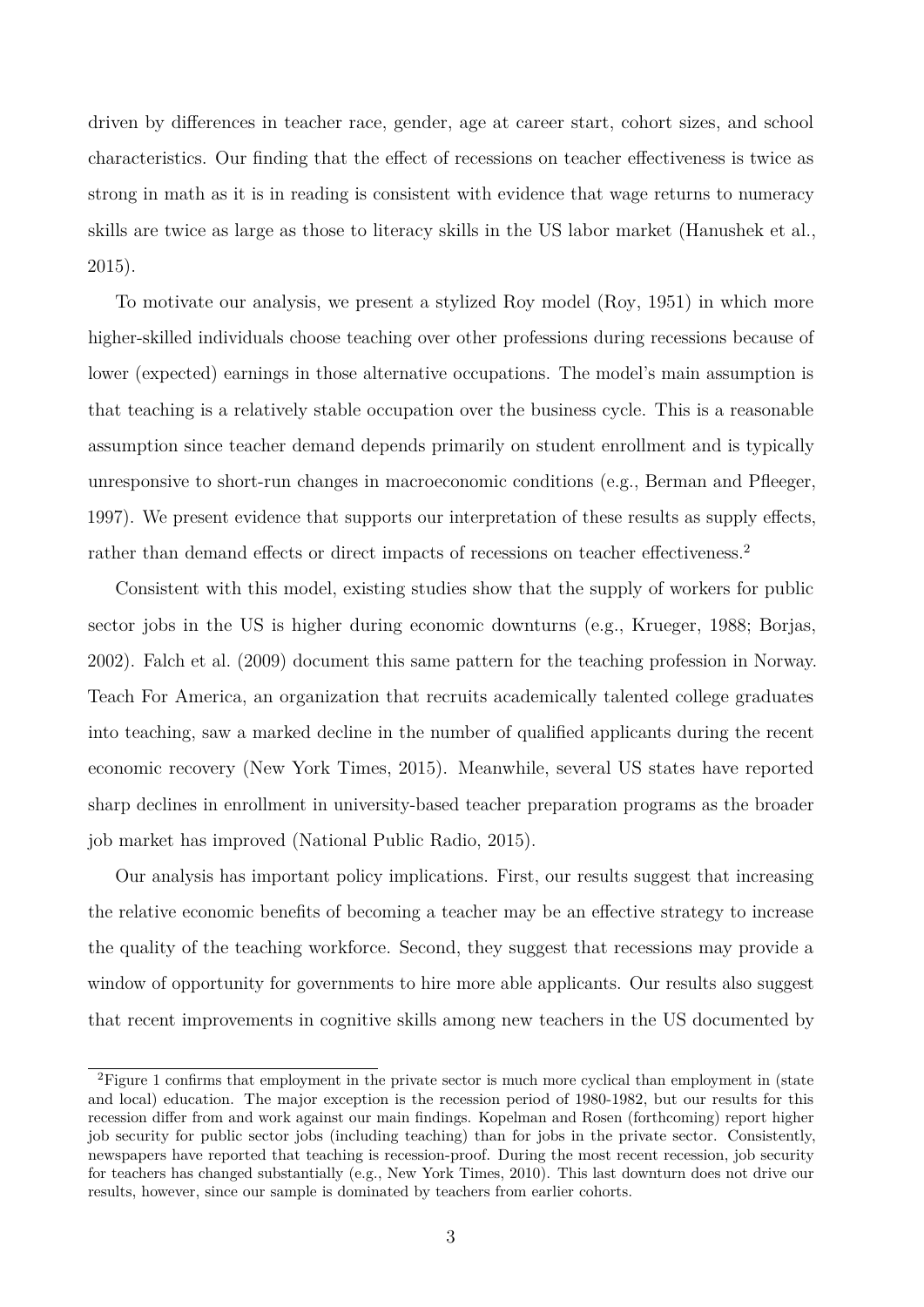Goldhaber and Walch (2013) may be attributable to the 2008-09 financial crisis, rather than an authentic reversal of long-term trends.

We are the first to show that recessions have a causal effect on entering teachers' effectiveness in raising student test scores. Previous research has called attention to the potential importance of outside job options for teacher quality. Bacolod (2007) documents a decrease of average academic quality (as measured by standardized test scores and undergraduate institution selectivity) among female teachers in recent decades that she argues reflects improved outside options. In comparison to her study, we employ a more rigorous identification strategy and direct measures of teachers' performance on the job.<sup>3</sup> To our knowledge, ours is the first paper that uses VAMs based on statewide administrative data when measuring selection into teaching. While previous work has relied on easily observed teacher characteristics such as SAT or ACT scores that are at best weakly correlated with actual effectiveness, VAMs directly measure teachers' ability to improve student performance.

Business cycle fluctuations have previously been exploited as a strategy to identify selection effects in the labor market. Oyer (2008), for example, studies the impact of the business cycle on the likelihood that MBA graduates enter the banking sector.<sup>4</sup> Boehm and Watzinger (forthcoming) show that PhD economists graduating during recessions are more productive in academia, a finding best explained by a Roy-style model. While these studies enhance the plausibility of our findings, they relate to rather small groups in the labor market with highly specialized skills. Teachers, in contrast, make up roughly 3 percent of full-time workers in the US and play a critical role in developing the human capital of future generations. Moreover, little is known about how to improve the quality of the teaching workforce. Hence, extending this identification strategy to teacher quality fills an important gap in the literature.

The paper proceeds as follows. Section 2 presents a simple model of occupational choice. Section 3 briefly describes the teaching profession in Florida, introduces the data, describes our value-added measures, and presents our empirical model. Section 4 reports results on the relationship between business cycle conditions and teacher effectiveness in math and

<sup>&</sup>lt;sup>3</sup>In a similar fashion, Loeb and Page (2000) link regional variation in relative teacher wages and unemployment rates to student attainment. Their study lacks a direct measure of teacher quality, however. See also Corcoran et al. (2004); Hoxby and Leigh (2004) and Lakdawalla (2006) on the importance of outside labor-market options for the supply of teachers in the US.

<sup>&</sup>lt;sup>4</sup>A small literature also studies the wage effects of graduating from college during a recession (e.g., Kahn, 2010; Oreopoulos et al., 2012).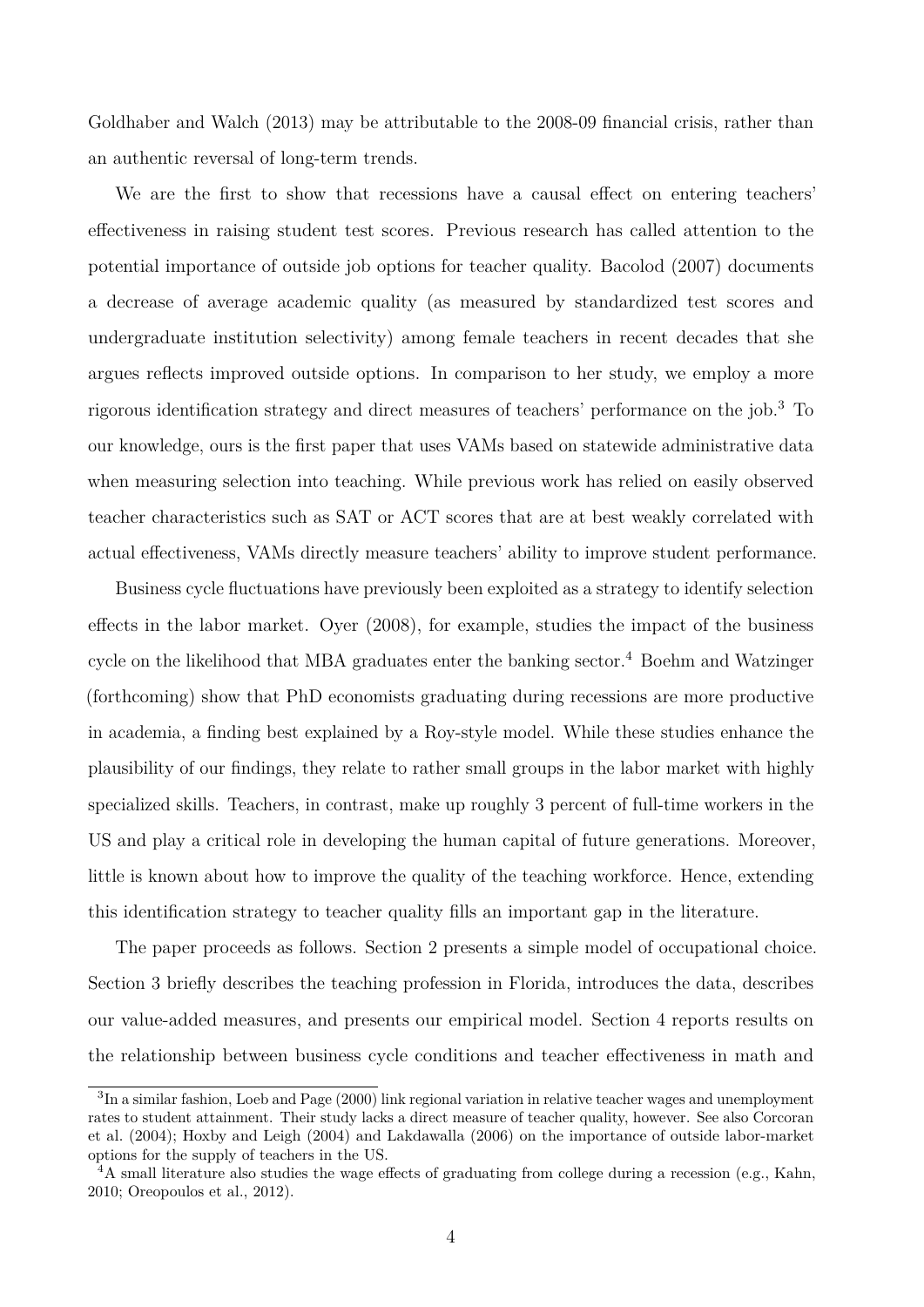reading, provides robustness checks, and discusses the results. Section 5 provides potential implications for policymakers. Section 6 concludes.

# **2 A Simple Model of Occupational Choice**

To motivate our anaylsis, we present a simple Roy-style model of self-selection (Roy, 1951) where individuals choose an occupation to maximize earnings.<sup>5</sup> Specifically, individuals can choose between working in the teaching sector  $(t)$  and working in the business sector  $(b)$ , which represents all labor market outside options of potential teachers. Individual earnings depend on average earnings in the respective sector,  $\mu_{t,b}$ , and the individual's ability, *v*. Hence, earnings in the two sectors for any individual with ability  $v$  can be written as follows:

$$
w_t = \mu_t + \eta_t v
$$

$$
w_b = \mu_b + v - s
$$

where  $w_{t,b}$  are earnings in the teaching and business sector, respectively; *v* is the (uni-dimensional)<sup>6</sup> ability of the individual, distributed with mean zero and standard deviation  $\sigma_v^2$ ; and  $\eta_t$  denotes the relative returns to skills in teaching versus business. If the same skills are valued in business and teaching, but teaching has lower returns to skills, then  $\eta_t \in (0,1)$ .<sup>7</sup> If there are no returns to skills in teaching, then  $\eta_t = 0$ ; if returns to skills are negatively correlated across sectors, then  $\eta_t < 0$ .

The recession term *s* represents the reduction in (expected) earnings in the business sector *relative* to the reduction in earnings in the teaching sector (which is normalized to zero). The model thus allows for a recession impact on earnings in the teaching profession, but only assumes that it is stronger in the business sector. Empirically, employment in the teaching

<sup>&</sup>lt;sup>5</sup>Individuals may, of course, be motivated by other concerns than earnings. One can therefore think of our earnings variable as a proxy for lifetime utility.

<sup>&</sup>lt;sup>6</sup>Since our model only uses one dimension of ability, we implicitly assume that the two abilites typically used in Roy models are positively correlated. Exisiting research suggests this is reasonable. For example, Chingos and West (2012) examine the earnings records of more than 130,000 classroom teachers employed by Florida public schools between the 2001–2 and 2006–7 school years, of whom about 35,000 teachers left the classroom during that period. Among teachers leaving for other industries, a 1 standard deviation increase in estimated teacher value-added is associated with 6–8 percent higher earnings outside teaching.

<sup>7</sup>This seems plausible since wages are more compressed in the government-dominated teaching profession than in the business sector (cf. Dolton, 2006).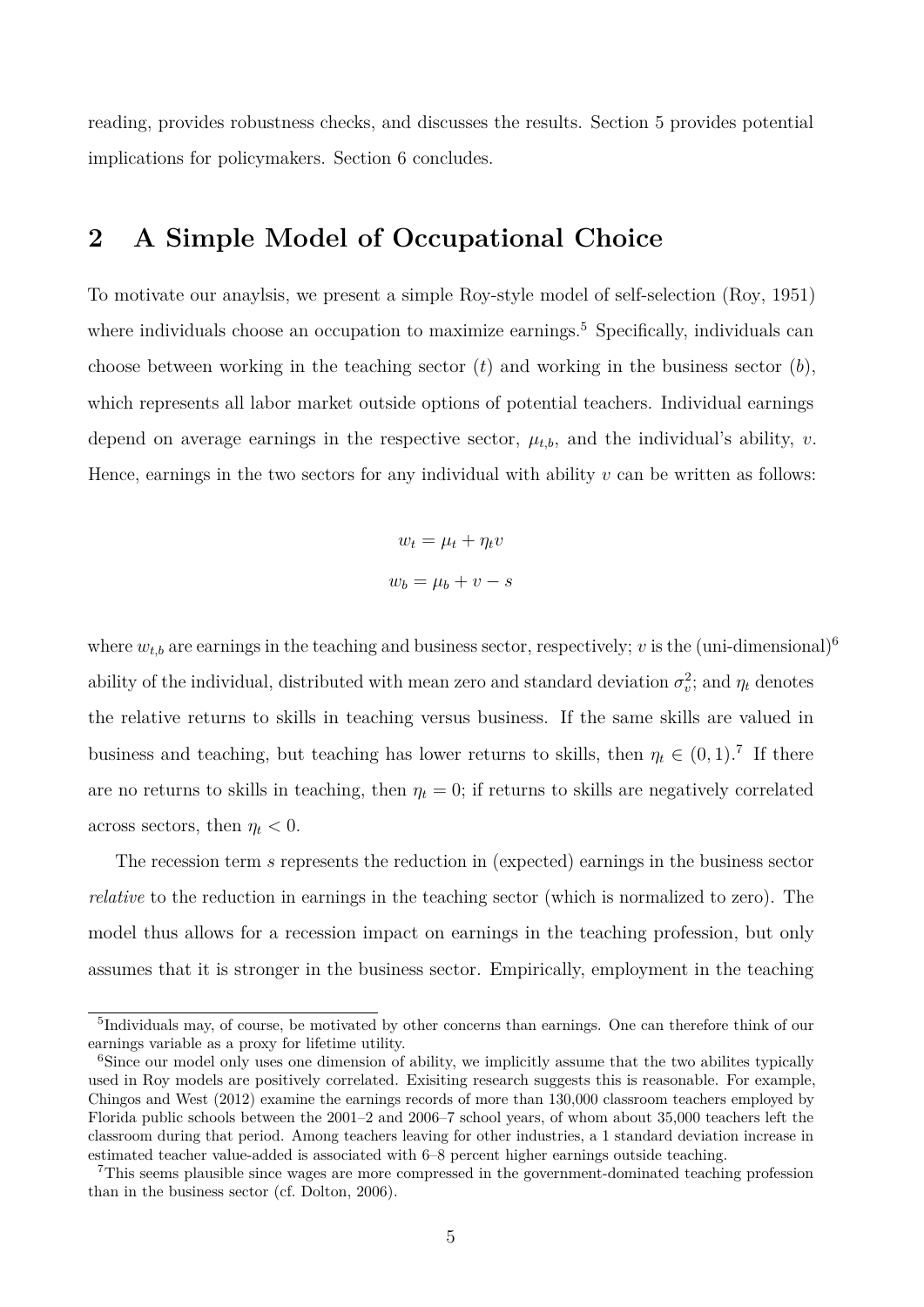sector is less cyclical than employment in the business sector (Berman and Pfleeger, 1997; Simpkins et al., 2012).

Individuals choose teaching if  $w_t > w_b$ , which is equivalent to  $v < \frac{\mu_t - \mu_b + s}{1 - \eta_t}$ . Hence, the share of individuals seeking employment in the teaching sector is given by

$$
Pr(t) = Pr\left(v < \frac{\mu_t - \mu_b + s}{1 - \eta_t}\right) = F\left(\frac{\mu_t - \mu_b + s}{1 - \eta_t}\right)
$$

where  $F(\cdot)$  is the cumulative distribution function of individuals' ability *v*, which is continuously distributed over R. If  $0 \leq \eta_t < 1$ , recessions increase the supply and (average) quality of potential teachers. When a recession hits the economy (increasing *s*), the share of individuals seeking employment in the teaching sector increases because the relative earnings of teachers have increased compared to more cyclical outside options:

$$
\frac{\partial Pr(t)}{\partial s} = f\left(\frac{\mu_t - \mu_b + s}{(1 - \eta_t)}\right) \frac{1}{1 - \eta_t} > 0.
$$

Average teacher ability increases because individuals with higher ability prefer working in the teacher profession; formally,  $\frac{\partial v_{marg}}{\partial s} = \frac{1}{(1-\eta_t)} > 0$ .<sup>8</sup> We expect to find this in the empirical analysis, as the underlying assumptions (that  $\eta_t \in (0,1)$  and teaching is a relatively stable occupation) have strong empirical support. If  $\eta_t > 1$  or  $\eta_t < 0$ , we would expect negative effects of recessions on teacher quality.

We empirically analyze the importance of labor market outside options for teacher quality. In our model, changes in labor market opportunities are modelled as changes in relative expected earnings. Both job security and relative earnings likely change in favor of the teaching profession during recessions, but we cannot discriminate between these channels. If we take this model seriously, however, our estimates shed light on the discussion whether increasing teacher pay increases teacher quality.

While our simple model only addresses the supply of teachers, fluctuations in demand might also explain changes in teacher quality over the business cycle. Fluctuations in demand can explain higher quality of teachers during recessions if the following two conditions hold.

<sup>&</sup>lt;sup>8</sup>Marginal individuals, indifferent between working in the teaching sector and working in the business sector, are characterized by  $v_{marg} = \frac{\mu_t - \mu_b + s}{(1 - \eta_t)}$ .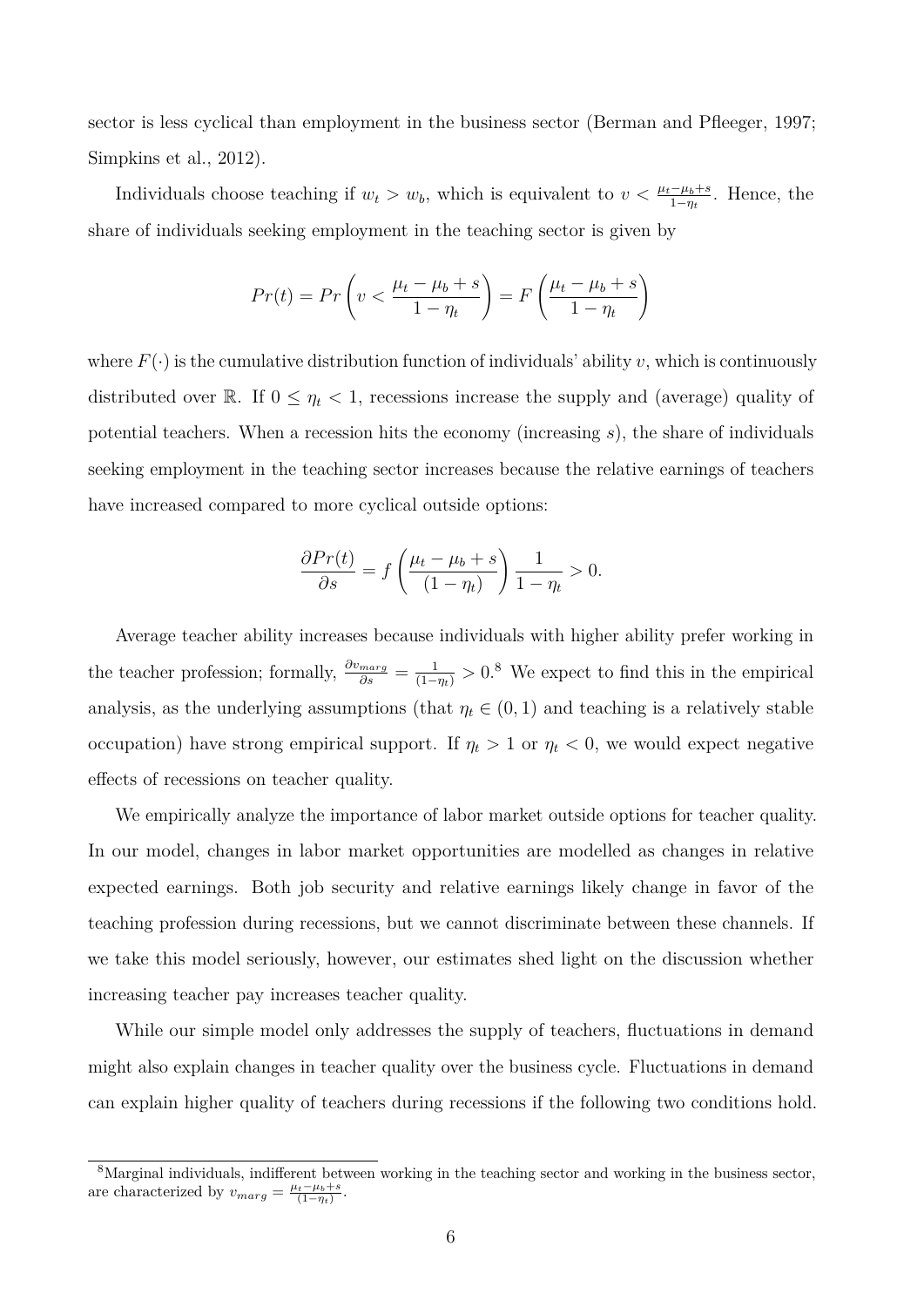First, school authorities are able to assess the quality of applicants and accordingly hire the more able ones. Second, the number of hired teachers is smaller during recessions than during booms. If one of these two conditions does not hold, fluctuations in demand cannot explain why recession teachers are more effective than non-recession teachers.<sup>9</sup>

### **3 Setup, Data, and Empirical Strategy**

First, we briefly describe the teaching profession in Florida. Second, we introduce the data and describe our empirical strategy, including the construction of the value-added measures.

#### **3.1 Teaching Profession in Florida**

Like almost every state, Florida requires teachers to have both earned a bachelor's degree and taken a certain number of courses in the field of education in order to receive a teaching license.<sup>10</sup> To become a teacher in Florida, applicants need at least a temporary teaching certificate. This certificate is awarded to applicants with either be a Bachelor's degree plus a certification by the state of Florida or a federal institution, or the applicant may possess a Bachelor's degree with either (i) a major in the subject matter or (ii) a GPA of 2.5 a required set of subject matter. With a temporary certificate, individuals can teach for three years. At the same time, they can proceed to acquire a professional license through on-the-job training.

#### **3.2 Data**

Teacher value-added measures are based on administrative data from the Florida Department of Education's K–20 Education Data Warehouse (EDW). Our EDW data include observations of every student in Florida who took the state test in the school years 2000–01 through 2008–09, with each student linked to his or her courses (and corresponding teachers). We

<sup>&</sup>lt;sup>9</sup>In practice, neither of the two conditions are likely to hold. School authorities are unlikely to identify effective teachers since teacher effectiveness is hardly correlated with observable characteristics except experience (cf. Jackson et al., 2014). Furthermore, employment in the government education sector does not typically decrease during recession (see Figure 1).

<sup>10</sup>The number of required courses for certification is usually around 30 credits in the subject matter and for the specific grade (elementary, middle, or high school) being taught, about the same number that is required for a college major in the subject. School districts, in emergency situations, are able to hire temporary teachers without certification, and teachers may be hired provided they begin a set of courses leading toward what is known as alternative certification (see Chingos and Peterson, 2011).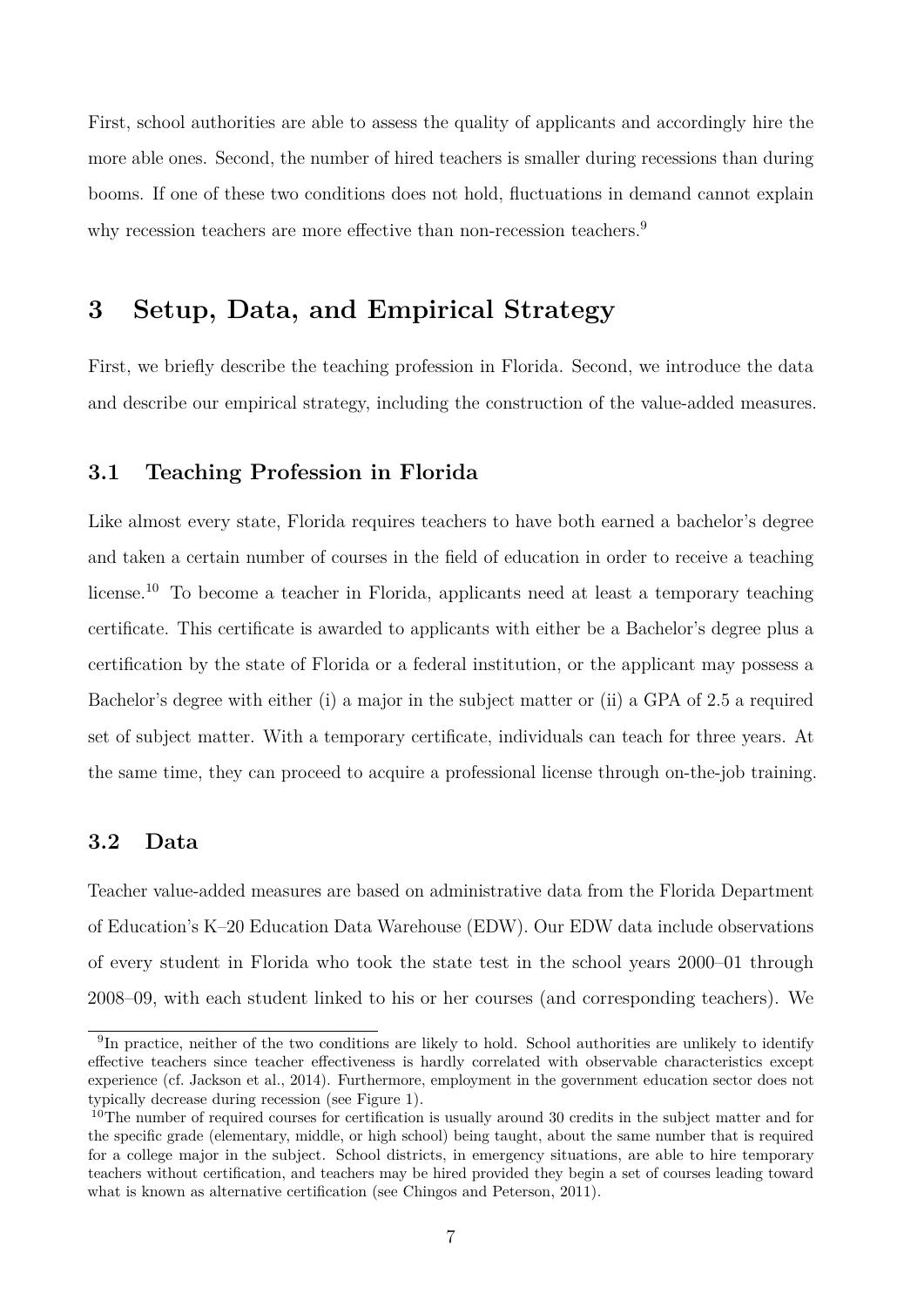focus on test scores on the Florida Comprehensive Assessment Test (FCAT), the state accountability system's "high-stakes" exam. Beginning in 2001, students in grades 3–10 were tested each year in math and reading. Thus annual gain scores can be calculated for virtually all students in grades 4–10 beginning in 2002. The data also contain information on the demographic and educational characteristics of each student, including gender, race, free or reduced price lunch eligibility, limited English proficiency status, special education status, and age.

The EDW data also contain detailed information on individual teachers, including their demographic characteristics and experience. We use only 4th- and 5th-grade teachers because these teachers typically teach all subjects, thus avoiding spillover effects from other teachers. We construct a dataset that contains teachers and their students in each school year based on course enrollment data. The teacher experience variable we construct reflects all years the teacher has spent in the profession, including both public and private schools in Florida and other states. Because the experience variable contains some inconsistencies, we assume the latest observed experience value is correct, and adjust all other values accordingly.<sup>11</sup> Year of career start is defined as the calendar year at the end of the school year a teacher is observed minus total years of teaching experience.

Starting from the baseline dataset that contains all 4th and 5th grade students with current and lagged test scores, we applied several restrictions in order to keep only those teachers who can be confidently associated with students' annual gain in test scores. We only keep student-teacher pairs if the teacher accounts for at least 80% of the student's total instruction time (deleting 24% of students from the baseline dataset). To avoid estimating value-added based on few observations, we exclude the very few classrooms that have fewer than seven observations with current and lagged scores in the relevant subject. We also exclude classrooms with more than 50 students (deleting 2.4% of students) and classrooms where more than 50% of students receive special education (deleting 2% of students). We further exclude classrooms where more than 10% of students are coded as attending a different school than the majority of students in the classroom (deleting 1%). Finally, we drop classrooms for which the teacher's experience is missing (deleting 2.5% of students).

<sup>&</sup>lt;sup>11</sup>We also adjust for gaps in teaching. Results are qualitatively similar when using the original, uncorrected values.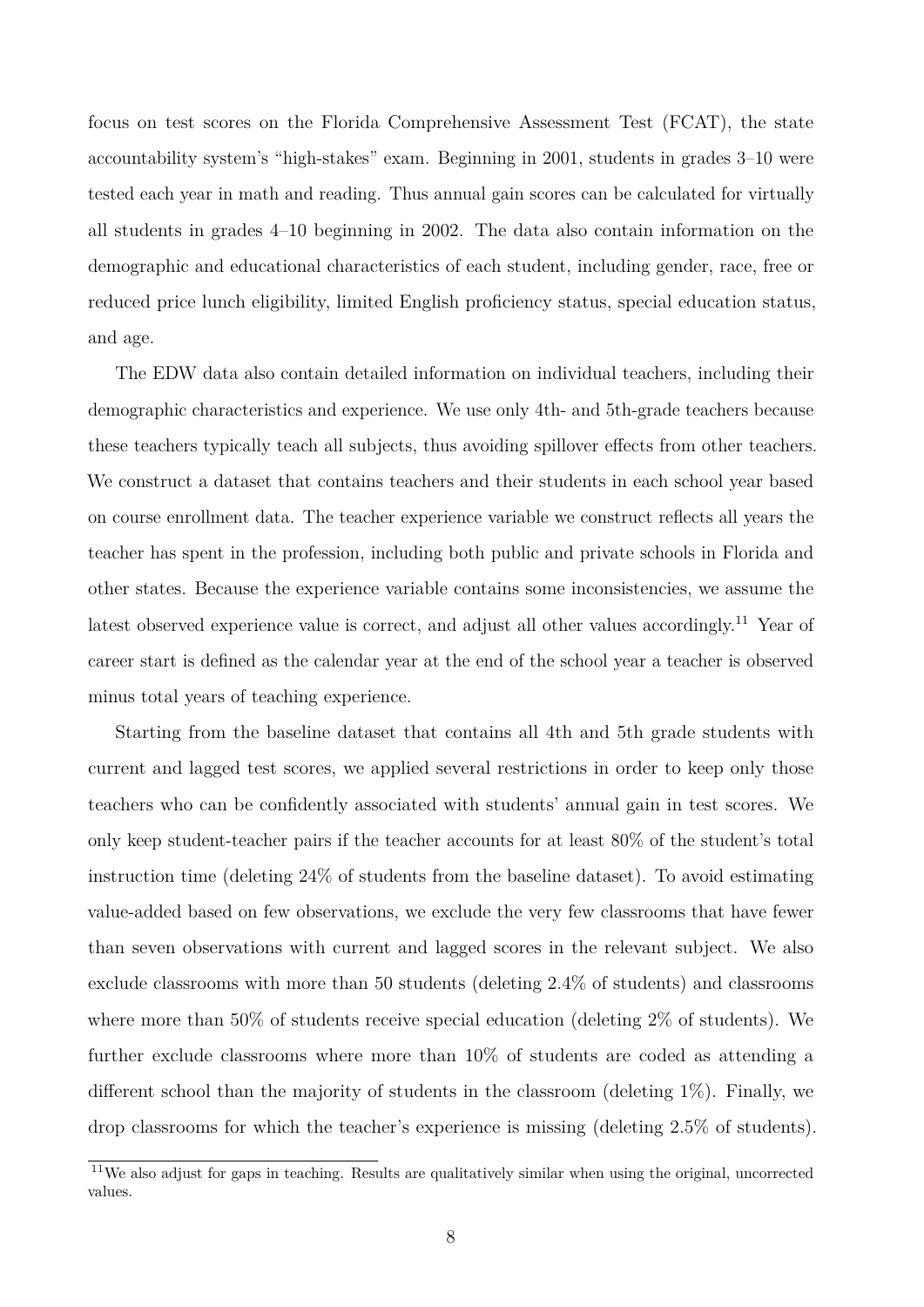These restrictions leave us with roughly 33,000 public school teachers with VAMs for math and reading.

Our main indicator for the US business cycle is a dummy variable reflecting recessions as defined by the National Bureau of Economic Research (NBER). Recession start and end dates are determined by NBER's Business Cycle Dating Committee based on real GDP, employment, and real income. The NBER does not use a stringent, quantitative definition of a recession, but rather a qualitative one, defining a recession as "a period between a peak and a trough" (see http://www.nber.org/cycles/recessions.html). For example, the NBER dates the economic downturn of the early 1990s to have occurred between July 1990 (peak) and March 1991 (trough). We code our recession indicator variable to be one in 1990 (the beginning of the recession), and zero in 1991, making the indicator forward-looking in the sense that it captures the economic decline. Accordingly, teachers starting their careers in the 1990-91 school year are classified as having entered during a recession. Additionally, we use alternative business cycle indicators such as unemployment (in levels and annual changes; for college graduates, nationwide, and Florida-only; for different industries) and GDP, which come from the BLS and Thomson Reuters, respectively. NBER's recession indicator is highly correlated with unemployment rates (in both levels and differences) and per capita GDP at career start.

#### **3.3 Empirical Strategy**

This section describes the estimation of teachers' value-added and our strategy for analyzing the relationship between business cycle conditions at career start and teacher value-added.

#### **Estimating Teacher Value-Added**

Teacher value-added measures (VAMs) aim to estimate the causal effect of teachers on their students' test scores. We estimate VAMs for 4th- and 5th-grade teachers based on students' test scores in math and reading from grades 3–5. To estimate the value-added for each teacher, we regress students' math and reading test scores separately on their prior-year test scores, student, classroom, and school characteristics as well as grade-by-year fixed effects.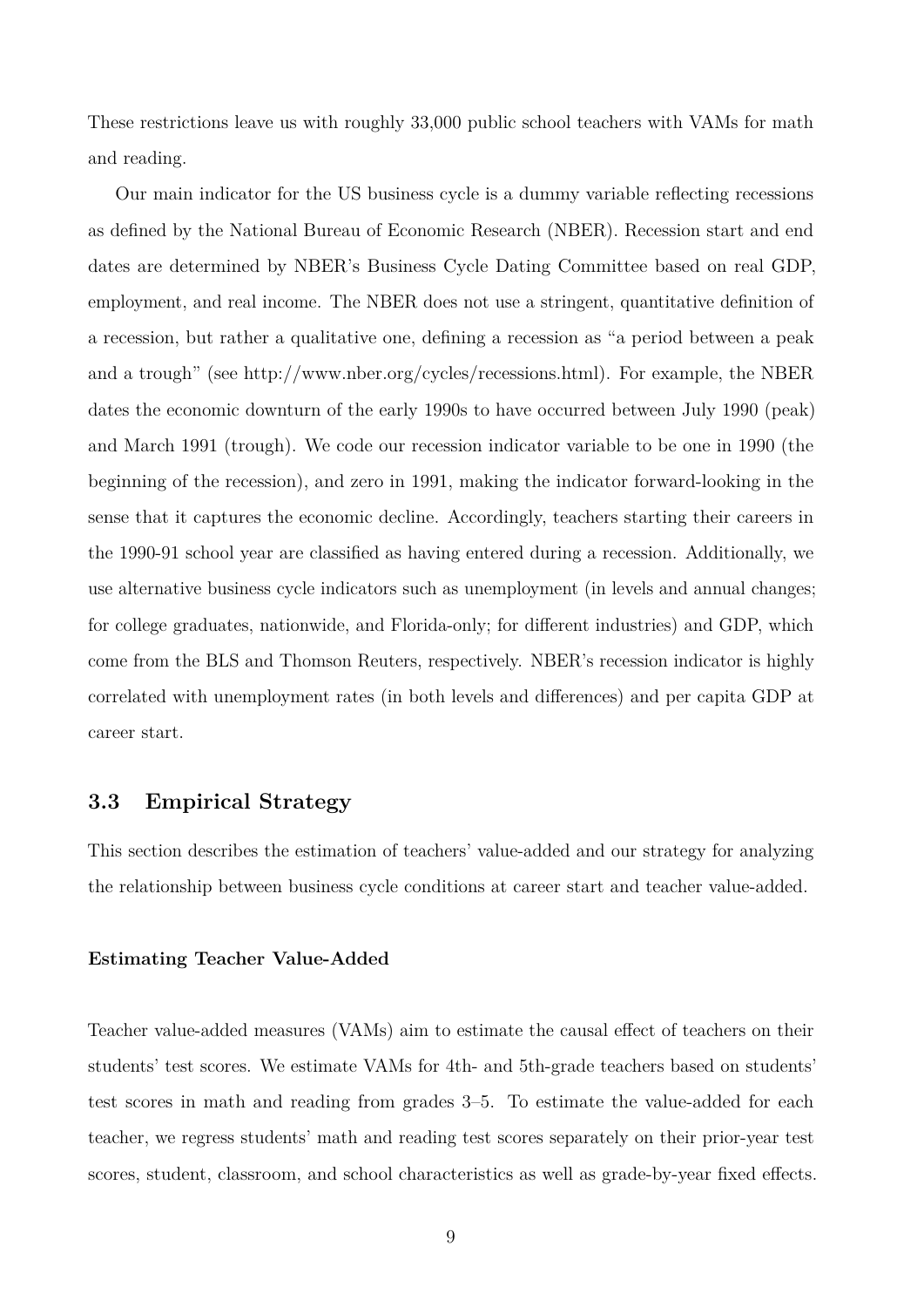Student-level controls include dummy variables for race, gender, free- and reduced-price lunch, limited English proficiency, and special-education status. Classroom controls include all student characteristics aggregated to the class level and class size. School-level controls include the school-specific shares of students who are black, white, Hispanic, and free-lunch eligible, enrollment, as well as urbanicity indicators of the school location.

To obtain an estimate of each teacher's value-added, we add a dummy variable,  $\theta_j$ , for each teacher:

$$
A_{ijgst} = \hat{\alpha}A_{i,t-1} + \beta X_{it} + \gamma C_{it} + \lambda S_{it} + \pi_{gt} + \theta_j + \epsilon_{ijgst}
$$

where  $A_{ijgst}$  is the test score of student *i* with teacher *j* in grade *g* in school *s* in year *t* (standardized by grade and year to have a mean of zero and standard deviation of one); *Ai,t*−<sup>1</sup> contains the student's prior-year test score in the same subject;  $X_{it}$ ,  $C_{it}$ , and  $S_{it}$  are student-, classroom-, and school-level characteristics;  $\pi_{qt}$  are grade-by-year fixed effects<sup>12</sup>; and  $\epsilon_{ijgst}$ is the error term with mean zero.<sup>13</sup> After estimating the teacher VAMs,  $\theta_j$ , we standardize them separately for math and reading to have a mean of zero and a standard deviation of one.

Since test scores suffer from measurement error, the coefficient on the lagged test score variable, *Ai,t*−1, is likely downward biased, which would bias the coefficients of control variables correlated with lagged test scores. We therefore follow Jackson and Bruegmann (2009) and use  $\hat{\alpha}$ , which is the coefficient on the lagged test scores from a two-stage-least-squares model where the second lag of test scores is used as an instrument for the lagged test scores (see the web appendix of Jackson and Bruegmann (2009) for details). Because this procedure requires two lags of test scores, the estimation of  $\hat{\alpha}$  is based on 5th-grade students only (while Equation (3.3) is based on 4th- and 5th-grade students as this requires only one lag of test scores).<sup>14</sup>

<sup>12</sup>We include grade-by-year fixed effects because test scores have been standardized using the full sample of students and because teachers are not observed in all years.

<sup>&</sup>lt;sup>13</sup>To simplify notation, we drop the subscripts  $j$ ,  $g$ , and  $s$  for the lagged test score and for the student-, classroom-, teacher-, and school-level characteristics.

<sup>&</sup>lt;sup>14</sup>If teacher effectiveness varies a lot across schools, then much of the variation would be eliminated by including school fixed effects. Therefore, we do not include school fixed effects in our main model, but rather include school characteristics. For robustness, in alternative VAMs, we additionally include school fixed effects and school-by-year fixed effects, respectively.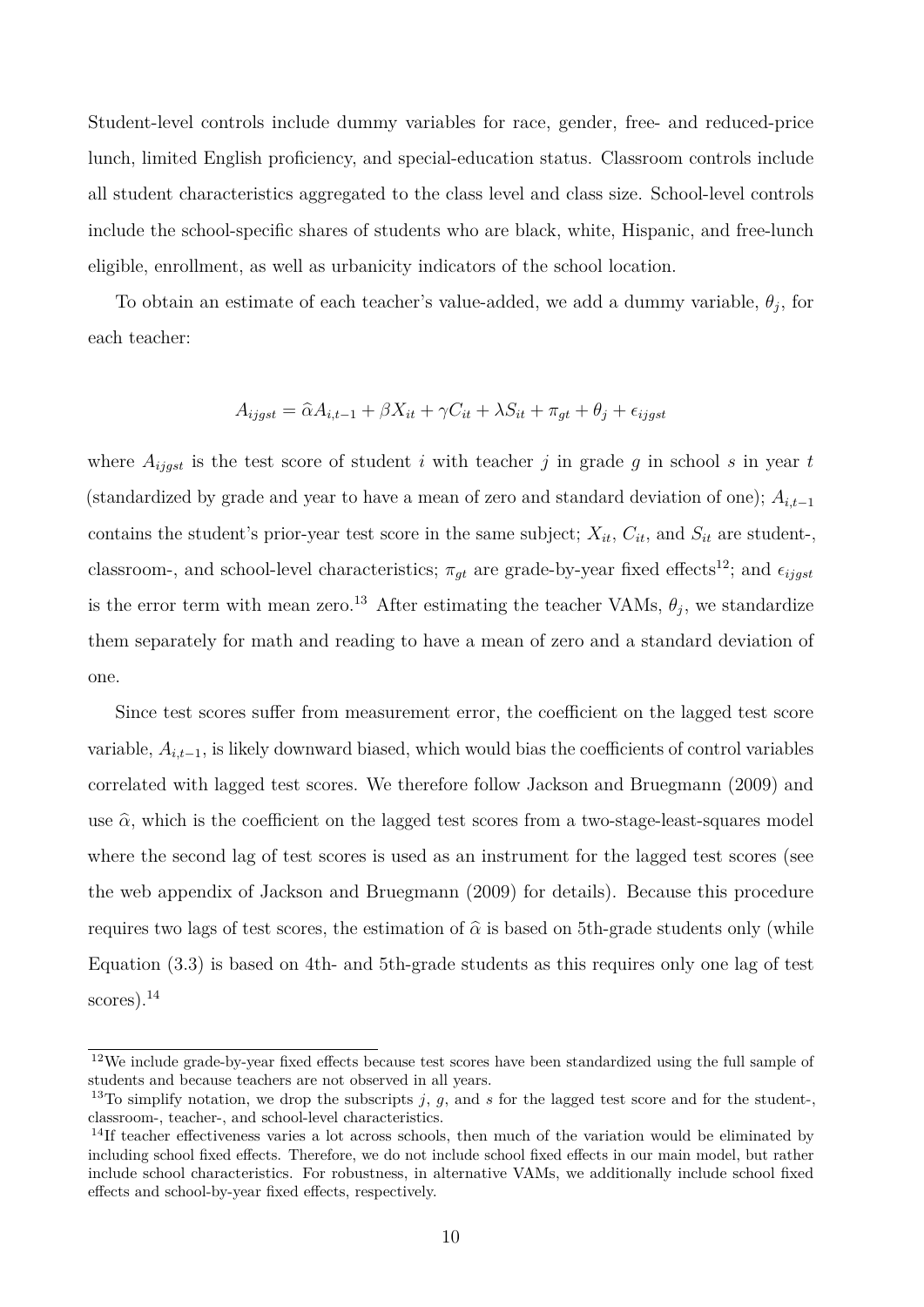Although widely used by researchers, the reliability of value-added models of teacher effectiveness using non-experimental data continues to be debated (see, e.g., Chetty et al., 2014a; Rothstein, 2014). The key issue is non-random matching of students and teachers both across and within schools, which would bias estimated teacher effectiveness if there were unobserved differences across students that are not accounted for by the control variables included in the model.

Value-added models have survived a variety of validity tests, however. Most importantly, estimates of teacher effectiveness from observational data replicate VAMs obtained from experiments where classrooms within the same school were randomly assigned to teachers (Kane and Staiger, 2008). Similarly, Chetty et al. (2014a) exploit quasi-random variation of teachers switching schools, providing evidence that VAMs do reflect causal impacts of teachers. Even if our VAMs were biased by non-random matching of students and teachers, it is unclear whether and in what direction the non-random matching would bias our estimates of the relationship between recessions and teacher effectiveness.

Finally, critics argue that value-added measures reflect teaching to the test rather than authentic improvements in knowledge. In a seminal article, Chetty et al. (2014b) find that having been assigned to higher value-added teachers increases earnings at age 28 and the likelihood of attending college, and decreases the likelihood of teenage pregnancy for girls. Of course, there may be other dimensions of teacher quality not captured by VAMs (cf. Jackson, 2012). The weight of the evidence, however, indicates that teacher value-added measures do reflect important aspects of teacher quality.

#### **Teacher Value-Added and Business Cycle Conditions at Career Start**

To estimate the effect of business cycle conditions at career start on teacher effectiveness, we relate the macroeconomic conditions in the US during the career start year to the teacher's value-added in math and reading. We use business cycle conditions at career start as a source of exogenous variation in the relative economic benefits of teaching. Specifically, we estimate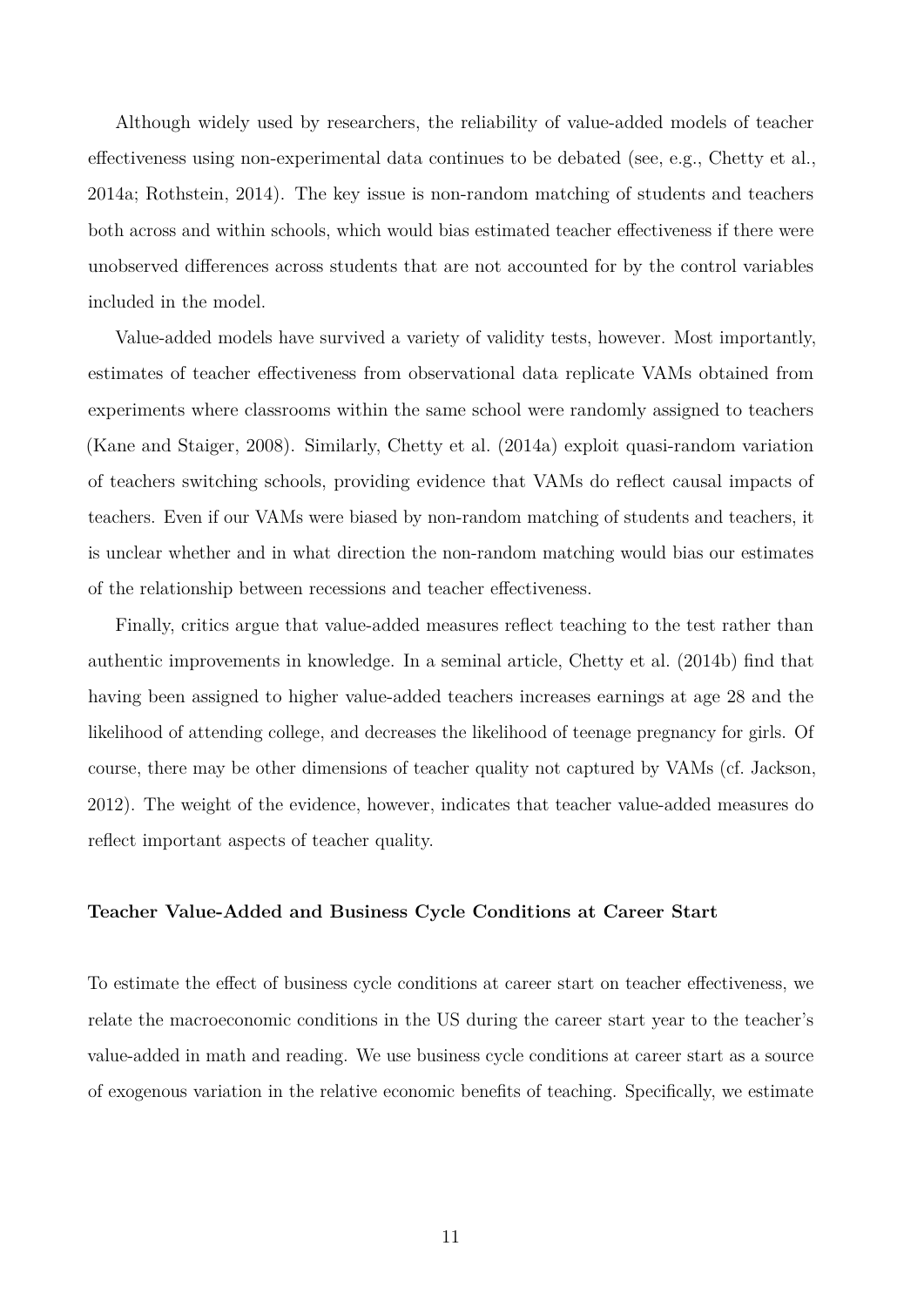the following reduced-form model:

$$
\widehat{\theta}_j = \alpha + \gamma Rec_{js} + \beta X_j + u_j
$$

where  $\theta_j$  is the value-added of teacher *j* (either in math or in reading). *Rec<sub>js</sub>* is a binary indicator that equals 1 if teacher *j* started working in the teaching profession in year *s* if this was a recessionary period and equals 0 otherwise.<sup>15</sup> The vector  $X_j$  includes teacher characteristics. Most importantly, it contains total experience in the teaching profession (fourth-order polynomial), which is not accounted for in the VAM computation but has been shown to influence teacher effectiveness (Papay and Kraft, 2015). As experience differs for recession and non-recession teachers, due in part to the idiosyncratic distance between recessions in our sample period, experience is a necessary control. Additional controls included in some specifications are age at career start, educational degree, gender, race, and school characteristics. Note that these teacher characteristics do not influence the business cycle. The reduced-form estimate *γ* (with only experience controls) therefore identifies a causal effect. To the extent that the inclusion of additional controls influences the estimate of  $\gamma$ , they would represent mechanisms rather than confounding variables. Because our source of variation is the yearly business cycle condition, we cluster standard errors at the level of the career start year.

Based on the Roy model, we expect to find a positive effect of recessions at career start on teacher effectiveness. We argue that recessions negatively shock the outside options of potential teachers. Following this shock, both the number of applicants and the average quality of applicants increases, leading to higher average value-added in recession cohorts. Since we do not observe the intermediate steps (e.g., application rates or earnings), we estimate a reduced-form relationship between teacher value-added and business cycle conditions at career start.

Critics may argue that teacher quality is unrelated to productivity in other occupations, but rather depends on intrinsic motivation. This should work against any positive effect of recessions on teacher VA. If we find a positive effect, this would suggest that intrinsic motivation is a second-order concern relative to the effects of compensation through selection

<sup>&</sup>lt;sup>15</sup>Aternatively, we use unemployment rates and differences as well as GDP growth.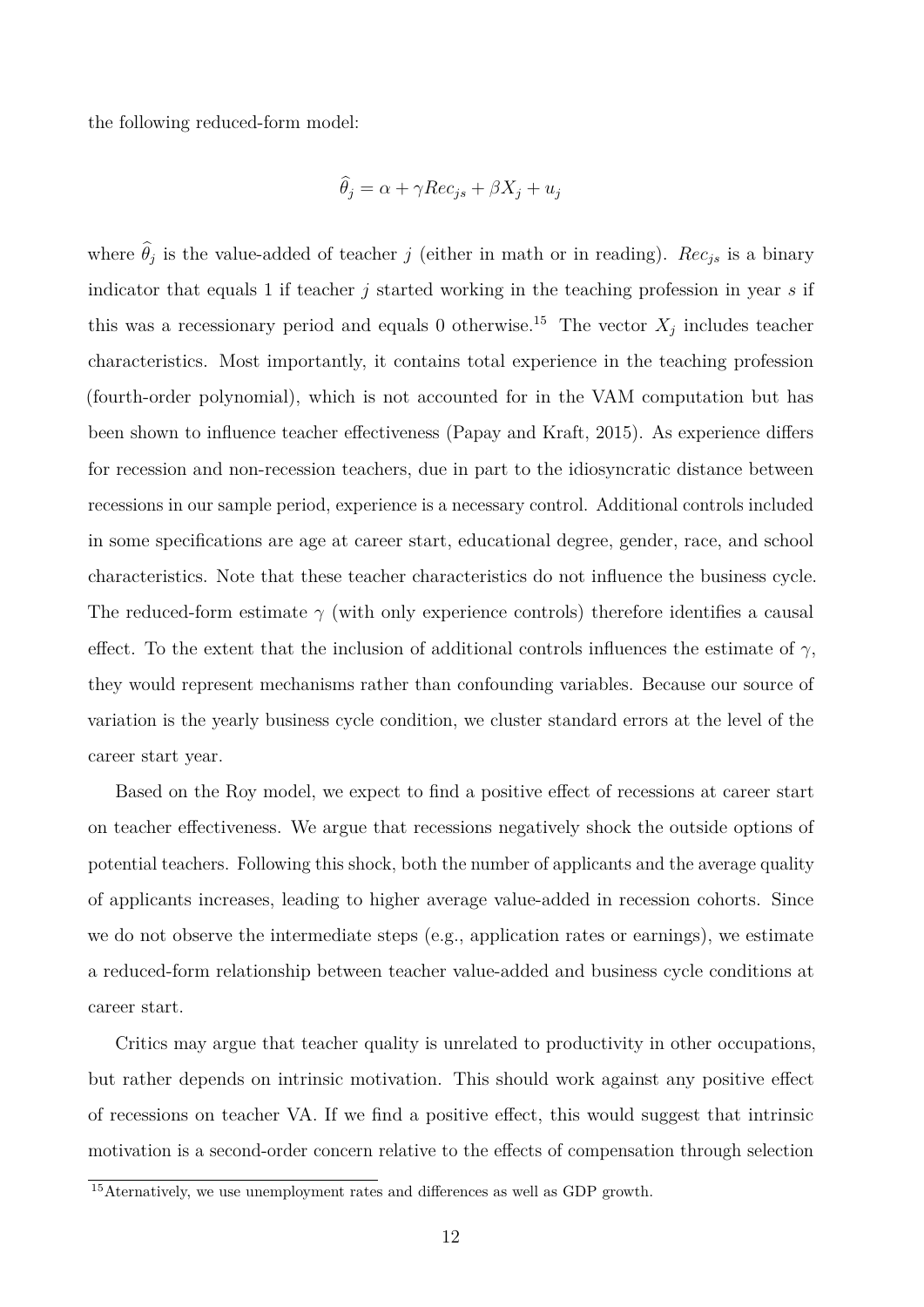on ability. Note also that because effectiveness is estimated during the same period (2001-2009) for all teachers, systematic differences in the effort levels of recession and non-recession teachers seem unlikely.

# **4 Business Cycle Conditions at Career Start and Teacher Effectiveness**

We first document significant differences in math and reading effectiveness between recession and non-recession teachers. Using kernel density plots and quantile regressions, we show at which parts of the effectiveness distribution recession and non-recession teachers differ. In placebo regressions, we show that there is no association between teacher effectiveness and business cycle conditions several years before and after career start or business cycle conditions at certain critical ages of teachers. We also show that our results are robust to using alternative business cycle indicators or value-added measures and are not driven by any single recession. Finally, we provide evidence that our results are not driven by differential attrition of recession and non-recession teachers.

#### **4.1 Main Results**

We first present summary statistics separately for recession and non-recession teachers (Table 1). The average unemployment level of college graduates at career start was higher for teachers who started during recessions. Similarly, unemployment was rising for recession teachers, but falling slightly for non-recession teachers. These differences are significant at the one percent level. The share of male teachers is approximately the same in both samples. Among recession teachers, the share of teachers with a Master's or PhD degree is slightly larger and the share of white teachers somewhat smaller. Because recession teachers started around three years earlier than non-recession teachers on average, recession teachers also have more teaching experience. The two groups teach similar types of students as measured by the share of students who are black and by the share of students eligible for free or reduced-price lunch. There are substantially more non-recessions teachers than recession teachers. Although all other differences in the groups' observed characteristics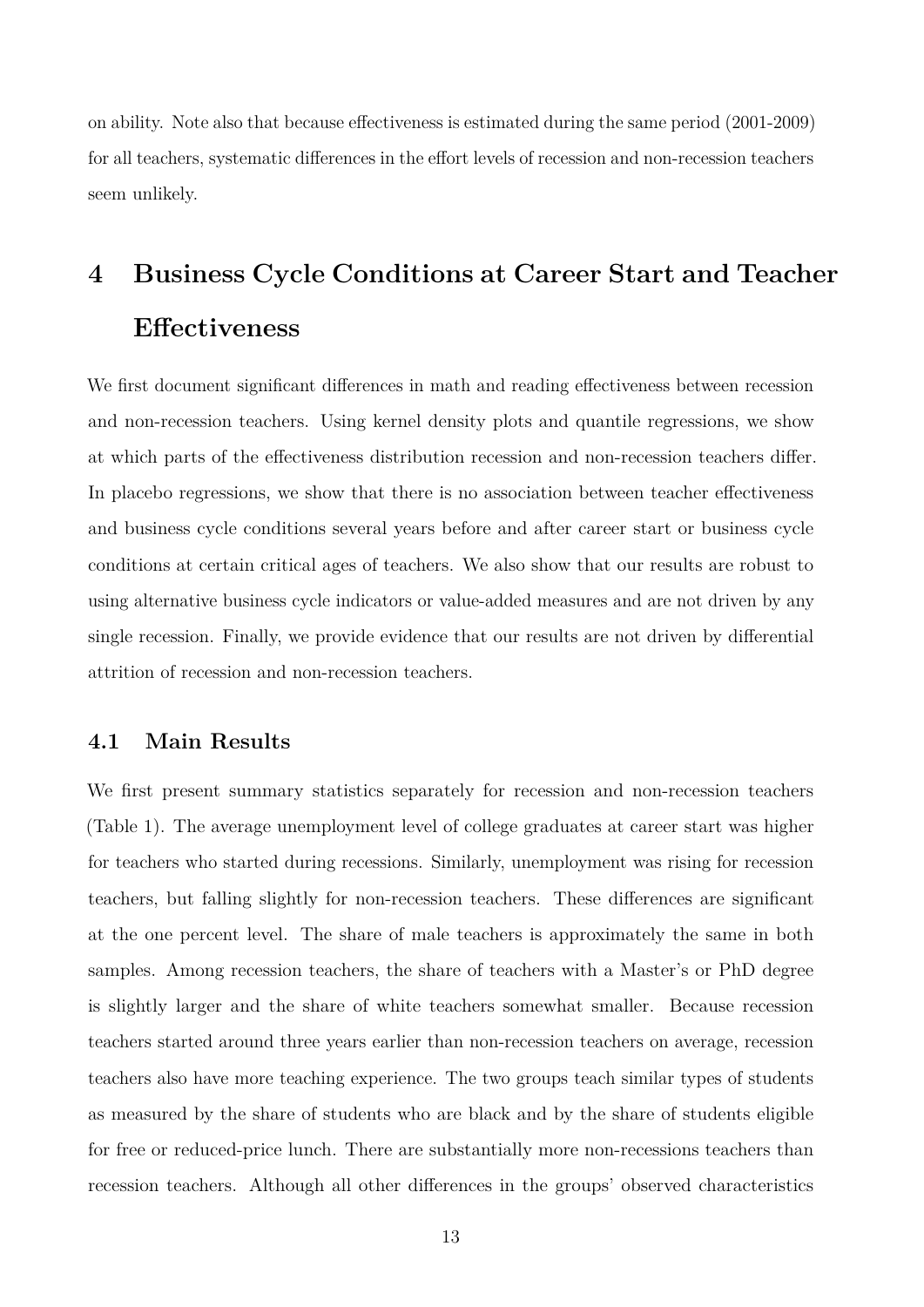are insignificant, recession teachers have on average 8% SD higher math VA and 5% SD higher reading VA than non-recession teachers. Consistently, Figure 2 shows that the relation between (experience-adjusted) value-added in math and the one-year unemployment difference for college graduates is strongly positive.

After documenting the raw gap in math value-added between recession and non-recession teachers (see also Column 1 in Table 2), we add several teacher and school characteristics (Table 2). Due to the idiosyncratic distance between recessions and our sample period, experience is a necessary control. We therefore refer to column (2) as our baseline specification. The value-added gap increases to 10.3% SD when adding a fourth-order polynomial of teaching experience (Column 2).<sup>16</sup> Adding year of birth and age at career start has little effect on the coefficient on the recession indicator (Column 3). Further controlling for teacher characteristics such as whether the teacher holds a Master's or PhD degree, and whether the teacher is white or male, also does not affect our coefficient of interest. Similarly, adding important student characteristics at the school level, such as the share of black students and the share of students who are eligible for free or reduced-price lunch, does not explain the value-added difference.<sup>17</sup> The specification with all control variables indicates that recession teachers are 9.3% SD more effective in teaching math than non-recession teachers. Since all control variables (except experience) reflect mechanisms rather than confounders, we omit them in all regressions below.

The simple Roy model predicts selection effects due to changing outside labor-market options over the business cycle. Because research indicates that earnings returns are twice as large for numeracy than for literacy skills in the US labor market (e.g., Hanushek et al., 2015), we expect selection effects over the business cycle to be weaker for reading effectiveness than for math effectiveness. As expected, a similar, but weaker pattern arises for teachers' VAM in reading. The bivariate relationship between recession at career start and teacher effectiveness is positive, but insignificant (Column 1 in Table 3). As for math, controlling for teaching experience increases the coefficient on the recession indicator; it also becomes significant at the five percent level (Column 2). Adding the other covariates reduces the coefficient of

<sup>&</sup>lt;sup>16</sup>Previous work has shown that teacher experience affects teacher value-added non-linearly (e.g., Rockoff, 2004).

<sup>&</sup>lt;sup>17</sup>Differences in the placement of recession and non-recession cohorts may be mechanisms through which recessions impact productivity (cf. Oyer, 2006).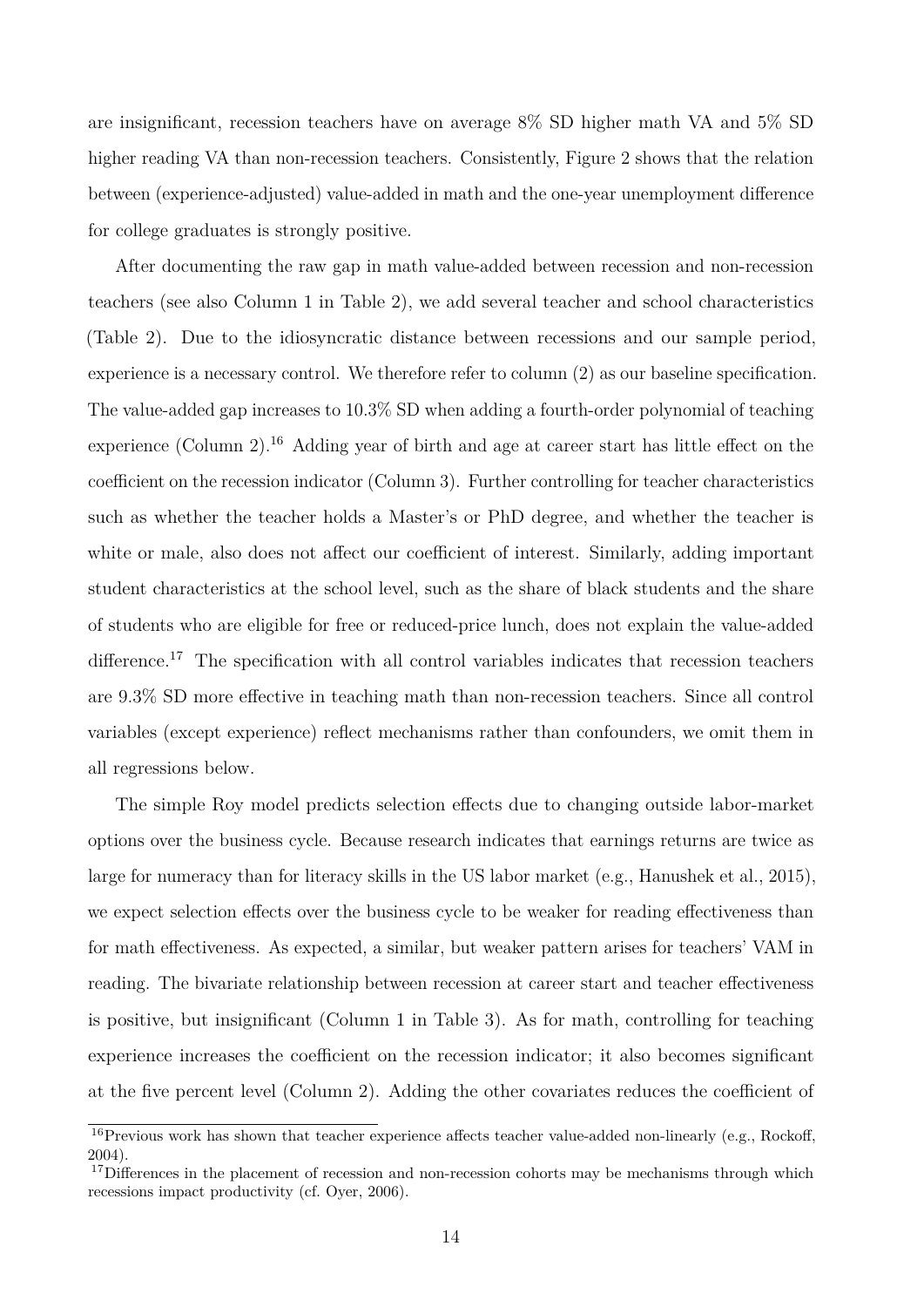interest marginally. In terms of magnitude, the recession indicator for reading is half as large as the coefficient for the math VAM (around 5% SD). As we expect selection effects to be stronger among potential teachers with higher skills in math, we focus on teachers' math effectiveness in the remaining analyses.<sup>18</sup>

While Table 2 indicates that recession teachers are on average more effective in teaching math than non-recession teachers, it is unclear whether this effect is driven by the presence of fewer ineffective teachers or more highly effective teachers in recession cohorts. To analyze the recession impacts across the distribution of math value-added, we estimate kernel density plots and quantile regressions. The kernel density plots of teachers' (experience-adjusted) math value-added reveal a clear rightward shift in the value-added distribution in math for recession cohorts (Figure 3).<sup>19</sup> In quantile regressions that control for a fourth-order polynomial in experience, we analyze this finding further (Figure 4). While very low-performing teachers at the 5th percentile have the same VAM, recession teachers are more effective than non-recession teachers from the 15th percentile of the value-added distribution onwards. The largest difference between the distributions appears among highly effective teachers, with point estimates of differences peaking at almost 20% SD at the 95th percentile. The quantile regressions hence indicate that recession teachers are more effective than non-recession teachers along almost the entire effectiveness distribution, with the largest differences in the upper part of the distribution.

In Table 4, we run our preferred specification on subsamples to assess differential impacts across different types of teachers. Male teachers seem to be more affected than female teachers (Columns 1 and 2). This is consistent with the career options of men being more strongly influenced by recessions than are those of women.<sup>20</sup> In columns (3) and (4), we find similar recession impacts for teachers with and without a Master's or PhD degree. In line with existing research (Jones and Schmitt, 2014; Hoynes et al., 2012), columns (5) and (6) provide

<sup>&</sup>lt;sup>18</sup>Since we analyze teachers' effectiveness only for math below, we will sometimes refer to teacher effectiveness without explicitly adding "math." The results of the following analyses show the same overall pattern for teachers' reading effectiveness, but are less pronounced and more volatile than the results for math. All results are available on request.

<sup>19</sup>Kolmogorov-Smirnov tests reveal that the distributions are statistically significantly different at the one percent level.

<sup>&</sup>lt;sup>20</sup>This finding might also reflect greater measurement error in the career start year for females, who are more likely to have interrupted their careers due to childbearing. While we adjust our experience variables for gaps in teaching during our sample period, we do not observe gaps prior to 2001.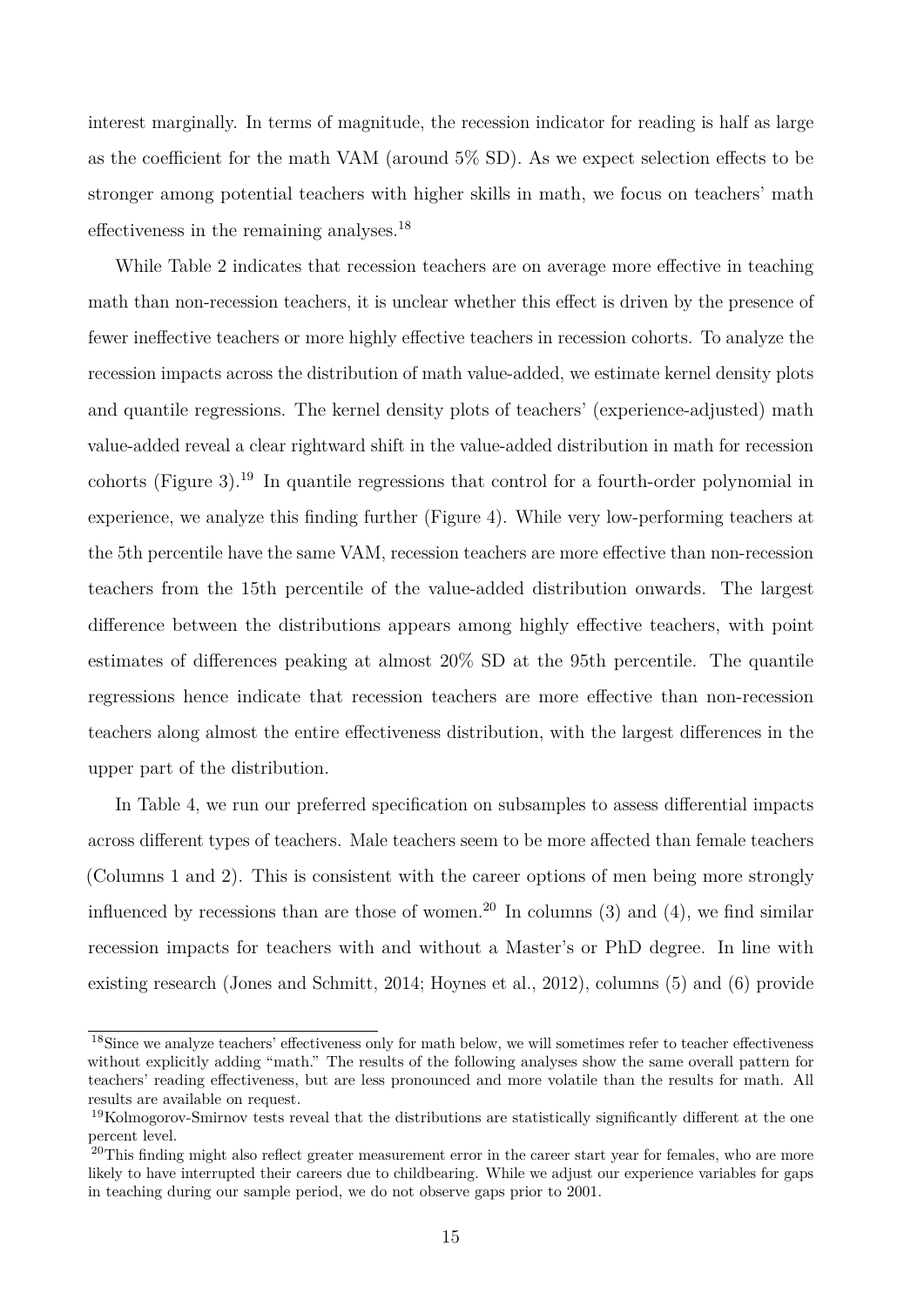indirect evidence that minorities are more impacted by recessions than non-minorities in the business sector. Finally, in columns (7) and (8), we find that teachers starting their teaching careers at an above-median age are more affected than those starting at younger ages. This may suggest that the decisions of mid-career entrants to the teaching profession are more strongly influenced by the outside labor market. Overall, the pattern of results across subsamples provides additional evidence of the importance of outside options for teacher quality.

#### **4.2 Placebo Analyses**

Since macroeconomic conditions are indicated by the NBER recession indicator, we assume that it is the business cycle condition immediately before career start that matters for occupational choice. If this is true, then the economic conditions several years before or after career start should be irrelevant. To test this hypothesis, we run placebo regressions where we include recession indicators for the years before and after our estimated career start with lags and leads of up to three years. Adding these recession indicators to the main model does not change our coefficient of interest (Columns 2 and 3 in Table 5). Furthermore, the business cycle conditions in the years before and after our preferred date are all close to zero and statistically insignificant.<sup>21</sup>

One might worry that our career start year measure is capturing the effect of macroeconomic conditions at key ages (Giuliano and Spilimbergo, 2014). For example, individuals might decide to become teachers when entering college (around age 18) or upon completing their undergraduate or graduate studies (between ages 22 to 24). Therefore, we include recession indicators at ages 18-32 (two-year steps) to test whether it is the economic conditions just before starting a teacher career that determine teaching quality. As before, coefficients on the recession indicators at various ages are close to zero, and statistically insignificant (Column 4).

These findings strongly support our hypothesis that it is the economic conditions immediately before career start that change the selection into teaching and affect teacher quality.

<sup>&</sup>lt;sup>21</sup>Similarly, using each of these other recession indicators individually instead of our main recession indicator also yields small and mostly statistically insignificant coefficients.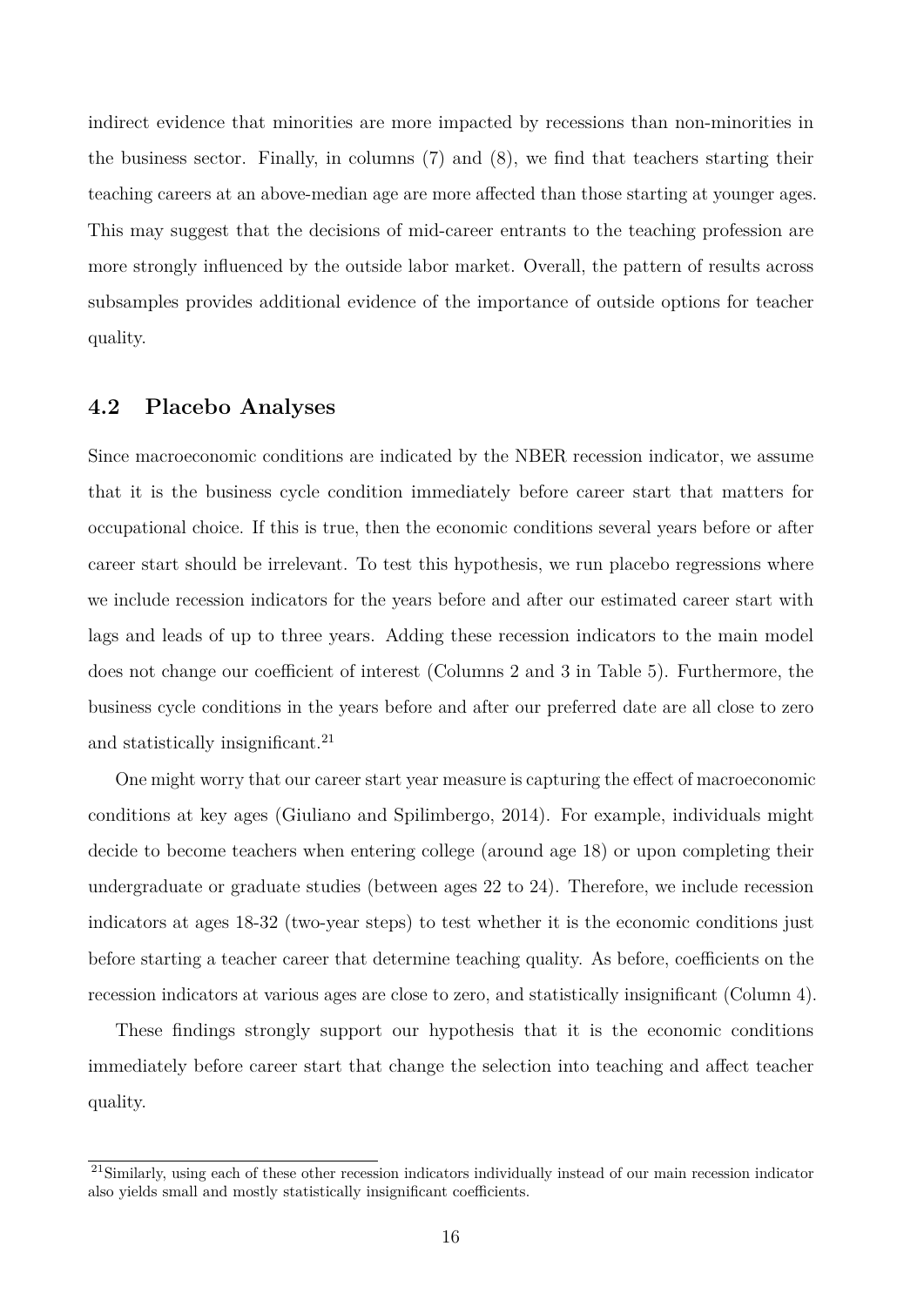#### **4.3 Further Robustness Checks**

We also evaluate the robustness of our results using alternative measures of teachers' outside options. In Table 6, we run our baseline specification using our preferred NBER recession indicator (Column 1), GDP growth (2), the unemployment level (3), and one-year unemployment differences (4), respectively. Both unemployment measures are computed using the unemployment rates of college graduates (only available from 1970 onwards), as this is the relevant labor market for potential teachers. Consistent with the baseline results, GDP growth is negatively related to teacher value-added. The coefficients on the unemployment measures are also in line with our previous findings, and significant at the one percent level. In brackets we report the implied magnitude of the recession effect on teacher value-added based on the mean difference in each business cycle indicator between recession and non-recession cohorts. This reveals that the coefficient estimates for the alternative measures imply somewhat weaker, but qualitatively similar effects.<sup>22</sup> It is unlikely that the alternative job opportunities of potential teachers are evenly distributed across industries. For example, one would expect only few potential teachers to work in agriculture. In columns (5) and (6), we find that the unemployment situation in agriculture at career start is unrelated to teacher quality, while the labor market conditions in nonagriculture industries do matter. This pattern is consistent with a selection of potential teachers into the occupation who would have alternatively chosen industries requiring similar skills.<sup>23</sup> Overall, the results using alternative business cycle measures strongly support our main finding.

We use national rather than Florida-specific unemployment rates in this analysis because state-level unemployment rates are not available for BA holders, the former are more reliable, and the mobility of teachers across states is relatively high. For instance, in our sample, 19% of teachers have some experience outside of Florida. Hence, using Florida-specific economic shocks should underestimate the true effect. When using Florida-specific unemployment

<sup>&</sup>lt;sup>22</sup>The same pattern appears if we use unemployment rates and differences for all workers rather than college graduates. These results are significant at the one percent level, but somewhat attenuated, as expected. <sup>23</sup>A similar pattern emerges if we use unemployment levels instead of unemployment differences. Results for other industries (not reported) reveal that, relative to the unemployment difference of college graduates, unemployment rates in the construction and mining sector and in financial services are less strongly related to teacher value-added, while unemployment rates in wholesale and retail industries are similarly related.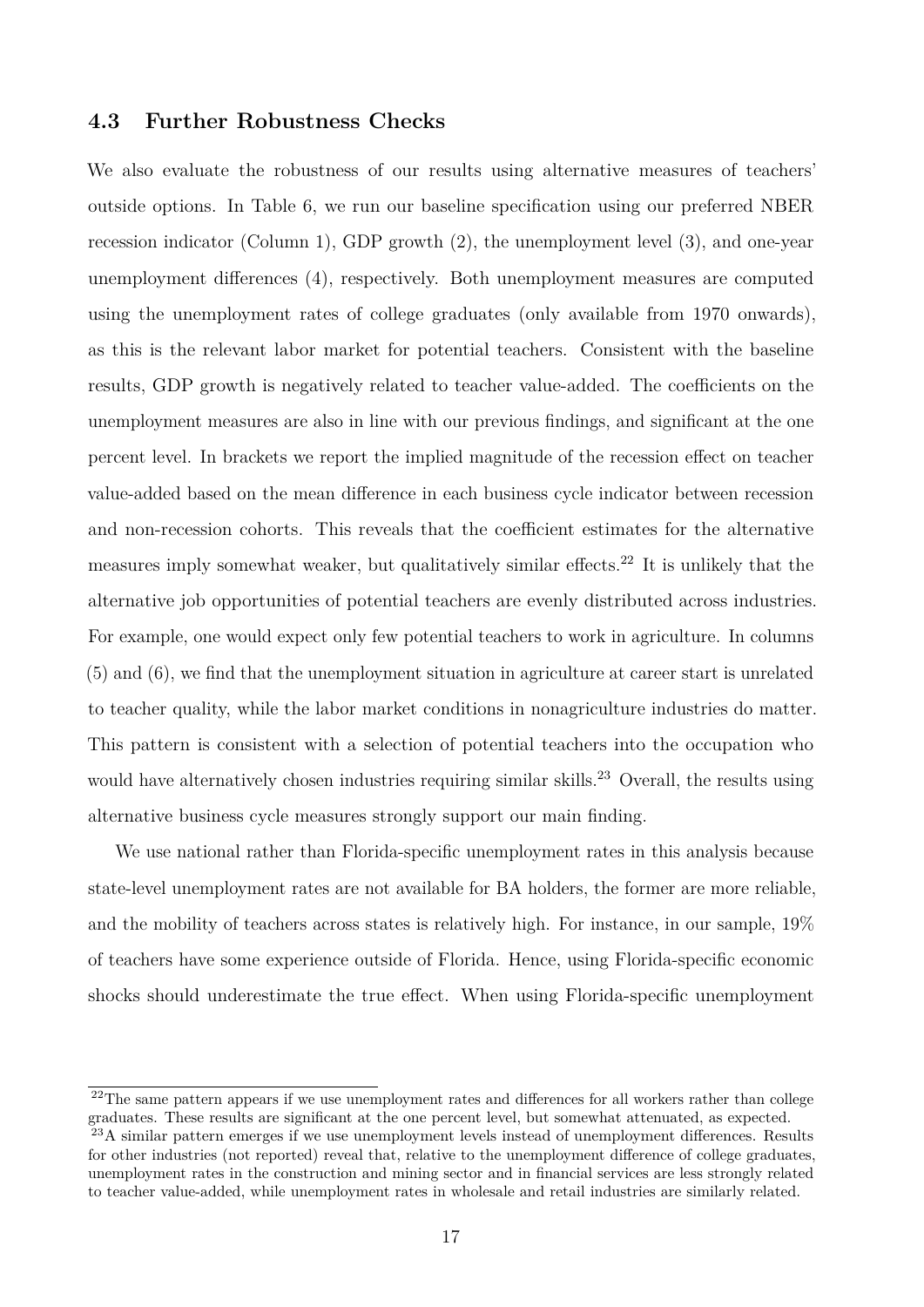measures (not shown; results available on request), effects are similar to those reported in Table 6, but somewhat weaker.

Since the number of recessions in our sample is limited, one might worry that the result is driven by only one or two recessions. To address this issue, we include a separate binary indicator for each recession (Table 7).<sup>24</sup> Column 1 indicates that teachers in almost all recessions (except in recession years 1981–83, a highly atypical recession, see Figure 1) have higher math value-added than the average non-recession teacher. In Column 2, we combine the separate recession indicators for the adjacent recession years of 1981, 1982, and 1983 and find that teachers who started during those years are on average as effective as the average non-recession teacher. In Column 3, we only keep two non-recession cohorts immediately before and immediately after each recession, such that the cohorts being compared are more similar. This leads to the same finding: most recessions have lasting positive effects on value-added. The recession impact is not driven by any single recession.

To assess the sensitivity of our results with respect to the value-added measure, we run our preferred specification with alternative TVA measures (Table 8). Column (1) presents the results for our preferred TVA measure. In column (2), we add school fixed effects when estimating the value-added measures. The inclusion of school fixed effects eliminates any bias from unobserved school characteristics that influence teacher effectiveness, but will also remove variation in true teacher effectiveness to the extent that teacher quality varies systematically across schools. The gap in effectiveness between recession and non-recession teachers is somewhat attenuated, but the change in the estimates is statistically insignificant. In column (3), we add school-year fixed effects when estimating TVA, likely further removing variation in true teacher effectiveness. The estimate is further attenuated, but remains significant. Finally, in columns (4) and (5), we account for the fact that our standard teacher value-added measures are computed with differing precision. Our results are unaffected by weighting our baseline regression by the number of student-year or teacher-year observations that underlie our quality measure.

Additional regressions (not shown) indicate that the results are also robust to the inclusion of other control variables and to using different sample restrictions. Results are unaffected,

 $^{24}$ Because there are fewer than 20 teachers per cohort who started teaching before 1962, we exclude these cohorts for this analysis since estimates are less reliable for these very small cohorts.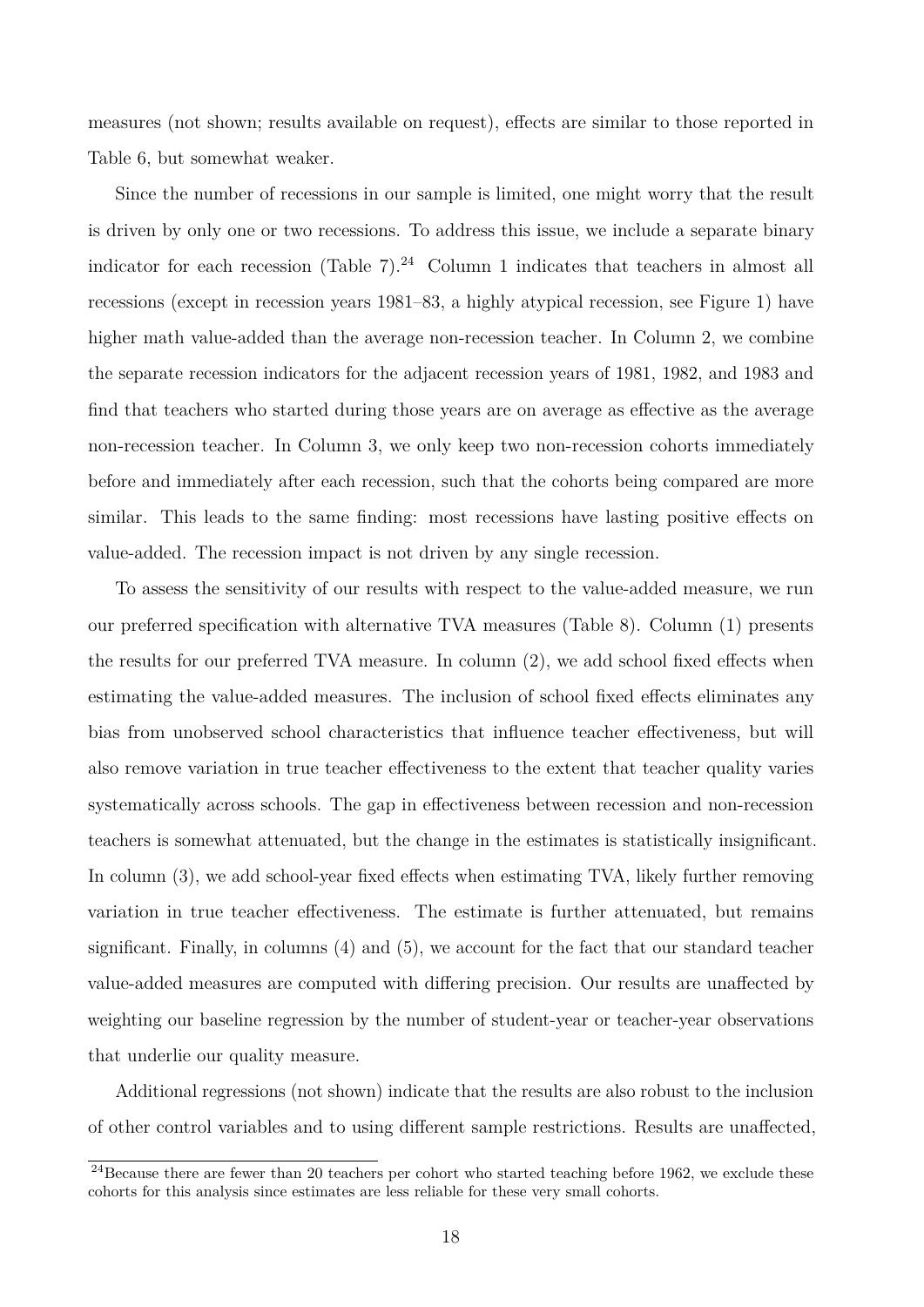for example, by directly controlling for the number of years a teacher appears in our dataset. Similarly, cohort size is not related to either teacher math effectiveness or to business cycle conditions.<sup>25</sup>

#### **4.4 Differential Attrition of Teachers**

We find that teachers starting their careers in recessions are more effective math teachers. On the one hand, quality differences might already exist among entering teachers (*selection*). On the other hand, entering recession and non-recession teachers might have very similar VAMs at career start, but low-quality recession teachers might be more likely to leave the occupation than low-quality non-recession teachers (*differential attrition*). We use our data to assess which of these two channels is more plausible.

Since our dataset includes all teachers in the public school system in Florida, attrition means that a teacher leaves the Florida public school system. We cannot directly address attrition before 2001, the beginning of our sample period. However, if differential attrition of recession and non-recession teachers were driving our results, then one would expect earlier recession cohorts to be much more effective, but younger recession cohorts to be only slightly more effective, than non-recession teachers. This pattern is not present in Table 8, which shows that recession effects are generally increasing over time. We interpret this as first, indirect evidence that differential attrition does not drive our results.

To provide direct evidence, we define attrition as *not* being observed as a teacher during the last school year in our sample period (2008-09). First, we investigate whether starting during a recession is correlated with attrition (Columns  $(1)$  and  $(2)$  in Table 9).<sup>26</sup> Controlling for teachers' value-added, we find that recession teachers are in fact more likely to drop out. This is to be expected as recession cohorts are likely more extrinsically motivated than non-recession teachers. Controlling for recession status at career start, more effective teachers are also less likely to drop out. Because our definition of attrition includes retiring teachers, in Column (3)we exclude those born before 1950; this does not change our results.

<sup>25</sup>When regressing cohort size on career start year and career start year squared, the binary indicator for recession cohort teachers is insignificant.

<sup>&</sup>lt;sup>26</sup>Because the school year 2009 is the attrition target year, all specifications in Table 9 exclude teachers who started teaching in 2009 since these teachers could not drop out yet and hence provide no information.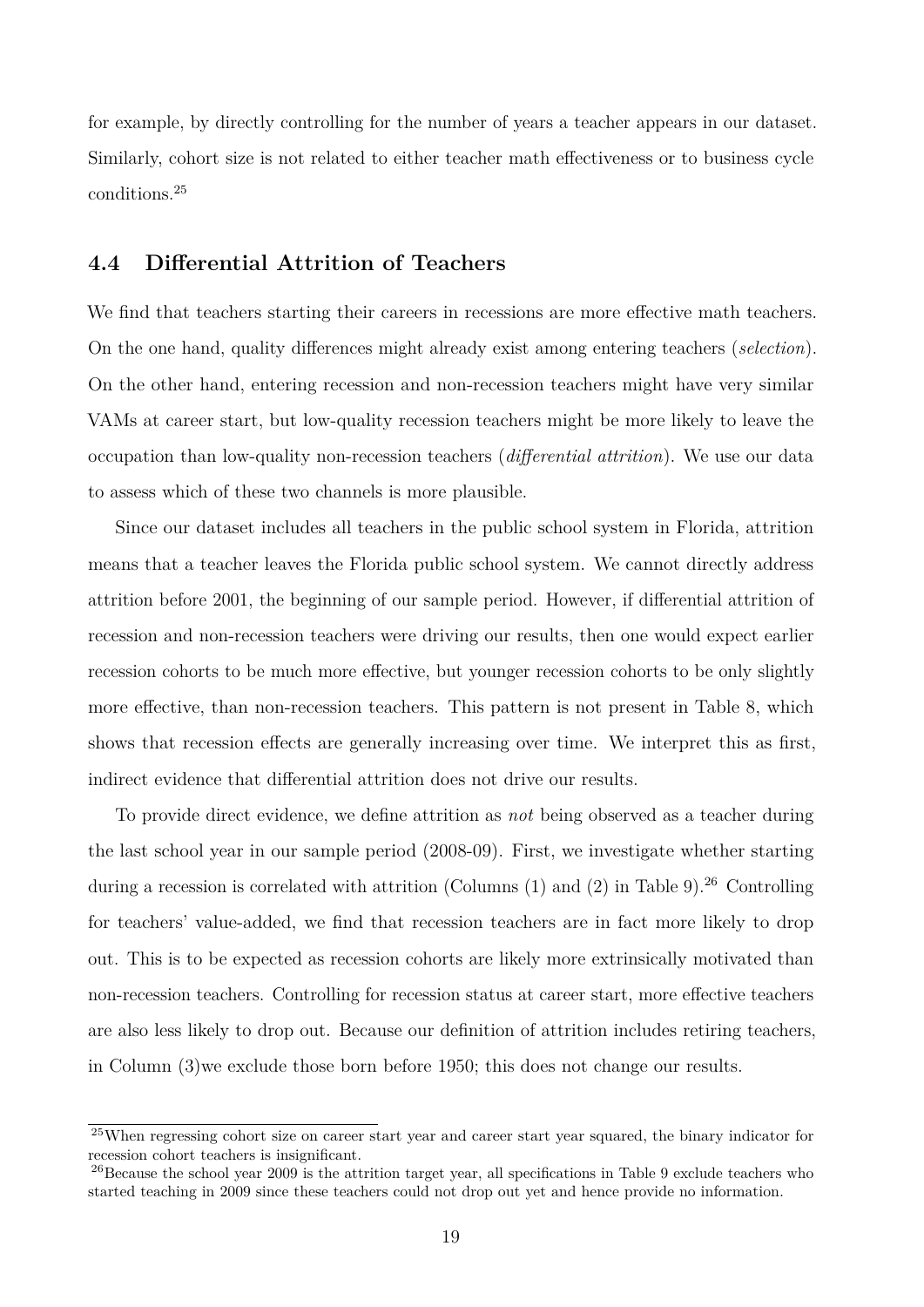Among the sample of teachers who started teaching during our sample period (about 47% of the full sample), recession teachers are also more likely to leave than non-recession teachers. More importantly, in recession cohorts, exiting teachers are more effective compared to exiting non-recession teachers. This pattern works against our result, suggesting that the TVA gap is even larger at career start and decreases over time. This is confirmed in Column 4 when we directly look at TVA, finding a large TVA gap at career start which decreases with increasing experience. Taking these estimates at face value, this implies that the TVA gap closes after around 17 years. However, note that we do not observe the attrition pattern before 2001 directly, making this interpretation somewhat speculative.

Finally, we directly control for attrition behavior in our main analysis. As before, teachers who dropped out by 2009 tend to have lower value-added measures than teacher who stay in teaching. Importantly, controlling for attrition does not change the relationship between recession at career start and math effectiveness (Columns 5 and 6).

In sum, differential attrition between recession and non-recession teachers does not explain our main finding. Although teachers entering during recessions are more likely to leave the profession, this attrition reduces the estimated difference in effectiveness between recession and non-recession teachers. This suggests that our main results, which compare teachers across all experience levels, understate the differences in effectiveness between recession and non-recession teachers at career start.

#### **4.5 Discussion**

The effect of recessions at career start on teacher effectiveness might in principle be driven by demand or supply fluctuations over the business cycle (or both). Demand fluctuations can generate our findings only if school authorities (i) hire fewer teachers during recessions (e.g., due to budget cuts) and (ii) are able to assess the quality of the applicants and hire those most likely to be effective. Both conditions are unlikely to hold in practice. First, in our data, cohort size is unrelated to the business cycle measures. This is corroborated by official statistics from the BLS which indicate that employment in the local government education sector typically does not decrease during recessions (with the exception of the recessions in 1981-1983 and the great recession; see Figure 1 and Berman and Pfleeger, 1997).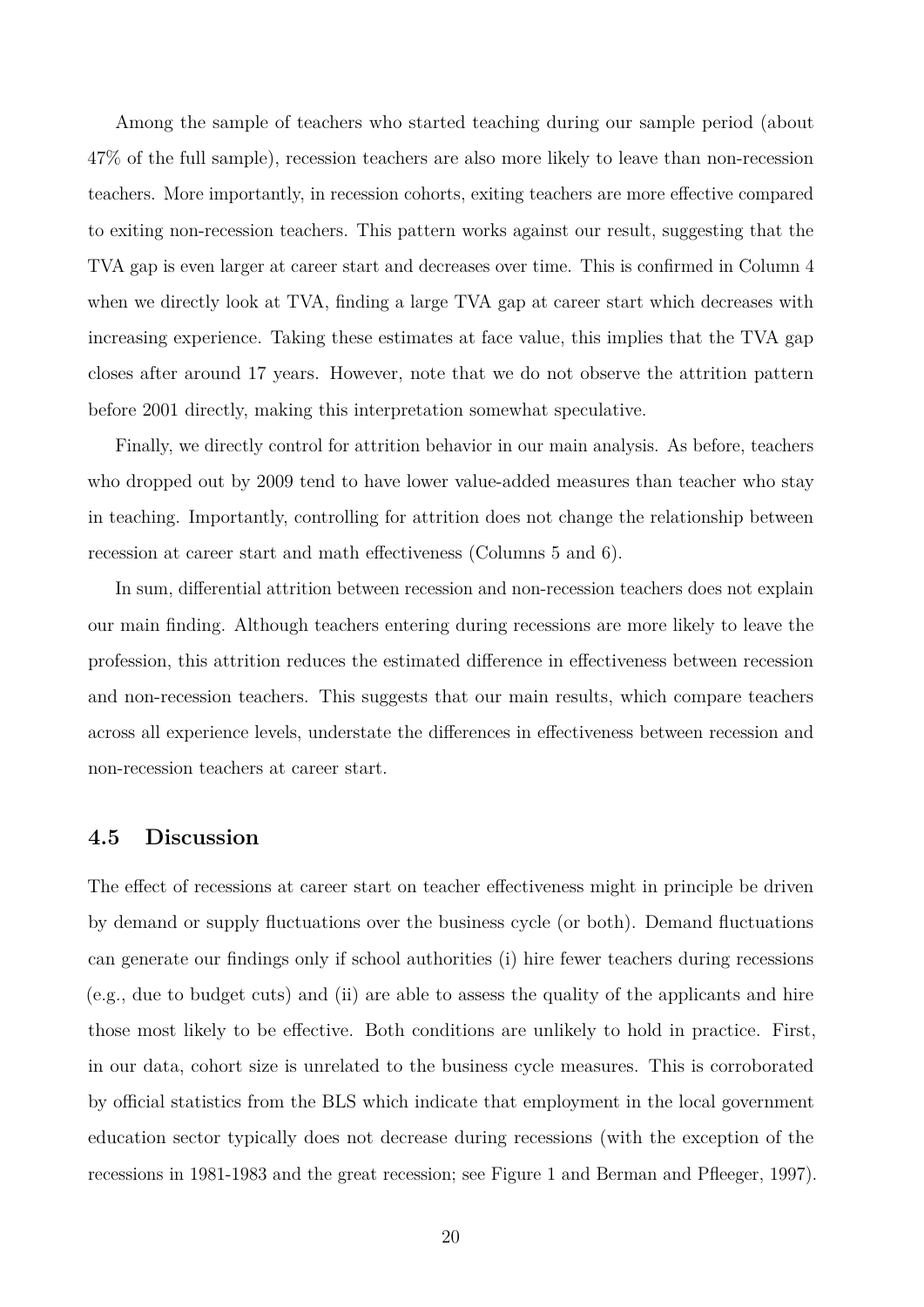Furthermore, it is unlikely that school authorities are able to identify the best applicants since education credentials, SAT scores, and demographic characteristics – typically the only ability signals of applicants without prior teaching experience – are at best weakly related to teacher effectiveness as measured by TVA (e.g., Chingos and Peterson, 2011; Jackson et al., 2014). Apart from the fact that both conditions required for demand fluctuations to generate our findings are unlikely to hold, our quantile regression results show that the strongest effect is observed at the upper end of the TVA distribution. This suggests that increases in high-quality supply rather than decreases in demand for low-quality teachers are at work.<sup>27</sup>

In sum, increases in the supply of high-quality applicants during recessions seem to drive our results. Teacher cohorts seem to differ in their effectiveness already at career start, as predicted by a Roy model of occupational selection.

Finally, note that we estimate a reduced-form coefficient. To gauge the quality difference between recession-only teachers and those they push out, we have to inflate our reduced-form estimates by the share of recession-cohort teachers who would not have entered teaching under normal labor market conditions.. If all teachers who start during recessions became teachers only because of the recession, the quality difference would be equal to our reduced-form estimate (0.1 SD). However, if only 10% of the recession teachers (roughly the difference in the shares of recession and non-recession teachers with a Master's or PhD degree) went into teaching due to the recession, the difference in effectiveness would be 10 times as large, around one standard deviation.

# **5 Policy Implications**

Our results have important implications for policymakers. In a Roy model of occupational choice, worse outside options during recessions are equivalent to higher teacher wages. Hence, the results suggest that policymakers may be able to hire better teachers if they increased

<sup>&</sup>lt;sup>27</sup>Business cycles should also have no other treatment effects on teachers' effectiveness. This would be violated, for example, if recession teachers received different amounts of training than non-recession teachers, with training raising effectiveness. However, previous studies find no evidence that teacher training (e.g. Harris and Sass, 2011) affects TVA (the same is true for teacher certification; e.g. Kane et al., 2008). If the business cycle at career start did for some reason have a direct effect on the individual's teaching effectiveness, we would estimate the total effect of starting in a recession on subsequent career productivity in teaching, comprising the combined effect of selection into teaching and the impact on individual's productivity in teaching. The reduced-form estimate still represents a causal effect.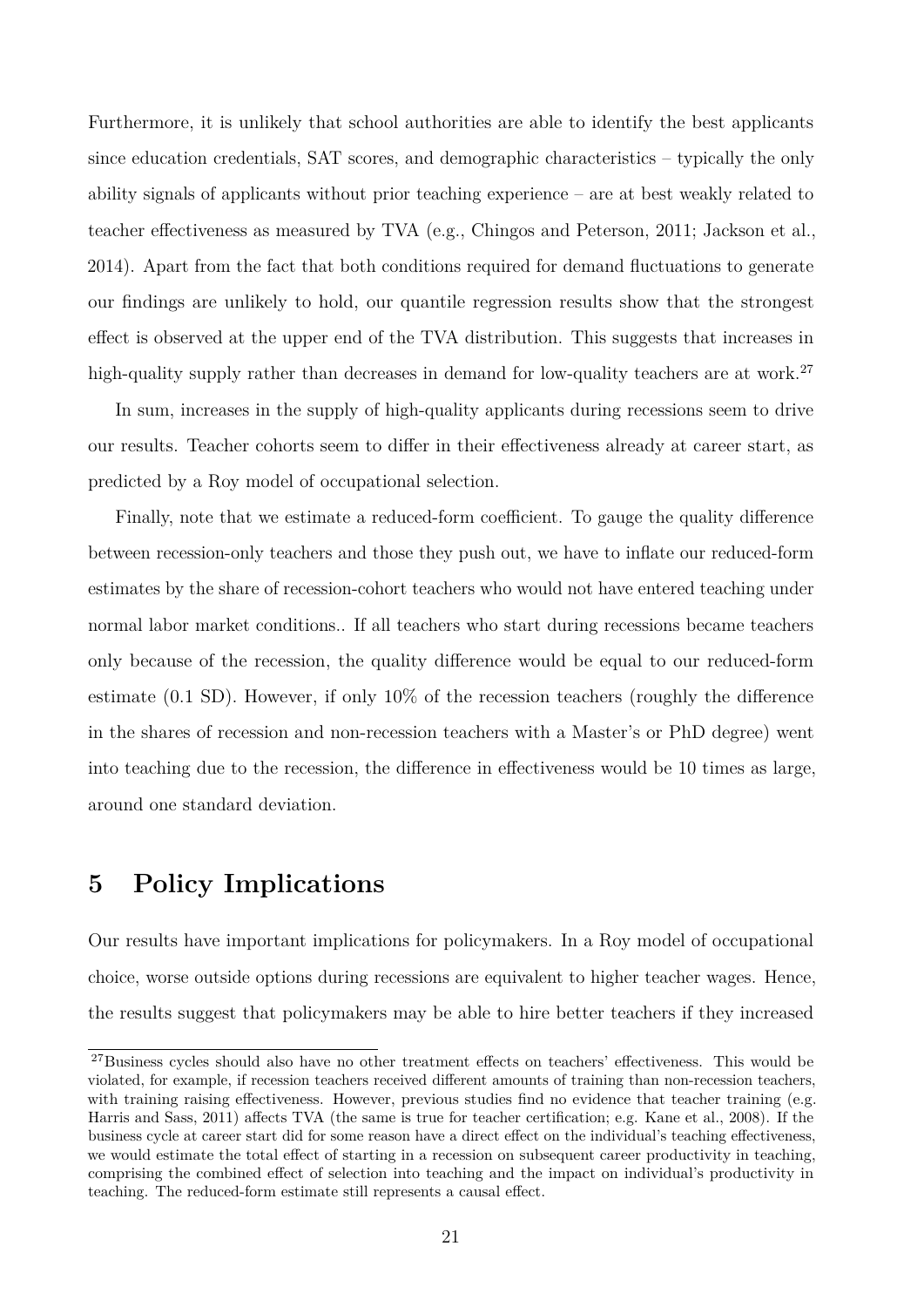teacher pay. The question, however, is whether this is efficient. Chetty et al. (2014b) find that students taught by a teacher with a 1 SD higher value-added measure at age 12 earn on average 1.3% more at age 28. Using this figure, our baseline recession effect translates into differences in discounted lifetime earnings between recession and non-recession teachers of around \$14,000 per classroom taught each school year (evaluated at the average classroom size in our sample). This is equivalent to more than 20% of the average teacher salary in Florida (\$46,583 in school year 2012-2013 according to the Florida Department of Education).

Do these private benefits exceed the public costs that are associated with an increase in teacher pay needed to attract more effective teachers? To shed light on this question, assume that the entire recession effect is driven by earnings losses in the private sector during recessions. To compute these earnings losses, we use the median earnings of BA degree holders (\$59,488 in 2010, the year Chetty et al.'s figure refer to) as a benchmark for the average outside option of potential teachers. The adverse impact of graduating in a recession is estimated to be around 2%–6% of initial earnings per percentage point increase in the unemployment rate (e.g., Kahn, 2010). Since the general unemployment rate at career start differs by two percentage points between recession and non-recession teacher cohorts in our sample, this translates into  $4\%$ – $12\%$  earnings differences between recession and non-recession teachers. Based on the median earnings of BA degree holders, this implies on average between \$2,379 and \$7,140 lower earnings during recessions. This admittedly coarse comparison suggests that it may be efficient to increase the pay of entering teachers and thereby improve average teacher effectiveness.

Magnitudes aside, our findings suggest that policymakers may be able to attract more effective individuals into the teaching profession by raising the economic benefits of becoming a teacher. This is not a trivial result. If intrinsic motivation positively affects teachers' effectiveness, then increasing teacher pay may attract more extrinsically motivated, less effective, individuals into the teaching profession. If intrinsic motivation was correlated with effectiveness, recession teachers would on average be less effective than non-recession teachers. Since we find the opposite, intrinsic motivation seems to be a second-order concern, and thus increasing teacher pay likely helps to attract more effective teachers.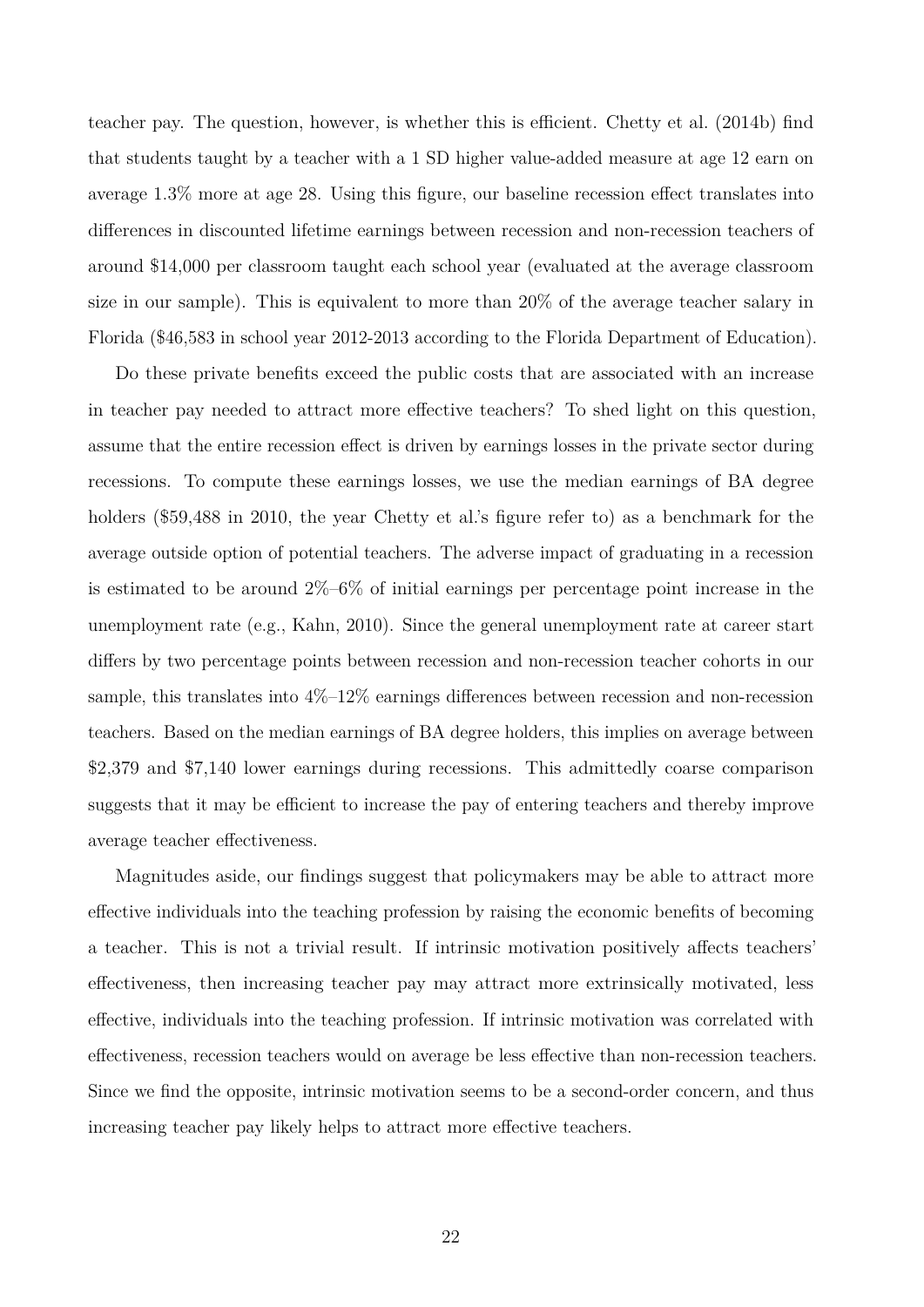Finally, our results indicate that recessions serve as a window of opportunity for the public sector to hire more effective personnel than during normal economic periods. As teachers are a critical input in the education production function affecting students' lives way beyond schooling, hiring more teachers in economic downturns would appear an attractive strategy to improve American education.

## **6 Conclusion**

We are the first to provide causal evidence on the importance of outside labor market options for teacher quality. Our identification strategy exploits business cycle conditions at career start as a source of exogenous variation in potential teachers' alternative job opportunities. We combine this novel strategy with a direct and well-validated measure of teacher effectiveness, value-added to student math and reading test scores. Our reduced-form estimates show that teachers who entered the profession during recessions have significantly higher math and reading value-added measures than teachers who entered the profession during non-recessionary periods. This finding is best explained by a Roy model in which more able individuals prefer teaching over other professions during recessions due to lower (expected) earnings in the alternative occupations. While the setting differs, our productivity effects are qualitatively similar to, and in fact somewhat larger than, recession effects on the productivity of PhD economists (Boehm and Watzinger, forthcoming). Our results have important implications for policymakers. Recessions may serve as a window of opportunity for recruitment in the public sector.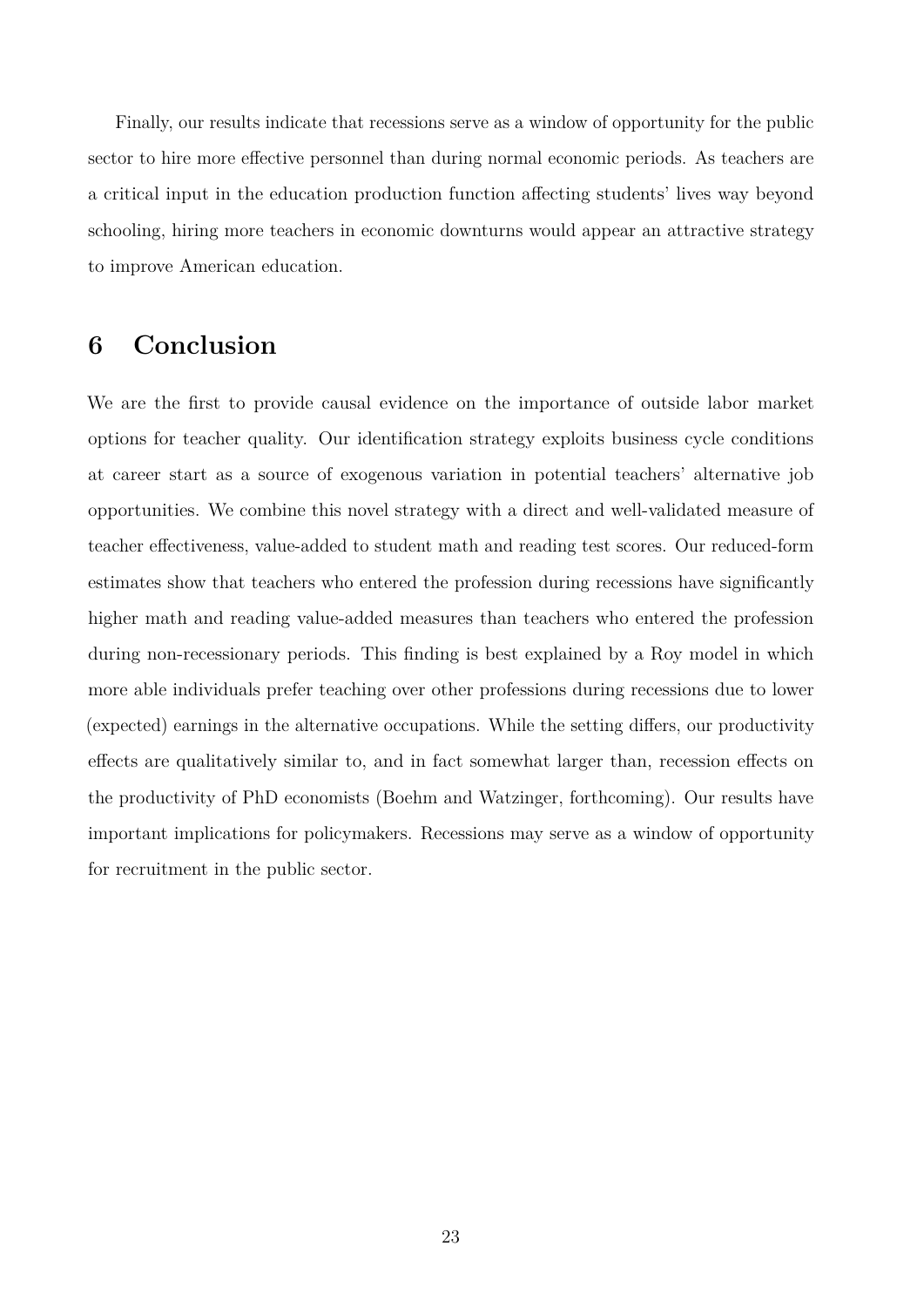# **References**

- Bacolod, M. P. (2007): "Do Alternative Opportunities Matter? The Role of Female Labor Markets in the Decline of Teacher Quality," *Review of Economics and Statistics*, 89, 737–751.
- BERMAN, J. AND J. PFLEEGER (1997): "Which Industries are Sensitive to Business Cycles?" *Monthly Labor Review*, 120, 19–25.
- Boehm, M. J. and M. Watzinger (forthcoming): "The Allocation of Talent Over the Business Cycle and its Effect on Sectoral Productivity," *Economica*.
- BORJAS, G. J. (2002): "The Wage Structure and the Sorting of Workers into the Public Sector," *NBER Working Paper No. 9313*.
- CHETTY, R., J. N. FRIEDMAN, AND J. E. ROCKOFF (2014a): "Measuring the Impacts of Teachers I: Evaluating Bias in Teacher Value-Added Estimates," *American Economic Review*, 104, 2593–2632.
- (2014b): "Measuring the Impacts of Teachers II: Teacher Value-Added and Student Outcomes in Adulthood," *American Economic Review*, 104, 2633–2679.
- Chingos, M. M. and P. E. Peterson (2011): "It's Easier to Pick a Good Teacher than to Train One: Familiar and new Results on the Correlates of Teacher Effectiveness," *Economics of Education Review*, 30, 449–465.
- Chingos, M. M. and M. R. West (2012): "Do More Effective Teachers Earn More Outside the Classroom?" *Education Finance and Policy*, 7, 8–43.
- Corcoran, S. P., W. N. Evans, and R. M. Schwab (2004): "Changing Labor-Market Opportunities for Women and the Quality of Teachers, 1957-2000," *American Economic Review: Papers and Proceedings*, 94, 230–235.
- Dolton, P. J. (2006): "Teacher supply," in *Handbook of the Economics of Education*, ed. by E. A. Hanushek and F. Welch, Elsevier, vol. 2, chap. 19, 1079–1161.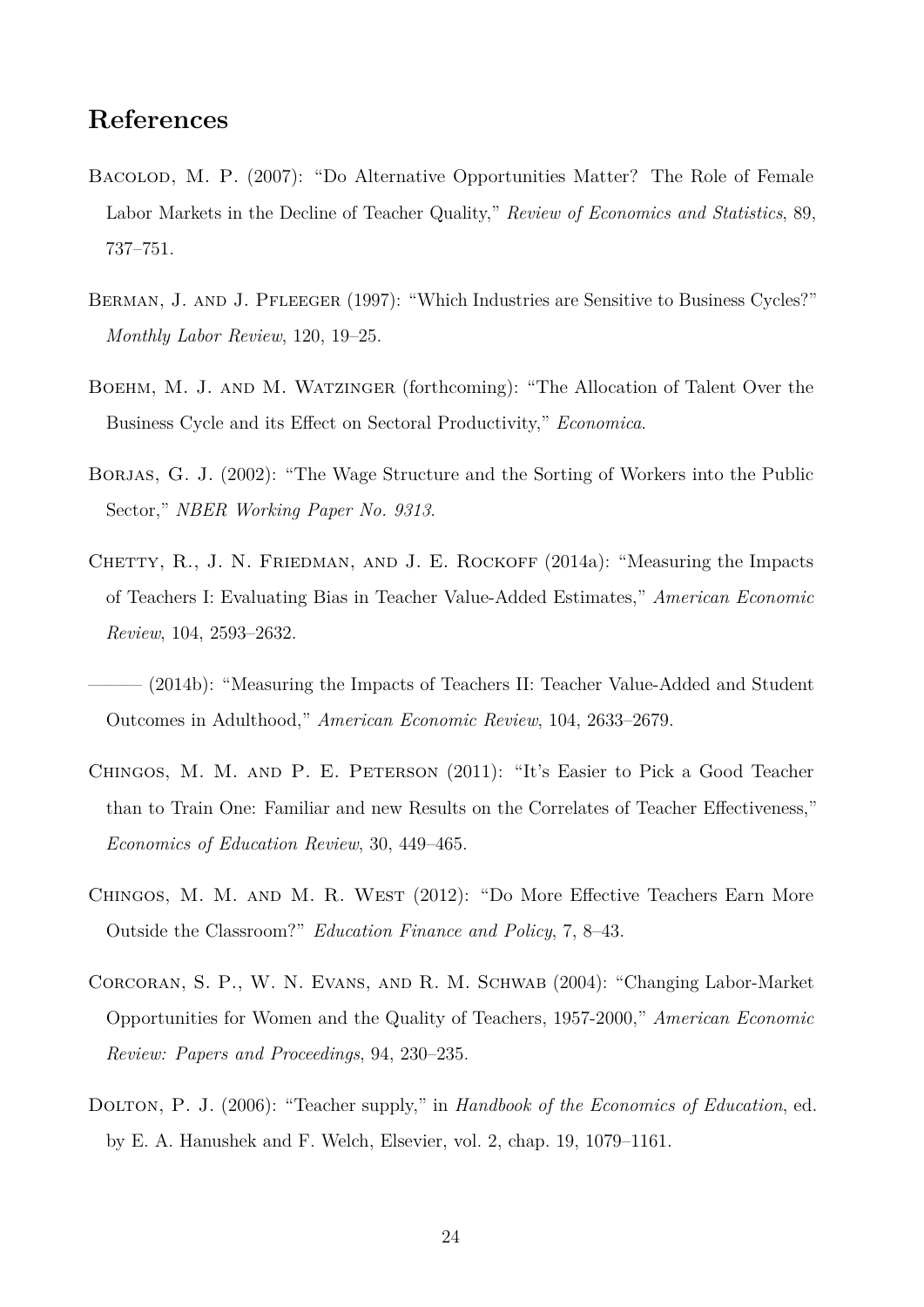- DOLTON, P. J. AND O. D. MARCENARO-GUTIERREZ (2011): "If you pay peanuts do you get monkeys? A cross-country analysis of teacher pay and pupil performance," *Economic Policy*, 26, 5–55.
- FALCH, T., K. JOHANSEN, AND B. STROM (2009): "Teacher Shortages and the Business Cycle," *Labour Economics*, 16, 648–658.
- Figlio, D. (1997): "Teacher Salaries and Teacher Quality," *Economics Letters*, 55, 267–271.
- Giuliano, P. and A. Spilimbergo (2014): "Growing up in a Recession," *Review of Economic Studies*, 81, 787–817.
- GOLDHABER, D. AND J. WALCH (2013): "Rhetoric Versus Reality: Is the Academic Caliber of the Teacher Workforce Changing?" *CEDR Working Paper 2013-4*.
- Hanushek, E. A. and R. R. Pace (1995): "Who Chooses To Teach (and Why)?" *Economics of Education Review*, 14, 101–117.
- Hanushek, E. A., M. Piopiunik, and S. Wiederhold (2014): "The Value of Smarter Teachers: International Evidence on Teacher Cognitive Skills and Student Performance," *NBER Working Paper No. 20727*.
- Hanushek, E. A. and S. G. Rivkin (2012): "The Distribution of Teacher Quality and Implications for Policy," *Annual Review of Economics*, 4, 131–157.
- Hanushek, E. A., G. Schwerdt, S. Wiederhold, and L. Woessmann (2015): "Returns to Skills around the World: Evidence from PIAAC," *European Economic Review*, 73, 103–130.
- Harris, D. N. and T. R. Sass (2011): "Teacher Training, Teacher Quality and Student Achievement," *Journal of Public Economics*, 95, 798–812.
- HOXBY, C. M. AND A. LEIGH (2004): "Pulled away or pushed out? Explaining the decline of teacher aptitude in the United States," *American Economic Review: Papers and Proceedings*, 94, 236–240.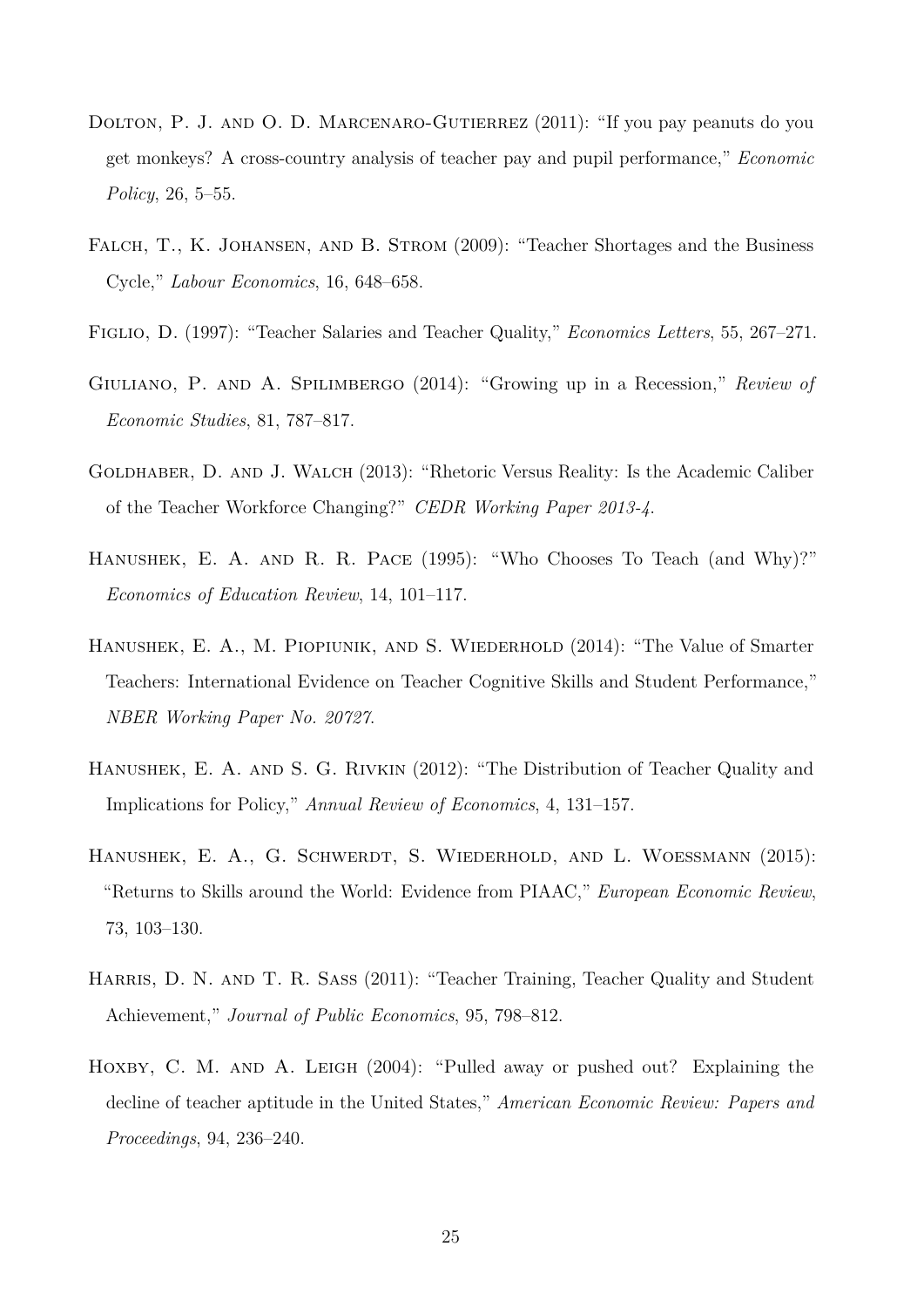- HOYNES, H., D. L. MILLER, AND J. SCHALLER (2012): "Who Suffers During Recessions?" *Journal of Economic Perspectives*, 26, 27–48.
- Jackson, C. K. (2012): "Non-Cognitive Ability, Test Scores, and Teacher Quality: Evidence from 9th Grade Teachers in North Carolina," *NBER Working Paper No. 18624*.
- Jackson, C. K. and E. Bruegmann (2009): "Teaching Students and Teaching Each Other: The Importance of Peer Learning for Teachers," *American Economic Journal: Applied Economics*, 1, 85–108.
- JACKSON, C. K., J. E. ROCKOFF, AND D. O. STAIGER (2014): "Teacher Effects and Teacher-Related Policies," *Annual Review of Economics*, 6, 801–825.
- Jones, J. and J. Schmitt (2014): "A College Degree is No Guarantee," *Working Paper, Center for Economic and Policy Research*.
- Kahn, L. B. (2010): "The Long-Term Labor Market Consequences of Graduating from College in a Bad Economy," *Labour Economics*, 17, 303–316.
- KANE, T. J., J. E. ROCKOFF, AND D. O. STAIGER (2008): "What Does Certification Tell us About Teacher Effectiveness? Evidence from New York City," *Economics of Education Review*, 27, 615–631.
- Kane, T. J. and D. O. Staiger (2008): "Estimating Teacher Impacts on Student Achievement: An Experimental Evaluation," *NBER Working Paper No.14607*.
- Kopelman, J. L. and H. S. Rosen (forthcoming): "Are Public Sector Jobs Recession-Proof? Were They Ever?" *Public Finance Review*.
- Krueger, A. B. (1988): "The Determinants of Queues for Federal Jobs," *Industrial and Labor Relations Review*, 41, 567–581.
- LAKDAWALLA, D. (2006): "The Economics of Teacher Quality," *Journal of Law and Economics*, 49, 285–329.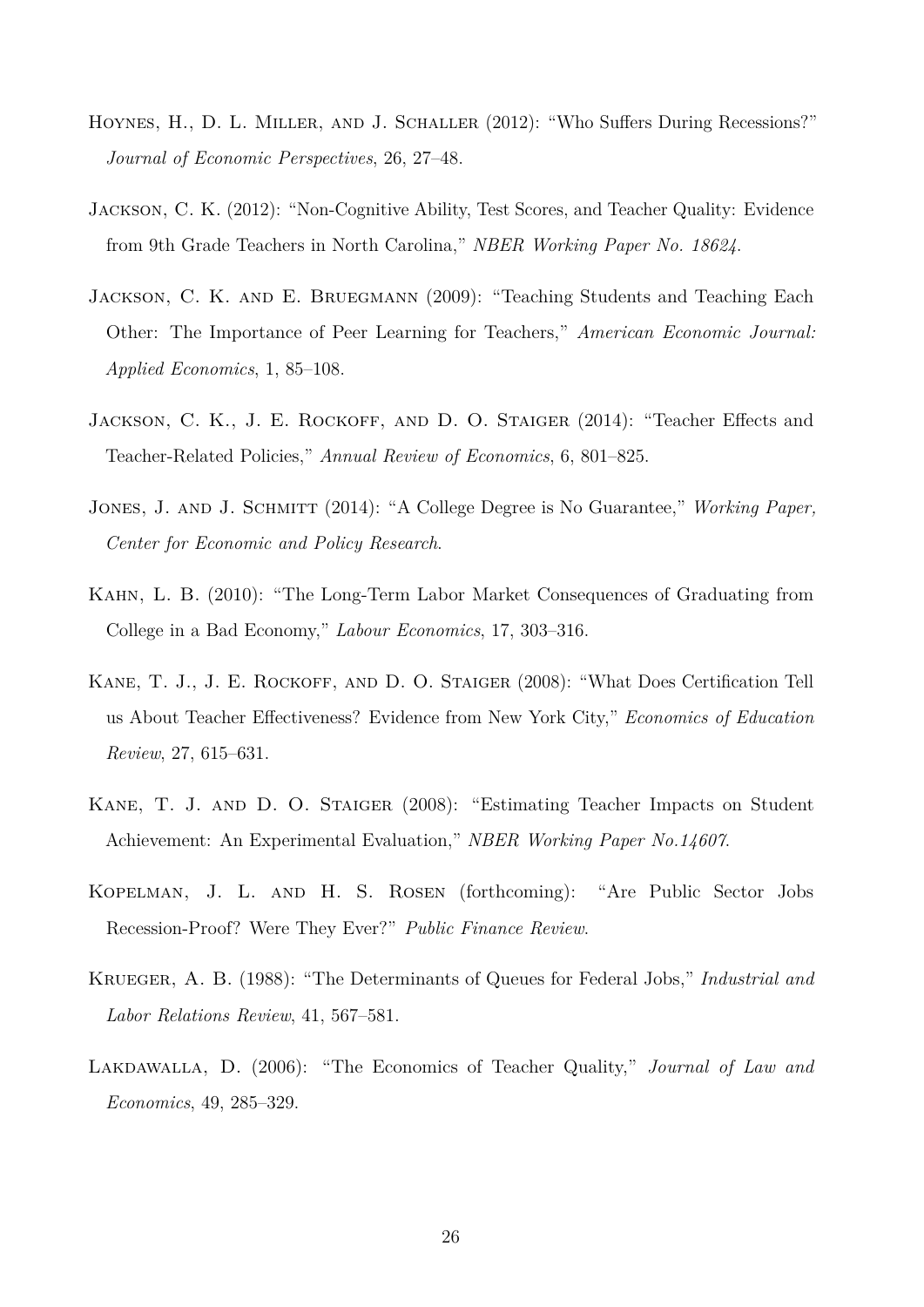- LOEB, S. AND M. E. PAGE (2000): "Examining the Link between Teacher Wages and Student Outcomes: The Importance of Alternative Labor Market Opportunities and Non-Pecuniary Variation," *Review of Economics and Statistics*, 82, 393–408.
- National Public Radio (2015): "Where Have All The Teachers Gone?" *http://www.npr.org/blogs/ed/2015/03/03/389282733/where-have-all-the-teachers-gone*, March 03.
- New York Times (2010): "Teachers Facing Weakest Market in Years," May 19.

– (2015): "Fewer Top Graduates Want to Join Teach for America," February 6.

- Oreopoulos, P., T. von Wachter, and A. Heisz (2012): "The short-and long-term career effects of graduating in a recession," *American Economic Journal: Applied Economics*, 4, 1–29.
- Oyer, P. (2006): "Initial labor market conditions and long-term outcomes for economists," *The Journal of Economic Perspectives*, 20, 143–160.
- ——— (2008): "The Making of an Investment Banker: Stock Market Shocks, Career Choice, and Lifetime Income," *The Journal of Finance*, 63, 2601–2628.
- PAPAY, J. P. AND M. A. KRAFT (2015): "Productivity Returns to Experience in the Teacher Labor Market: Methodological Challenges and New Evidence on Long-Term Career Improvement," *Journal of Public Economics*.
- ROCKOFF, J. E. (2004): "The impact of individual teachers on student achievement: Evidence from panel data," *American Economic Review, Papers and Proceedings*, 94, 247–252.
- ROTHSTEIN, J. (2014): "Revisiting the Impacts of Teachers," *mimeo, University of California*, *Berkeley*.
- Roy, A. D. (1951): "Some Thoughts on the Distribution of Earnings," *Oxford Economic Papers*, 3, 135–146.
- Simpkins, J., M. Roza, and S. Simburg (2012): "What Happens to Teacher Salaries During a Recession?" *Center on Reinventing Public Education*.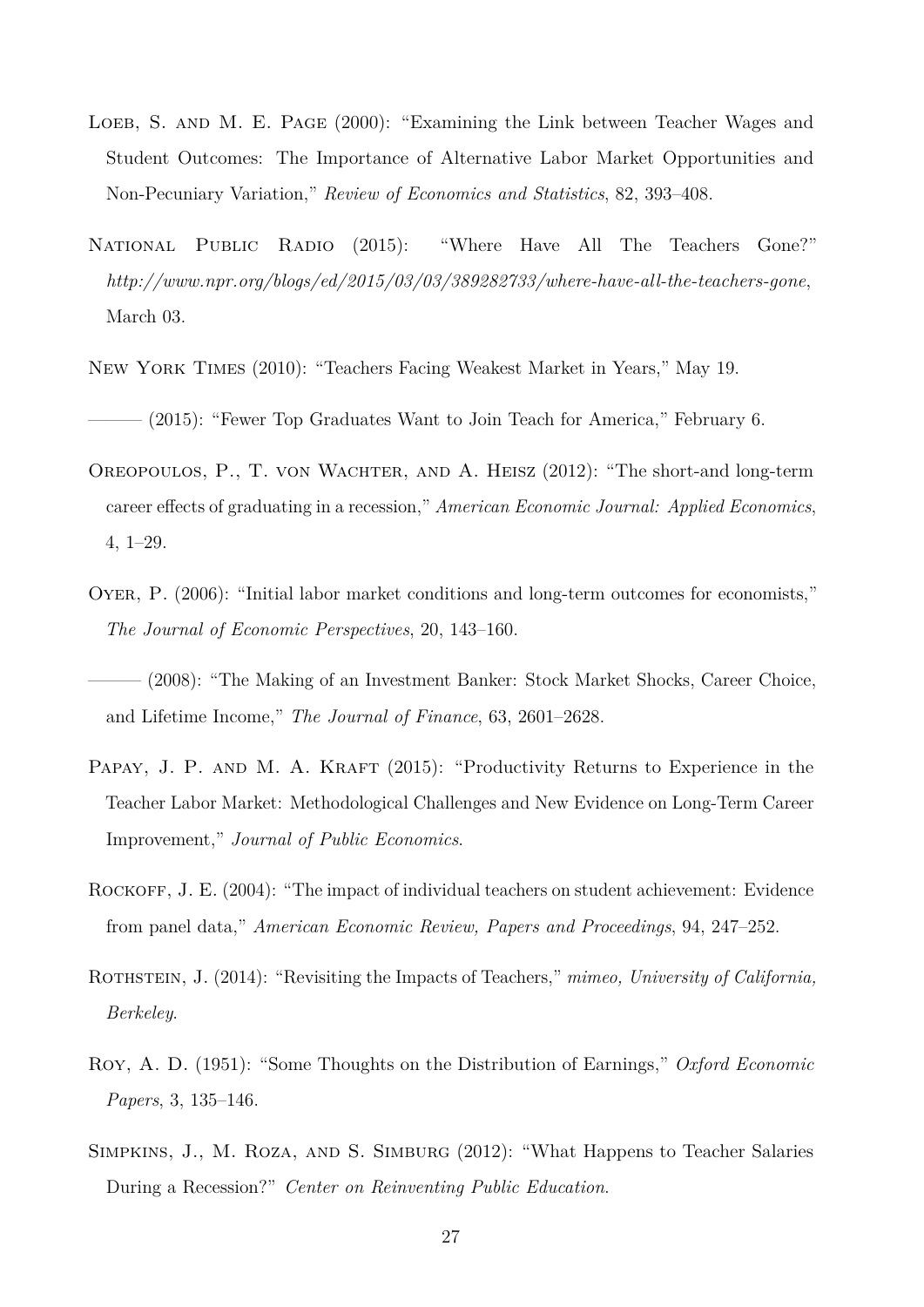# **Figures and Tables**



**Figure 1: Employment in Private Sector and Local and State Education**

Notes: Data come from the Current Employment Statistics (Establishment Survey) of the US Bureau of Labor Statistics. Number of employees in the indicated sector are seasonally adjusted. Semiannual frequency; indexed to 100 in second half of 2007, and subsequently detrended. Shaded areas: Recessions as defined by the NBER.

Source: Federal Reserve Bank of St. Louis; https://research.stlouisfed.org/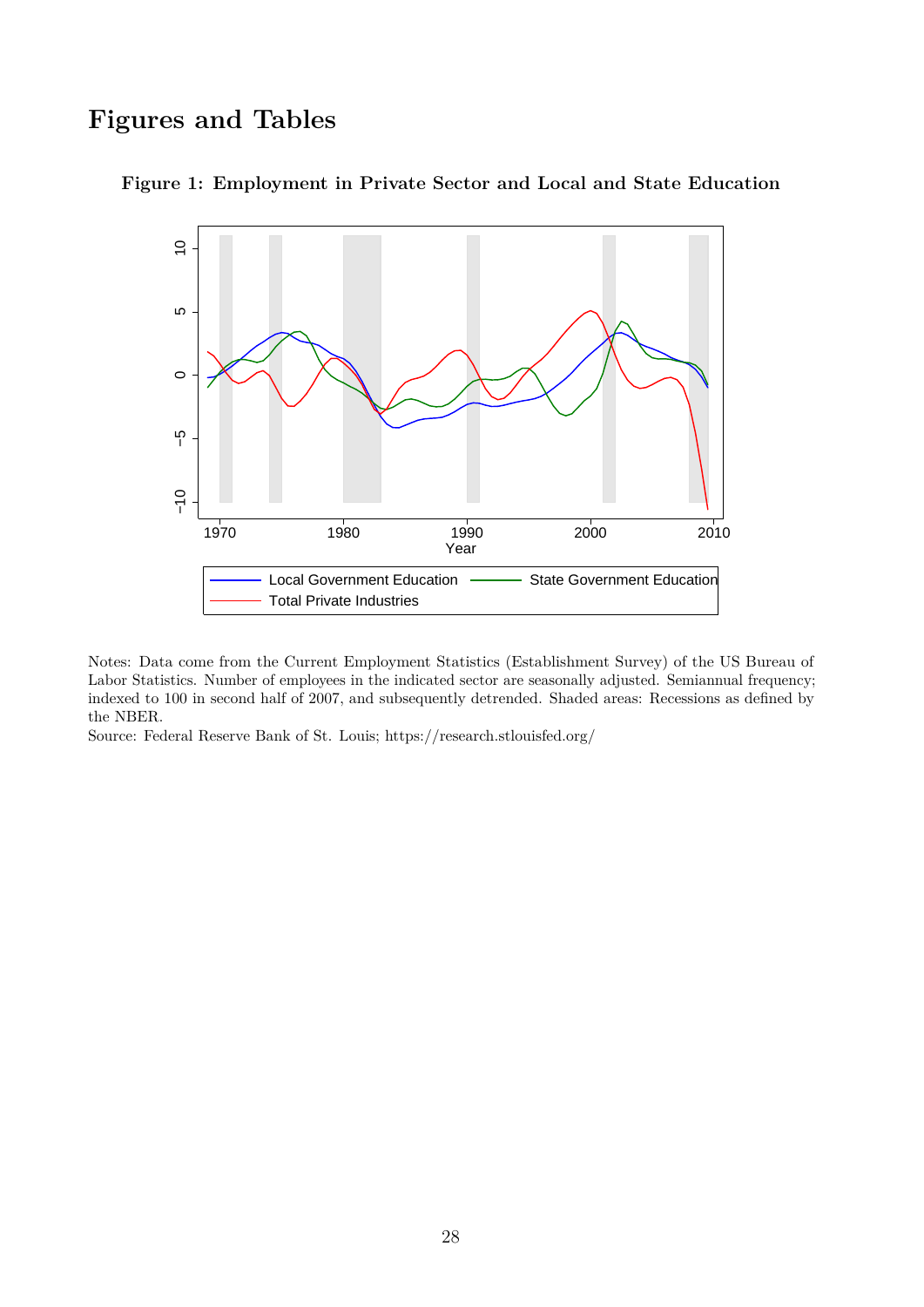**Figure 2: Mean Teacher Math Effectiveness (Experience-adjusted) and One-Year Unemployment Difference**



Notes: Cohort means of teacher value-added (controlling for a fourth-order polynomial in experience) in math and one-year unemployment difference for college graduates. Unemployment rates come from the BLS. 2008-09 excluded as outlier.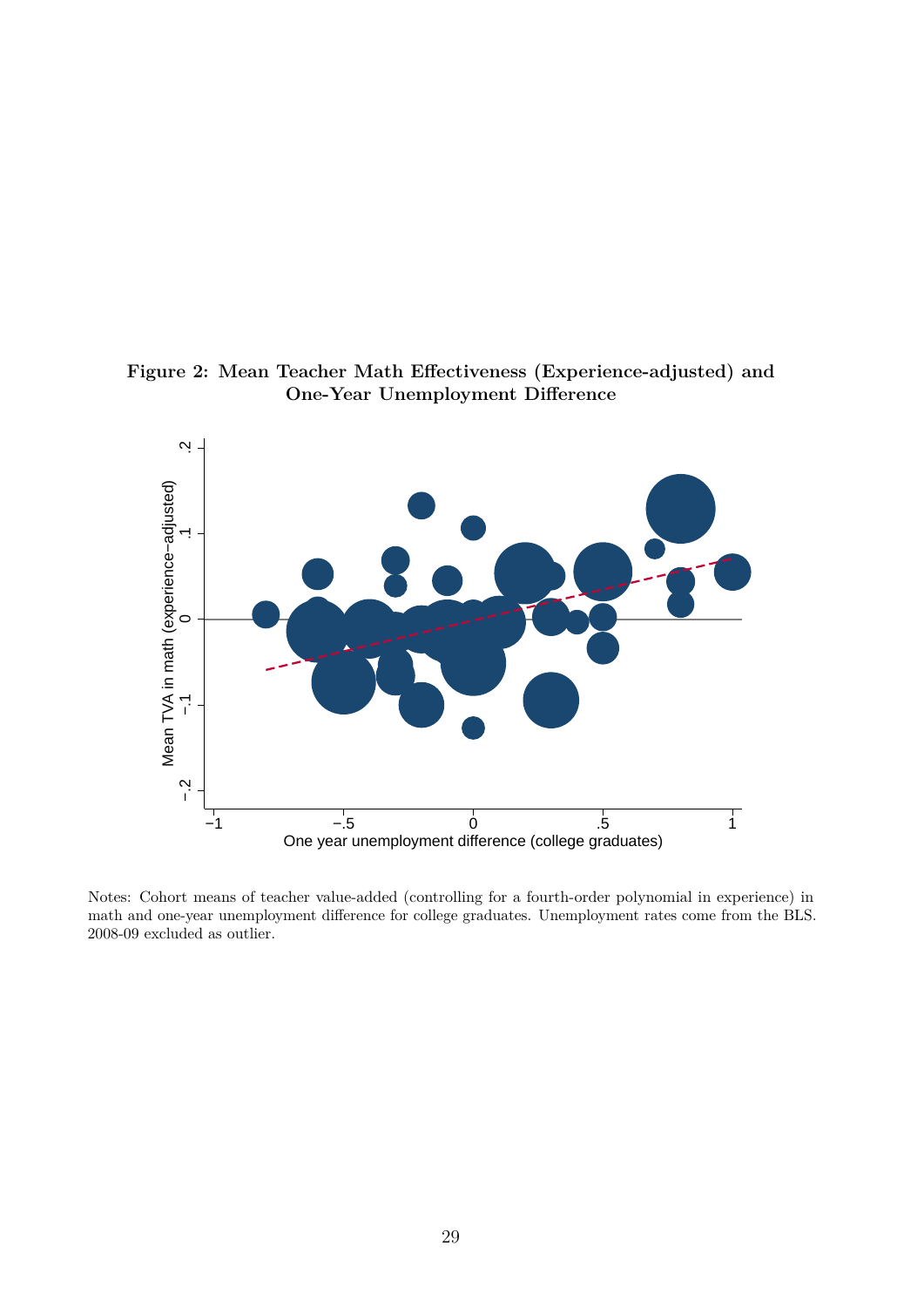**Figure 3: Recession at Career Start and Teacher Math Effectiveness (Kernel Density Estimates)**



Notes: Kernel density estimates of TVA in math (controlling for a fourth-order polynomial in experience), by recession cohort status. Excludes teachers with adjusted |*T V A*| *>* 2*.*5 for better visibility (826 of 32,900 obs.). Value-added measure normalized to have mean 0 and standard deviation 1 for all teachers.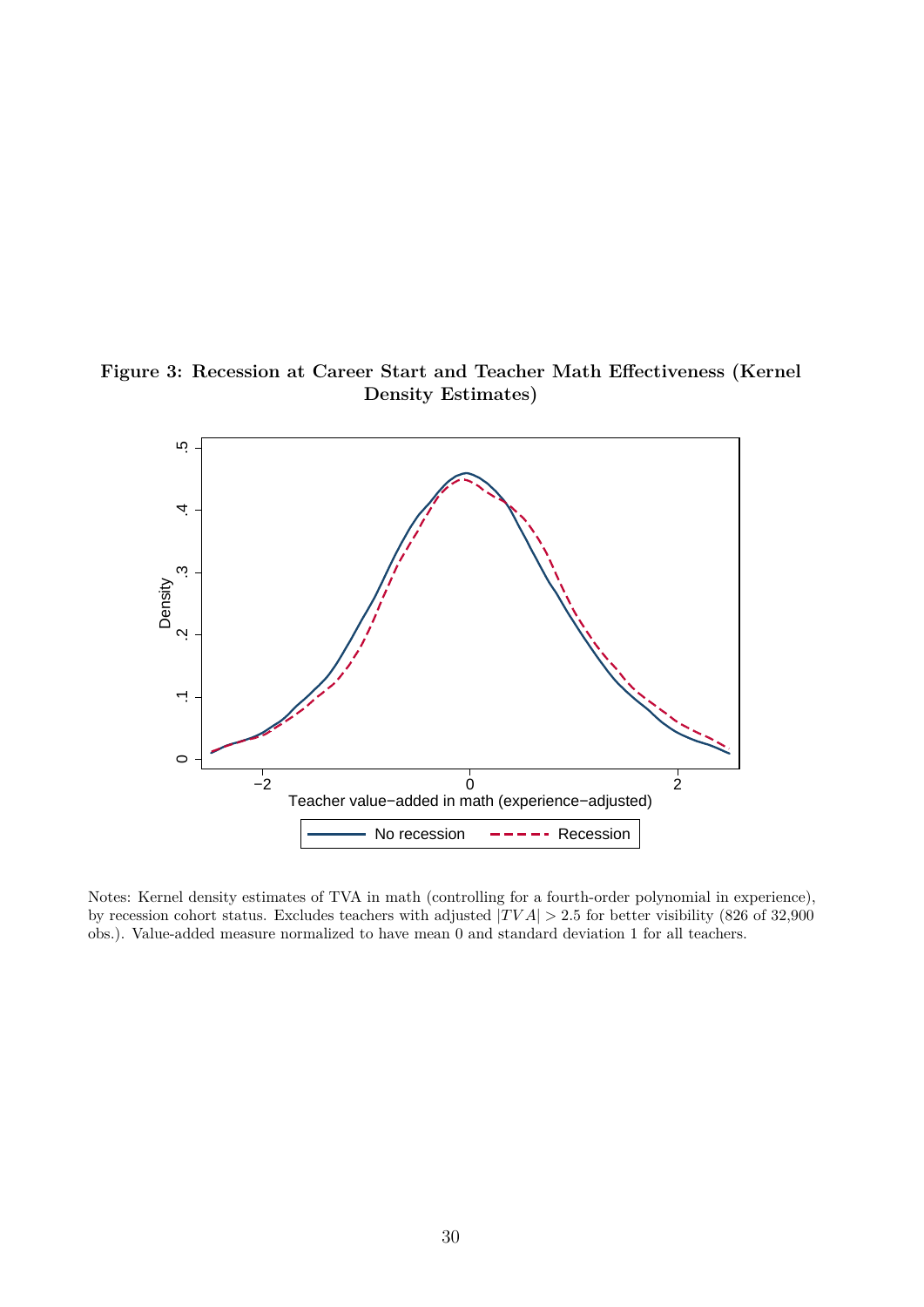



Notes: Coefficients (and 95% confidence bounds) from separate quantile regressions of teacher value-added measure in math on NBER recession indicator in year before career start at different quantiles, controlling for fourth-order polynomial of experience. Dashed grey line: OLS estimate. Standard errors are clustered at the career start year level.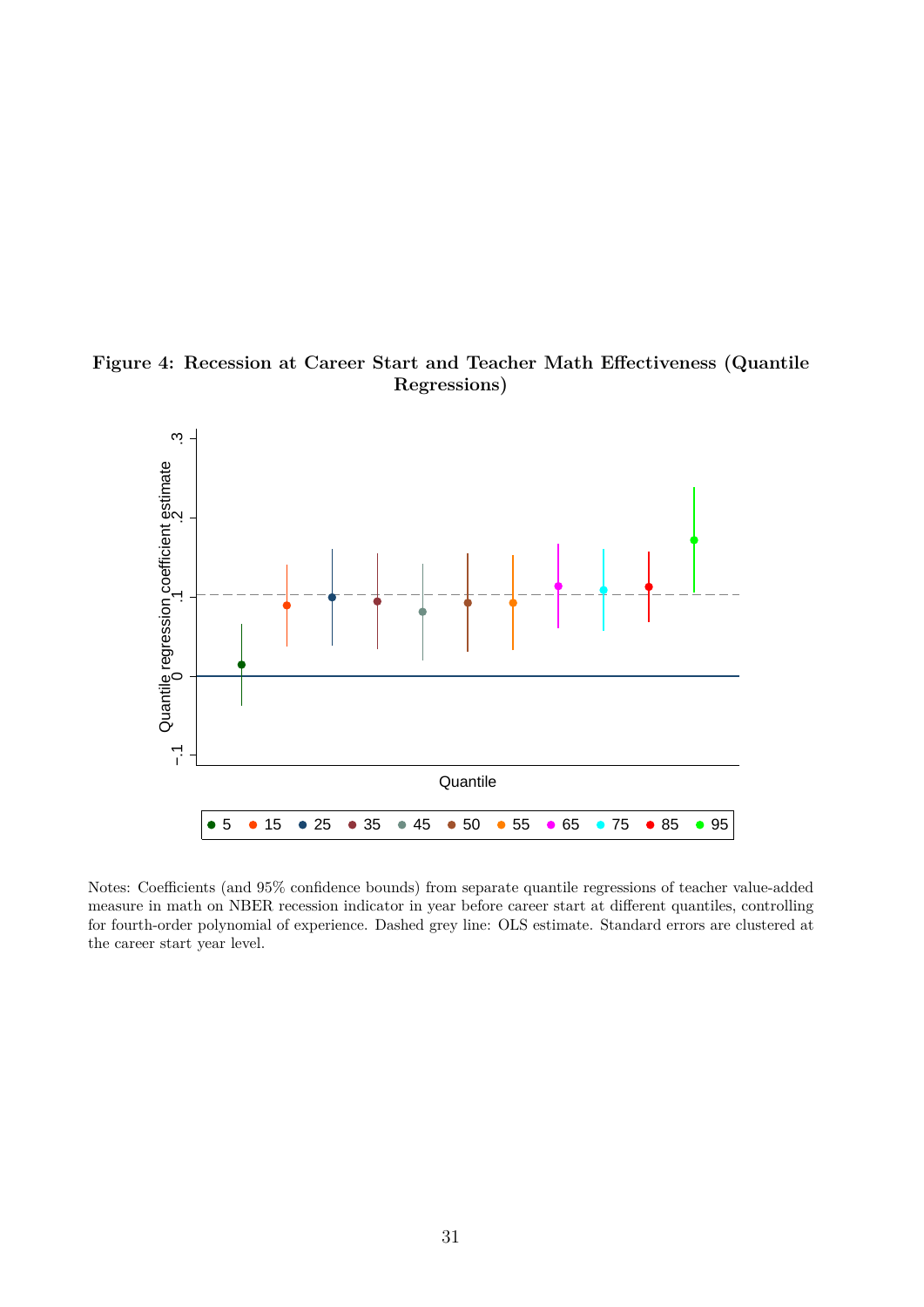|                              |         | Recession |      |         | Non-recession |       | Difference |
|------------------------------|---------|-----------|------|---------|---------------|-------|------------|
|                              | Mean    | Std. Dev. | Obs. | Mean    | Std. Dev.     | Obs.  | p-Value    |
| (college)<br>Unemp.          | 2.93    | 0.55      | 5176 | 2.24    | 0.46          | 27414 | 0.00       |
| Unemp. diff. (college)       | 0.91    | 0.47      | 5176 | $-0.12$ | 0.33          | 27255 | 0.00       |
| Male                         | 0.12    | 0.32      | 5188 | 0.13    | 0.33          | 27946 | 0.46       |
| Master's or PhD              | 0.41    | 0.49      | 5188 | 0.38    | 0.48          | 27946 | 0.28       |
| White                        | 0.71    | 0.45      | 5188 | 0.76    | 0.43          | 27946 | 0.39       |
| <b>Black</b>                 | 0.15    | 0.36      | 5188 | 0.14    | 0.35          | 27946 | 0.15       |
| Hispanic                     | 0.12    | 0.33      | 5188 | 0.09    | 0.29          | 27946 | 0.48       |
| Experience                   | 11.06   | 10.95     | 5188 | 8.67    | 9.44          | 27946 | 0.62       |
| Career Start                 | 1993.98 | 11.41     | 5188 | 1996.97 | 10.17         | 27946 | 0.54       |
| Age at career start          | 31.26   | 7.90      | 5188 | 31.47   | 8.24          | 27946 | 0.79       |
| Year of birth                | 1962.72 | 12.35     | 5188 | 1965.50 | 11.88         | 27946 | 0.51       |
| % black (School)             | 0.25    | 0.26      | 5188 | 0.24    | 0.25          | 27946 | 0.55       |
| $%$ free/red. lunch (School) | 0.57    | 0.25      | 5188 | 0.55    | 0.24          | 27946 | 0.44       |
| TVA (math)                   | 0.07    | 1.02      | 5172 | $-0.01$ | 1.00          | 27769 | 0.05       |
| TVA (reading)                | 0.04    | 1.02      | 5188 | $-0.01$ | 1.00          | 27946 | 0.45       |

#### **Table 1: Summary Statistics by Recession Status at Career Start**

Notes: Descriptive statistics of data set. Business cycle measures at estimated career start, recession in year before career start. Recession indicator is taken from NBER business cycle dates. Standard errors are clustered at the career start year level.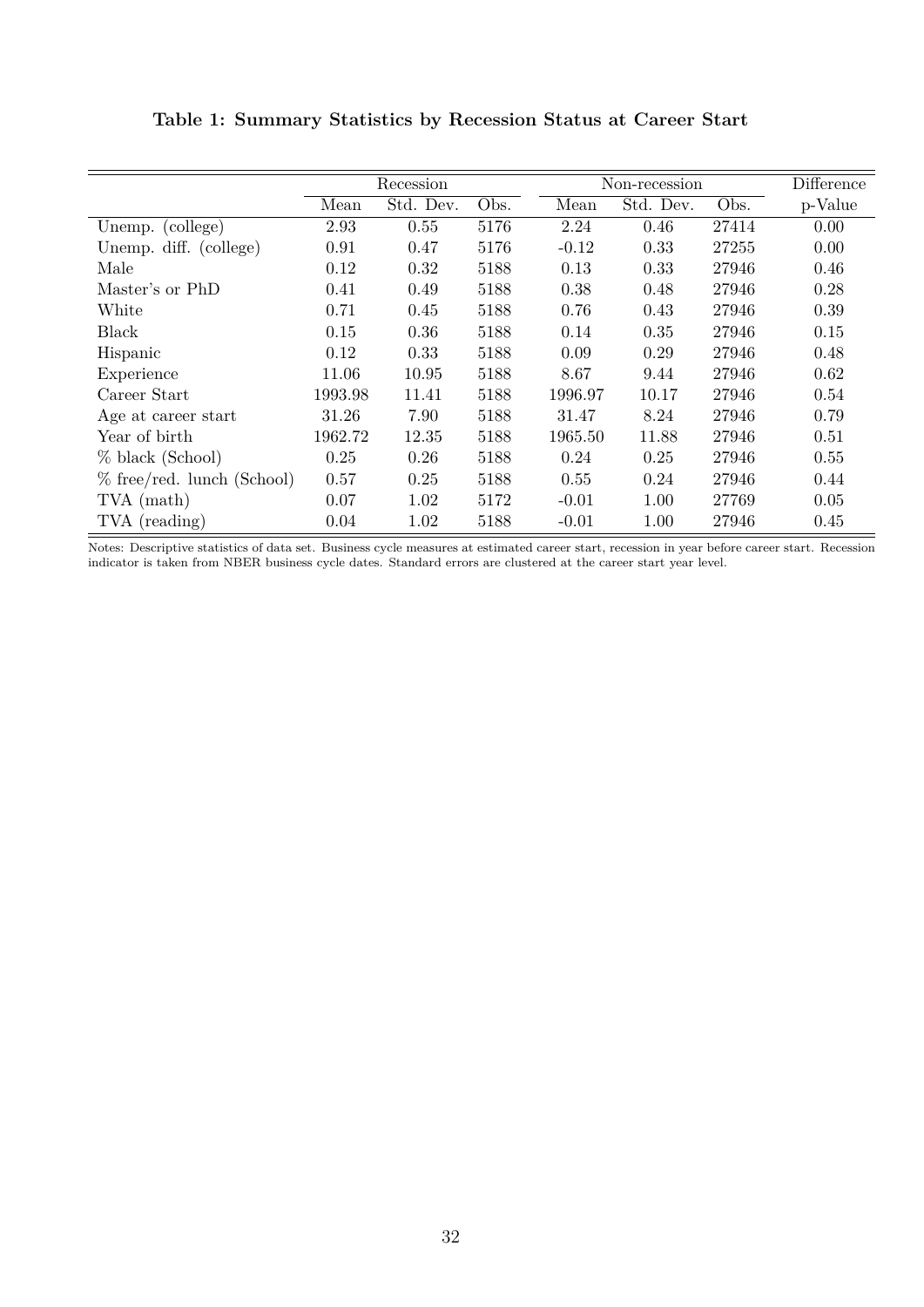| Dependent variable: TVA in math |                   |                   |                   |                  |             |  |  |  |
|---------------------------------|-------------------|-------------------|-------------------|------------------|-------------|--|--|--|
|                                 | $\left( 1\right)$ | $\left( 2\right)$ | $\left( 3\right)$ | $\left(4\right)$ | (5)         |  |  |  |
| Recession                       | $0.081**$         | $0.103***$        | $0.094***$        | $0.089***$       | $0.093***$  |  |  |  |
|                                 | (0.040)           | (0.022)           | (0.015)           | (0.013)          | (0.014)     |  |  |  |
| Experience                      |                   | $0.092***$        | $0.068***$        | $0.066***$       | $0.066***$  |  |  |  |
|                                 |                   | (0.014)           | (0.017)           | (0.017)          | (0.017)     |  |  |  |
| Experience <sup>2</sup>         |                   | $-0.007***$       | $-0.007***$       | $-0.007***$      | $-0.007***$ |  |  |  |
|                                 |                   | (0.001)           | (0.001)           | (0.001)          | (0.001)     |  |  |  |
| Experience <sup>3</sup>         |                   | $0.000***$        | $0.000***$        | $0.000***$       | $0.000***$  |  |  |  |
|                                 |                   | (0.000)           | (0.000)           | (0.000)          | (0.000)     |  |  |  |
| Experience <sup>4</sup>         |                   | $-0.000***$       | $-0.000$ ***      | $-0.000$ ***     | $-0.000***$ |  |  |  |
|                                 |                   | (0.000)           | (0.000)           | (0.000)          | (0.000)     |  |  |  |
| Year of birth                   |                   |                   | $-0.019***$       | $-0.018***$      | $-0.018***$ |  |  |  |
|                                 |                   |                   | (0.006)           | (0.006)          | (0.006)     |  |  |  |
| Age at career start             |                   |                   | $-0.025***$       | $-0.024***$      | $-0.023***$ |  |  |  |
|                                 |                   |                   | (0.006)           | (0.006)          | (0.006)     |  |  |  |
| Master's or PhD                 |                   |                   |                   | $0.069***$       | $0.069***$  |  |  |  |
|                                 |                   |                   |                   | (0.010)          | (0.010)     |  |  |  |
| Male                            |                   |                   |                   | $-0.036**$       | $-0.030*$   |  |  |  |
|                                 |                   |                   |                   | (0.018)          | (0.017)     |  |  |  |
| White                           |                   |                   |                   | $-0.051*$        | $-0.060**$  |  |  |  |
|                                 |                   |                   |                   | (0.027)          | (0.027)     |  |  |  |
| % black (School)                |                   |                   |                   |                  | $0.249***$  |  |  |  |
|                                 |                   |                   |                   |                  | (0.039)     |  |  |  |
| % free/red. lunch (School)      |                   |                   |                   |                  | $-0.331***$ |  |  |  |
|                                 |                   |                   |                   |                  | (0.046)     |  |  |  |
| Clusters (Career start years)   | 60                | 60                | 60                | 60               | 60          |  |  |  |
| Obs. (Teachers)                 | 32941             | 32941             | 32941             | 32941            | 32941       |  |  |  |
| $\mathbb{R}^2$                  | 0.001             | 0.016             | 0.019             | 0.021            | 0.026       |  |  |  |

**Table 2: Recession at Career Start and Teacher Math Effectiveness**

Notes: Regressions of teacher value-added measure in math on NBER recession indicator in year before career start. Standard errors in parentheses clustered at the career start year level. Significance levels: \*\*\* p*<* 1%, \*\* p*<* 5%, \* p*<* 10%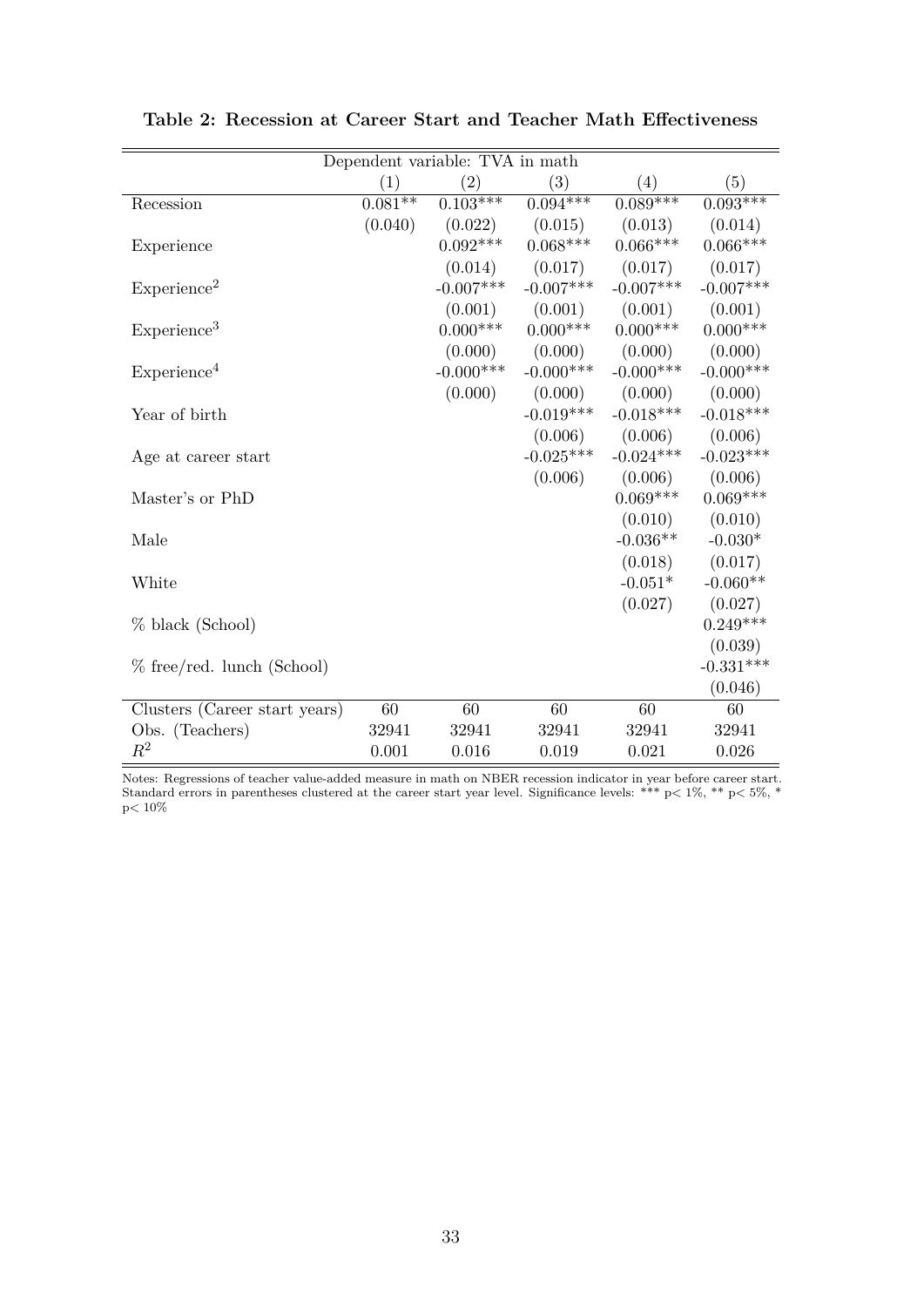|                               | Dependent variable: TVA in reading |              |              |             |              |  |  |  |  |
|-------------------------------|------------------------------------|--------------|--------------|-------------|--------------|--|--|--|--|
|                               | (1)                                | (2)          | (3)          | (4)         | (5)          |  |  |  |  |
| Recession                     | 0.048                              | $0.052**$    | $0.044***$   | $0.041**$   | $0.047**$    |  |  |  |  |
|                               | (0.064)                            | (0.023)      | (0.017)      | (0.016)     | (0.018)      |  |  |  |  |
| Experience                    |                                    | $0.084***$   | $0.068***$   | $0.066***$  | $0.062***$   |  |  |  |  |
|                               |                                    | (0.011)      | (0.015)      | (0.015)     | (0.015)      |  |  |  |  |
| Experience <sup>2</sup>       |                                    | $-0.006***$  | $-0.006***$  | $-0.006***$ | $-0.006***$  |  |  |  |  |
|                               |                                    | (0.001)      | (0.001)      | (0.001)     | (0.001)      |  |  |  |  |
| Experience <sup>3</sup>       |                                    | $0.000***$   | $0.000***$   | $0.000***$  | $0.000***$   |  |  |  |  |
|                               |                                    | (0.000)      | (0.000)      | (0.000)     | (0.000)      |  |  |  |  |
| Experience <sup>4</sup>       |                                    | $-0.000$ *** | $-0.000$ *** | $-0.000***$ | $-0.000$ *** |  |  |  |  |
|                               |                                    | (0.000)      | (0.000)      | (0.000)     | (0.000)      |  |  |  |  |
| Year of birth                 |                                    |              | $-0.014**$   | $-0.013**$  | $-0.014**$   |  |  |  |  |
|                               |                                    |              | (0.006)      | (0.006)     | (0.006)      |  |  |  |  |
| Age at career start           |                                    |              | $-0.016**$   | $-0.015**$  | $-0.015**$   |  |  |  |  |
|                               |                                    |              | (0.006)      | (0.006)     | (0.006)      |  |  |  |  |
| Master's or PhD               |                                    |              |              | $0.039***$  | $0.037***$   |  |  |  |  |
|                               |                                    |              |              | (0.013)     | (0.013)      |  |  |  |  |
| Male                          |                                    |              |              | $-0.139***$ | $-0.124***$  |  |  |  |  |
|                               |                                    |              |              | (0.018)     | (0.019)      |  |  |  |  |
| White                         |                                    |              |              | $-0.024$    | $-0.068***$  |  |  |  |  |
|                               |                                    |              |              | (0.020)     | (0.020)      |  |  |  |  |
| % black (School)              |                                    |              |              |             | $0.235***$   |  |  |  |  |
|                               |                                    |              |              |             | (0.036)      |  |  |  |  |
| % free/red. lunch (School)    |                                    |              |              |             | $-0.535***$  |  |  |  |  |
|                               |                                    |              |              |             | (0.037)      |  |  |  |  |
| Clusters (Career start years) | 60                                 | 60           | 60           | 60          | 60           |  |  |  |  |
| Obs. (Teachers)               | 33134                              | 33134        | 33134        | 33134       | 33134        |  |  |  |  |
| $\,R^2$                       | 0.000                              | 0.022        | 0.023        | 0.026       | 0.037        |  |  |  |  |

**Table 3: Recession at Career Start and Teacher Reading Effectiveness**

Notes: Regressions of teacher value-added measure in reading on NBER recession indicator in year before career start. Standard errors in parentheses clustered at the career start year level. Significance levels: \*\*\* p*<* 1%, \*\* p*<* 5%, \* p*<* 10%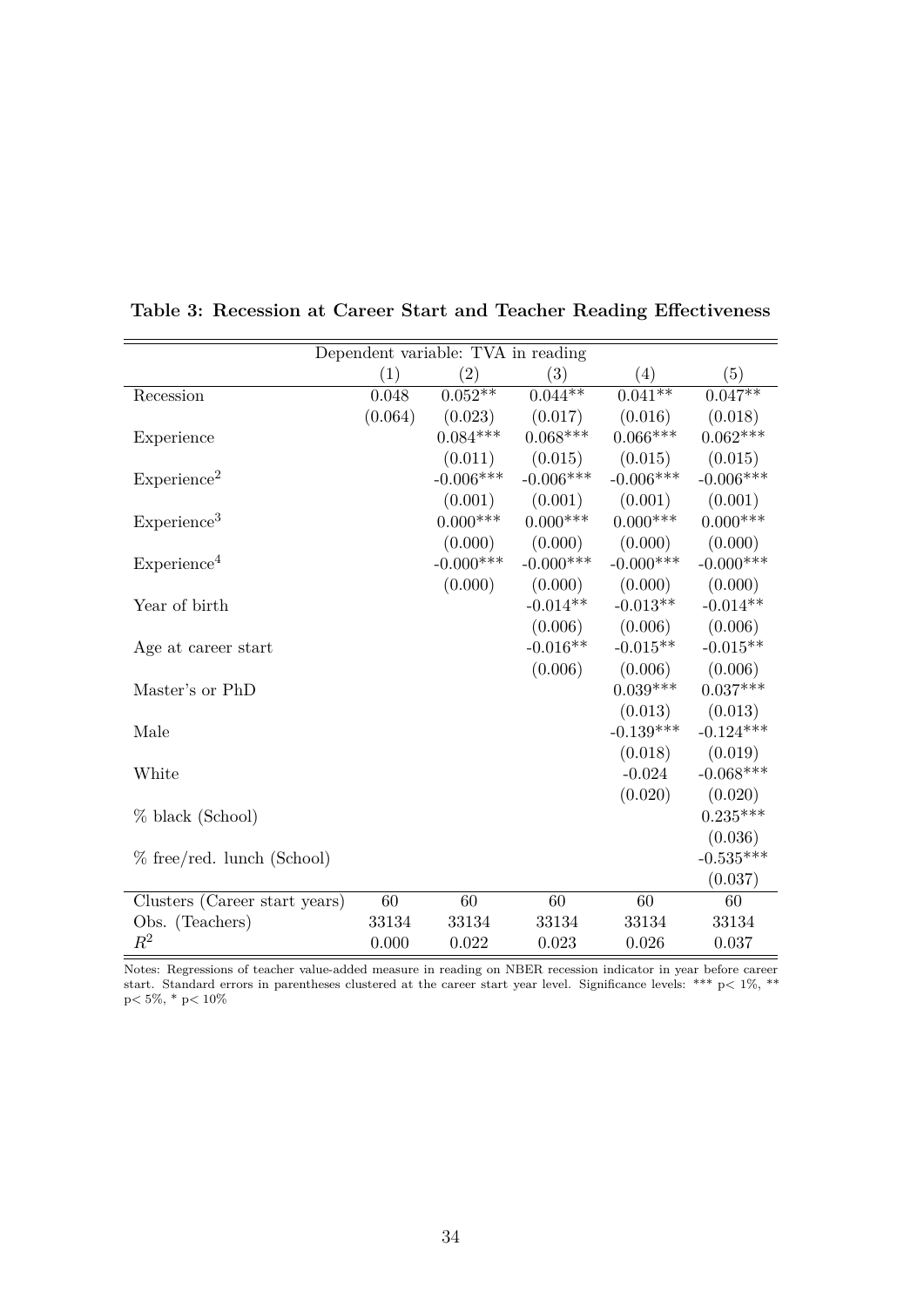|                                                                                                                                                                                                                                                                                                                                                                                                     |            |             | Dependent variable: TVA in math |               |            |            |                                                  |            |
|-----------------------------------------------------------------------------------------------------------------------------------------------------------------------------------------------------------------------------------------------------------------------------------------------------------------------------------------------------------------------------------------------------|------------|-------------|---------------------------------|---------------|------------|------------|--------------------------------------------------|------------|
| Subsample:                                                                                                                                                                                                                                                                                                                                                                                          | Male       | iale<br>Fem | Master's/PhD Bachelor's         |               | White      | Non-White  | $\leq$ Median Age >Median Age<br>at Career Start |            |
|                                                                                                                                                                                                                                                                                                                                                                                                     |            |             | ල                               | $\frac{4}{3}$ | <u>ය</u>   | (6)        |                                                  | $\infty$   |
| Recession                                                                                                                                                                                                                                                                                                                                                                                           | $0.165***$ | $0.094***$  | $0.097***$                      | $0.099***$    | $0.068***$ | $0.161***$ | $0.077***$                                       | $0.131***$ |
|                                                                                                                                                                                                                                                                                                                                                                                                     | (0.046)    | (0.019)     | (0.030)                         | (0.018)       | (0.015)    | (0.040)    | (0.019)                                          | (0.036)    |
| Clusters (Career start years)                                                                                                                                                                                                                                                                                                                                                                       |            |             | 58                              | 58            | 58         | 58         | 8                                                | 45         |
| Obs. (Teachers)                                                                                                                                                                                                                                                                                                                                                                                     | 4171       | 92.<br>287  | 12596                           | 20345         | 24681      | 8260       | 17535                                            | 15406      |
|                                                                                                                                                                                                                                                                                                                                                                                                     | 0.018      | 0.016       | 0.007                           | 0.020         | 0.023      | 0.011      | 0.016                                            | 0.017      |
| polynomial in experience. Standard errors in parentheses clustered at the career start year level. Median age at career start is 29. Significance levels: *** $p < 10$ %, ** $p < 5\%$ , * $p < 10\%$<br>Notes: Coefficients from separate regressions of teacher value-added in math on NBER recession indicator in year before career start in different subsamples, controlling for fourth-order |            |             |                                 |               |            |            |                                                  |            |

| ֚֘֝<br>j                                                                                                                         |
|----------------------------------------------------------------------------------------------------------------------------------|
| ۶<br>ا<br>֖֖֖֖֪ׅ֪ׅׅ֪ׅ֪֪ׅ֪ׅ֚֚֚֚֚֚֚֚֚֚֚֚֚֚֚֬֝֝֝֝֝֝֝֝֬֝֬֝֬֝֝֬                                                                       |
|                                                                                                                                  |
| ֧ׅׅ֧ׅׅ֧ׅ֧ׅ֧ׅ֧ׅ֧ׅ֧֛ׅ֧֛ׅ֧֧ׅ֧֧ׅ֧֛֧֧ׅ֧֧֧֧֧֧֛ׅ֧֛ׅ֧֧֧֧֧֧֧֚֚֚֚֚֚֚֚֚֚֚֚֚֚֚֚֚֚֚֚֚֚֚֚֚֚֚֚֚֚֚֚֚֬֝֝֬֓֝֓֜֓֜֓֝֬֝֝֬֝֝֬֝֜֜֝֬֝<br>\$<br>I         |
| - 《《记》<br>)<br> <br>                                                                                                             |
| )<br>}<br>}<br>-<br>-<br>-<br>-<br>-<br>-<br>-<br><br>-<br><br><br><br><br><br><br><br><br><br><br><br><br><br><br><br><br><br>֠ |
| )<br>)<br>)<br>$\frac{1}{2}$<br>Ì                                                                                                |
| .<br>、                                                                                                                           |
| $\mathbf i$<br>I                                                                                                                 |
| l<br>) - 25<br> <br> <br>j<br>י<br>                                                                                              |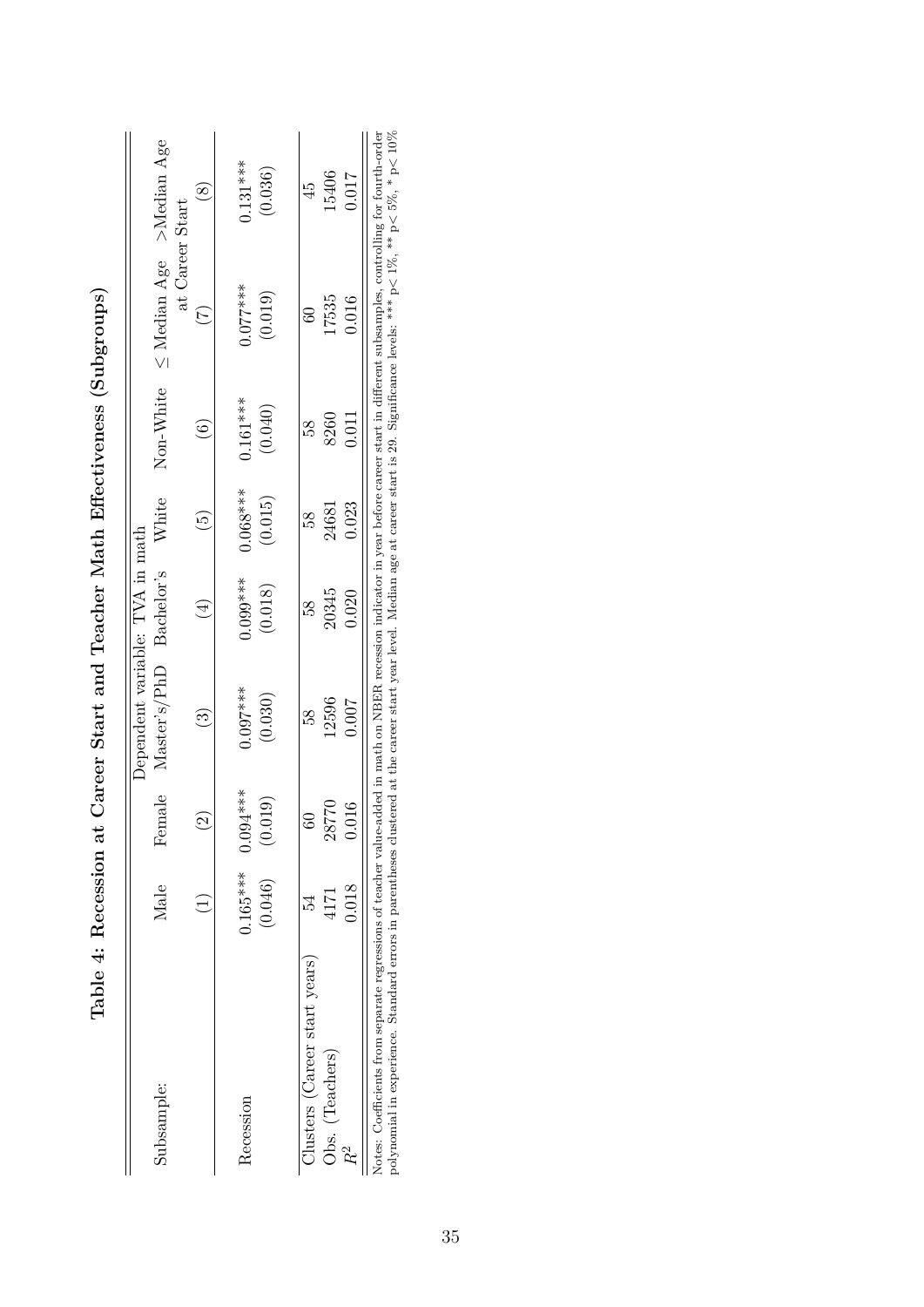|                               |            | Dependent variable: TVA in math |            |            |
|-------------------------------|------------|---------------------------------|------------|------------|
| Recession at:                 | (1)        | (2)                             | (3)        | (4)        |
| Preferred year                | $0.103***$ | $0.\overline{110^{***}}$        | $0.090***$ | $0.105***$ |
|                               | (0.022)    | (0.023)                         | (0.018)    | (0.023)    |
| Preferred year -1 yr.         |            | 0.022                           |            |            |
|                               |            | (0.030)                         |            |            |
| Preferred year -2 yrs.        |            | 0.014                           |            |            |
|                               |            | (0.016)                         |            |            |
| Preferred year -3 yrs.        |            | 0.026                           |            |            |
|                               |            | (0.022)                         |            |            |
| Preferred year $+1$ yr.       |            |                                 | 0.022      |            |
|                               |            |                                 | (0.024)    |            |
| Preferred year $+2$ yrs.      |            |                                 | $-0.026$   |            |
|                               |            |                                 | (0.017)    |            |
| Preferred year $+3$ yrs.      |            |                                 | $-0.036$   |            |
|                               |            |                                 | (0.022)    |            |
| Age 18                        |            |                                 |            | $-0.008$   |
|                               |            |                                 |            | (0.015)    |
| Age $20$                      |            |                                 |            | 0.003      |
|                               |            |                                 |            | (0.018)    |
| Age 22                        |            |                                 |            | $-0.015$   |
|                               |            |                                 |            | (0.012)    |
| Age $24$                      |            |                                 |            | $-0.016$   |
|                               |            |                                 |            | (0.015)    |
| Age $26$                      |            |                                 |            | $-0.019$   |
|                               |            |                                 |            | (0.015)    |
| Age 28                        |            |                                 |            | $-0.021$   |
|                               |            |                                 |            | (0.016)    |
| Age $30$                      |            |                                 |            | $-0.021$   |
|                               |            |                                 |            | (0.017)    |
| Age $32$                      |            |                                 |            | 0.020      |
|                               |            |                                 |            | (0.018)    |
| Clusters (Career start years) | 60         | 60                              | 60         | 60         |
| Obs. (Teachers)               | 32941      | 32941                           | 32941      | 30038      |
| $R^2$                         | 0.016      | 0.016                           | 0.017      | 0.014      |

**Table 5: Placebo Analyses: Recession at Different Points in Life and Teacher Math Effectiveness**

Notes: Regressions of teacher value-added measure in mathematics on NBER recession indicator at different points in time. Preferred year refers to timing used in all other regressions. Control is fourth-order polynomial in experience, standard errors in parentheses clustered at the career start year level. Significance levels: \*\*\* p*<* 1%, \*\* p*<* 5%, \* p*<* 10%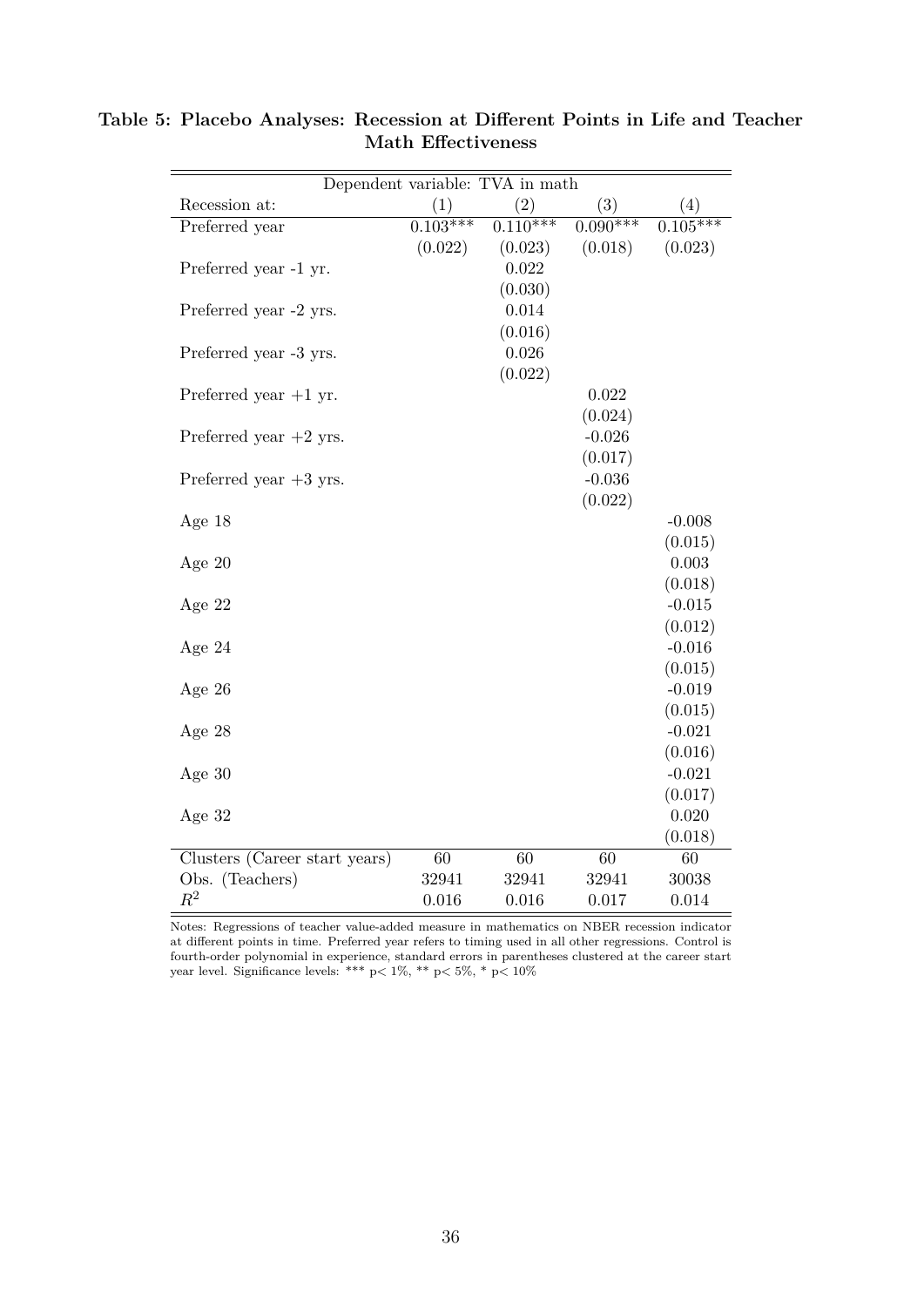|                               | Dependent variable: TVA in math |            |            |            |            |         |
|-------------------------------|---------------------------------|------------|------------|------------|------------|---------|
|                               | (1)                             | (2)        | (3)        | (4)        | (5)        | (6)     |
| Recession                     | $0.103***$                      |            |            |            |            |         |
|                               | (0.022)                         |            |            |            |            |         |
|                               | [0.103]                         |            |            |            |            |         |
| GDP growth                    |                                 | $-0.012**$ |            |            |            |         |
|                               |                                 | (0.005)    |            |            |            |         |
|                               |                                 | $[-0.020]$ |            |            |            |         |
| Unemp. (College)              |                                 |            | $0.047***$ |            |            |         |
|                               |                                 |            | (0.017)    |            |            |         |
|                               |                                 |            | [0.033]    |            |            |         |
| Unemp. diff. (College)        |                                 |            |            | $0.065***$ |            |         |
|                               |                                 |            |            | (0.016)    |            |         |
|                               |                                 |            |            | [0.066]    |            |         |
| Unemp. diff. nonagric. ind.   |                                 |            |            |            | $0.028***$ |         |
|                               |                                 |            |            |            | (0.009)    |         |
|                               |                                 |            |            |            | [0.057]    |         |
| Unemp. diff. agric. ind.      |                                 |            |            |            |            | 0.006   |
|                               |                                 |            |            |            |            | (0.009) |
|                               |                                 |            |            |            |            | [0.013] |
| Clusters (Career start years) | 60                              | 59         | 40         | 39         | 57         | 57      |
| Obs. (Teachers)               | 32941                           | 32417      | 32402      | 32244      | 32936      | 32936   |
| $R^2$                         | 0.016                           | 0.015      | 0.016      | 0.017      | 0.016      | 0.015   |

#### **Table 6: Recession at Career Start and Teacher Math Effectiveness (Alternative Business Cycle Measures)**

Notes: Coefficients from separate regressions of teacher value-added in math on alternative business cycle measures in career start year (recession indicator is one-year lag). Unemployment rates for college refer to BLS unemployment data of college graduates (4 years and above until 1991, degree holders after 1991) and are only available starting 1970. All unemployment rates are from the BLS. Control is fourth-order polynomial in experience. Standard errors in parentheses clustered at the career start year level. Brackets report effects taking into account mean differences between recession and non-recession teachers (recession effects). Significance levels: \*\*\* p*<* 1%, \*\* p*<* 5%, \* p*<* 10%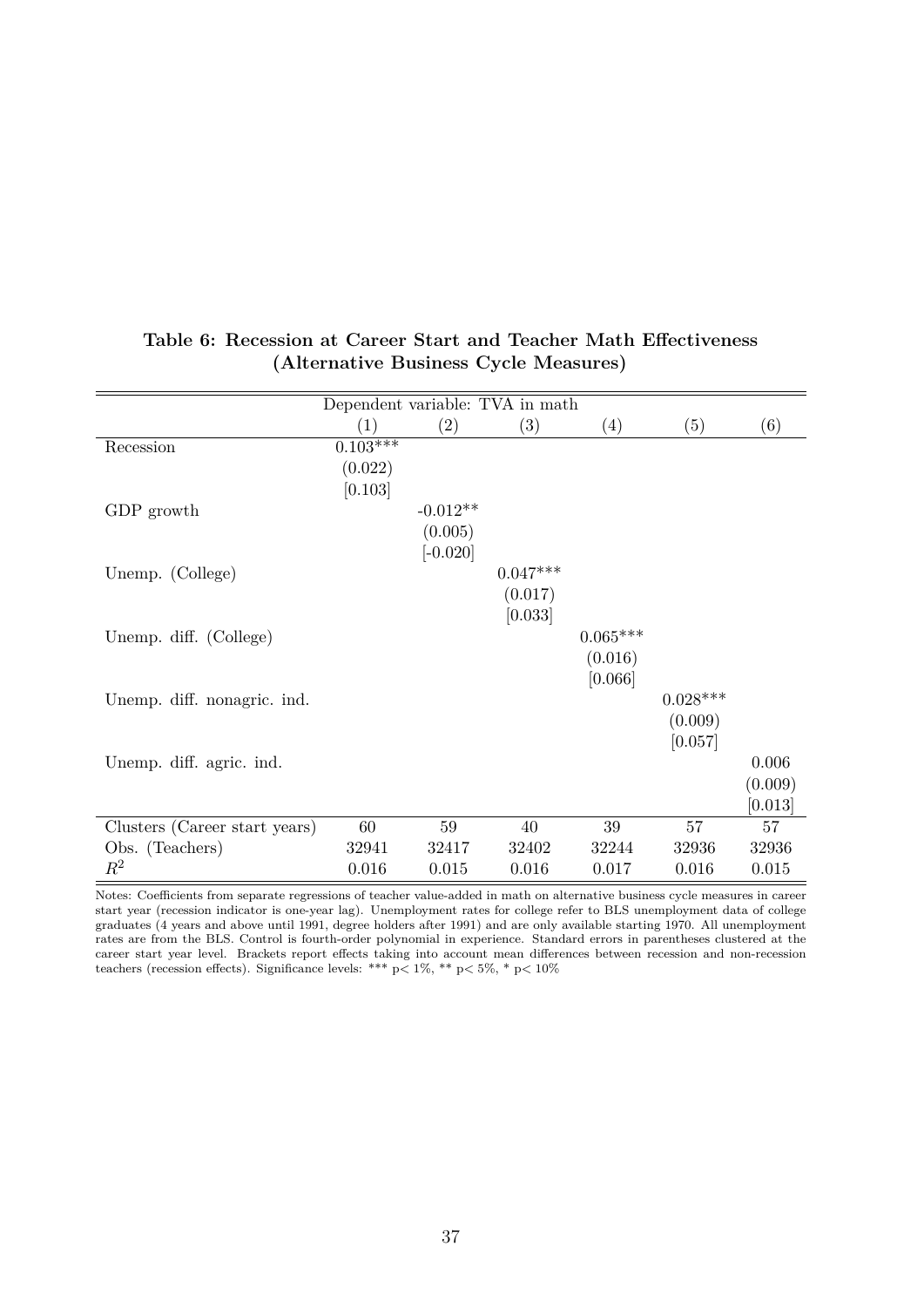|                               | Dependent variable: TVA in math |                       |                   |  |  |  |  |  |  |
|-------------------------------|---------------------------------|-----------------------|-------------------|--|--|--|--|--|--|
| Recession year (career start) | (1)                             | (2)                   | (3)               |  |  |  |  |  |  |
| 1970                          | $0.099***$                      | $0.098***$            | $0.072*$          |  |  |  |  |  |  |
|                               | (0.027)                         | (0.027)               | (0.040)           |  |  |  |  |  |  |
| 1974                          | $-0.000$                        | $-0.001$              | $-0.004$          |  |  |  |  |  |  |
|                               | (0.021)                         | (0.021)               | (0.024)           |  |  |  |  |  |  |
| 1980                          |                                 | $0.001 - 0.015$       | $-0.009$          |  |  |  |  |  |  |
|                               |                                 | $(0.016)$ $(0.019)$   | (0.024)           |  |  |  |  |  |  |
| 1981                          | $-0.007$                        |                       |                   |  |  |  |  |  |  |
|                               | (0.016)                         |                       |                   |  |  |  |  |  |  |
| 1982                          | $-0.041**$                      |                       |                   |  |  |  |  |  |  |
|                               | (0.016)                         |                       |                   |  |  |  |  |  |  |
| 1990                          | $0.093***$                      | $0.093***$            | $0.099***$        |  |  |  |  |  |  |
|                               |                                 | $(0.011)$ $(0.011)$   | (0.018)           |  |  |  |  |  |  |
| 2001                          |                                 | $0.115***$ $0.115***$ | $0.103***$        |  |  |  |  |  |  |
|                               |                                 | $(0.010)$ $(0.010)$   | (0.017)           |  |  |  |  |  |  |
| 2008                          |                                 | $0.256***$ $0.256***$ | $0.223***$        |  |  |  |  |  |  |
|                               | (0.026)                         | (0.026)               | (0.039)           |  |  |  |  |  |  |
| Career start years:           |                                 |                       | $+/- 2$ years     |  |  |  |  |  |  |
|                               | all                             | all                   | around Recessions |  |  |  |  |  |  |
| Clusters (Career start years) | 48                              | 48                    | 28                |  |  |  |  |  |  |
| Obs. (Teachers)               | 32857                           | 32857                 | 19113             |  |  |  |  |  |  |
| $\,R^2$                       | 0.011                           | 0.011                 | 0.015             |  |  |  |  |  |  |

**Table 7: Recession at Career Start and Teacher Math Effectiveness (Single Recessions)**

Notes: Regressions of teacher value-added measure in mathematics on startyear fixed effects when NBER recession indicator is equal to one (recession cohorts). Excludes observations with a startyear before 1962 (Cohorts with less than 20 teacher obs.; mean cohort size is 1,292). In column two, recession cohorts of recession of 1981 and 1982 are combined. Control is fourth-order polynomial in experience, standard errors in parentheses clustered at the career start year level. Significance levels: \*\*\* p*<* 1%, \*\* p*<* 5%, \* p*<* 10%

|                               |                  |               | Dependent variable: Various TVA measures (math) |                   |              |
|-------------------------------|------------------|---------------|-------------------------------------------------|-------------------|--------------|
|                               | $\left(1\right)$ | $^{\prime}2)$ | $\left(3\right)$                                | $\left( 4\right)$ | (5)          |
| Recession                     | $0.103***$       | $0.088***$    | $0.060***$                                      | $0.107***$        | $0.097***$   |
|                               | (0.022)          | (0.027)       | (0.014)                                         | (0.032)           | (0.030)      |
| Fixed Effects (TVA)           | none             | school        | school-year                                     | none              | none         |
| Weights                       | none             | none          | none                                            | Student Obs.      | Teacher Obs. |
| Clusters (Career start years) | 60               | 60            | 60                                              | 60                | 60           |
| Obs. (Teachers)               | 32941            | 32941         | 32941                                           | 32941             | 32941        |
| $\,R^2$                       | 0.016            | 0.012         | 0.012                                           | 0.014             | 0.014        |

#### **Table 8: Recession at Career Start and Teacher Math Effectiveness (Alternative TVA Measures)**

Notes: Coefficients from separate regressions of different teacher value-added measures (with and without fixed effects, experience dummies, and analytical weights) in math on NBER recession indicator in year before career start, controlling for a fourth-order polynomial in experience. Value-added measures differ with respect to usage of fixed effects, experience dummies and use of weights as indicated in table. Standard errors in parentheses clustered at the career start year level. Significance levels: \*\*\* p*<* 1%, \*\* p*<* 5%, \* p*<* 10%